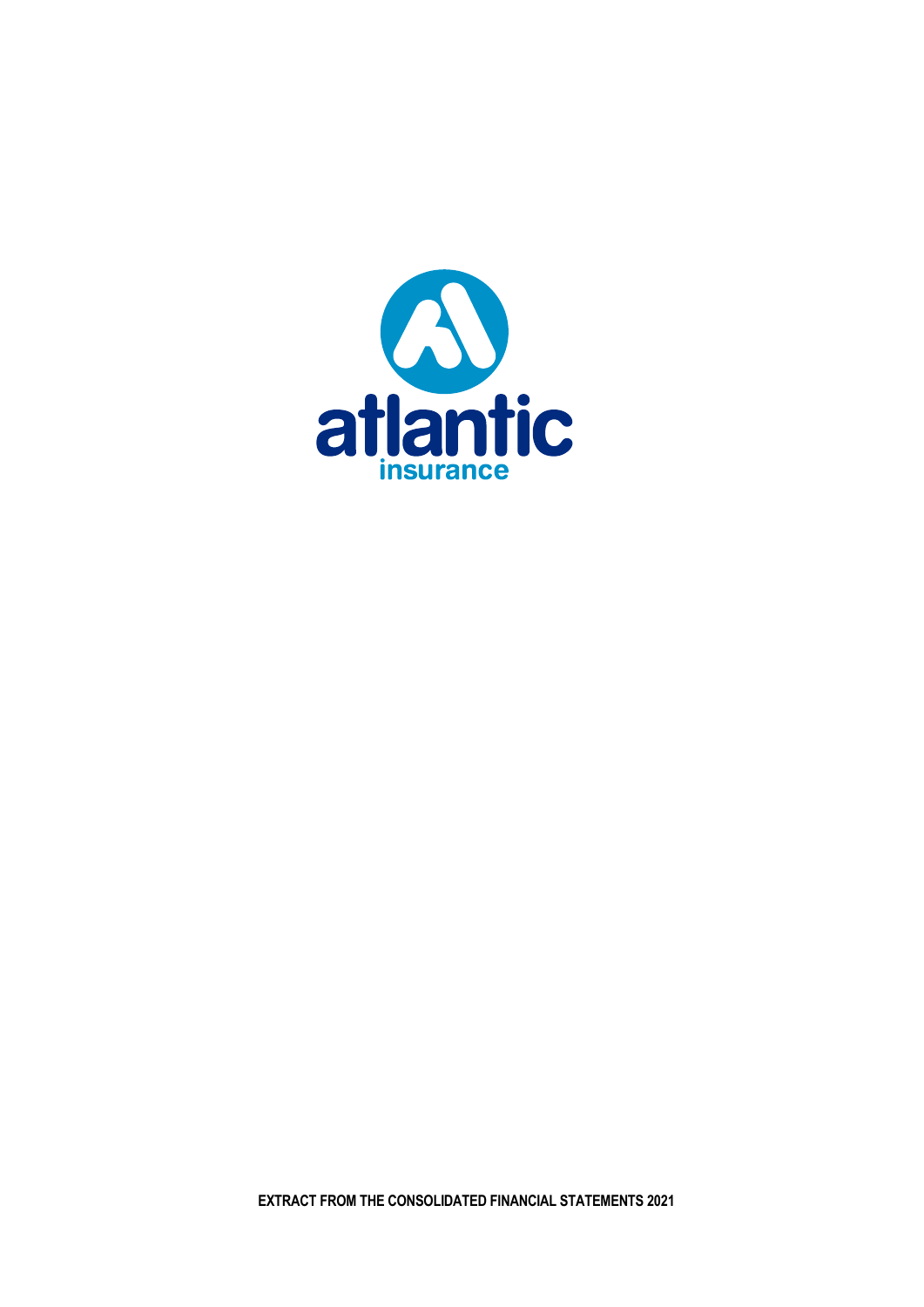

.

**Claims Ratio Return on Equity Return on Equity** 



## **Profits, Assets, Liabilities and Shareholders' Interest**



#### **Gross Written Premiums by Insurance class**

**HISTORICAL FINANCIAL INFORMATION**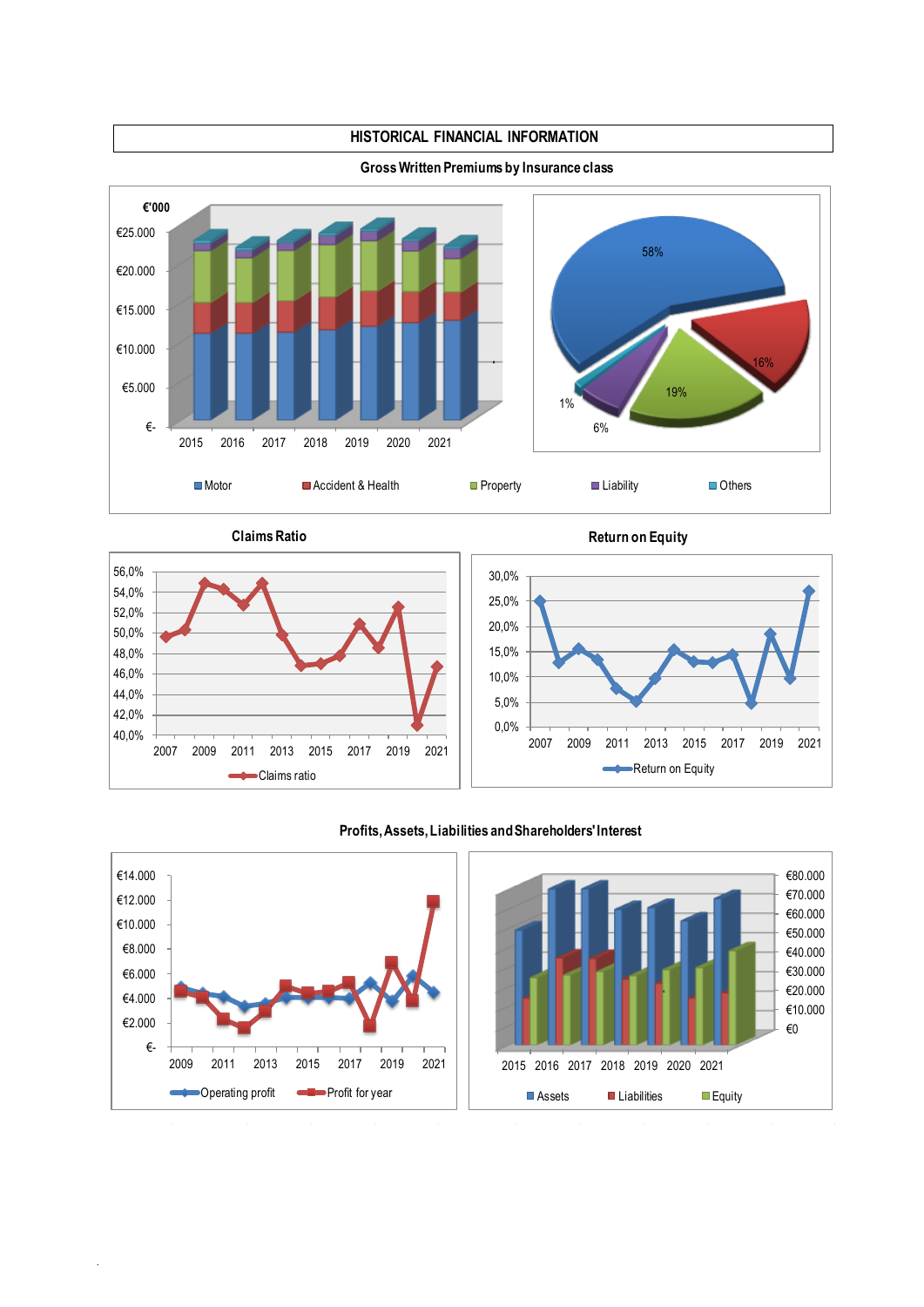## **CHAIRMAN'S STATEMENT**

I have the privilege to present to you the results of Atlantic for the year ended 31 December 2021.

I am very pleased to inform you that in 2021 Atlantic achieved the highest level of profitability in its history. In particular, the Group's total profit increased by 214,7% to €11,79 million from €3,75 million in 2020. The increase was mainly attributable to the significant gains of the investment portfolio, which amounted to €7,06 million against a loss of €2,12 million in 2020. Earnings per share reached 30,27 cents versus 9,62 cents in 2020.

Profit from insurance operations amounted to €4,31 million compared to €5,85 million in 2020. The decrease was mainly due to an 11,9% increase in claims, a 9,0% increase in administrative expenses and the reduction in total income from operations by 1,6%. Operating profit margin fell to 24,0% from 31,9% in 2020.

Excluding the fronting policies, gross premiums increased by 0,2%. Motor premiums increased by 2,4% and property premiums by 2,9%. On the other hand, medical premiums fell by 10,8% and liability premiums by 2,0%. Net written premiums amounted to €17,99 million with a decrease of 0,9%.

Claims from policyholders amounted to  $68,40$  million compared to  $67,51$  million in 2020 recording an increase of 11.9% which is mainly attributable to the increase in the claims of the motor sector as a result of the covid-19 restrictive measures during the previous year. The net claims loss ratio increased to 46,7% from 40,9% in 2020.

The results of the subsidiary Atlantic Securities Ltd were very satisfactory as the company recorded profits of €210 thousand against a loss of €4 thousand in 2020. The improvement in profitability is mainly due to the increase of 30,8% in income from brokerage operations which amounted to €521 thousand compared to €398 thousand in 2020.

After the payment of dividends of €3,31 million, the Group's own funds grew by 21,8% to €48,29 million on 31 December 2021.

The Board of Directors at its meeting on April 6, 2022 decided to recommend for approval at the next Annual General Meeting of the Company the payment of dividend of 8,5 cent per share. Furthermore, due to the strong profitability of the investment portfolio, the Board decided to propose the payment of a special dividend of 3,5 cents and therefore the total dividend will amount to 12,0 cents per share.

The results of the Company's stress tests which were carried out using financial data as at December 31, 2021 and its high solvency ratio which at that date was 217,1%, confirm the strong capital adequacy of the Company and its resilience to adverse economic conditions.

The Board of Directors and me personally remain committed to the protection of the Company's capital base, the effective risk management, the broad diversification of the Group's investments and bank deposits and the careful development of its operations.

Although the Company's results have not at this stage been significantly affected by the crisis in Ukraine, Management closely monitors the developments in order to take all actions deemed necessary to limit as much as possible any negative effects that may arise. The full extent of the future impact will depend on the duration and intensity of the crisis and its impact on the Cyprus economy, which currently remains uncertain.

Finally, I would like to express my warm and sincere appreciation to our shareholders, customers and associates for their constant support and loyalty. I also express my appreciation to the staff of the Group for their dedication, professionalism and diligence.

Emilios Pyrishis Chairman

.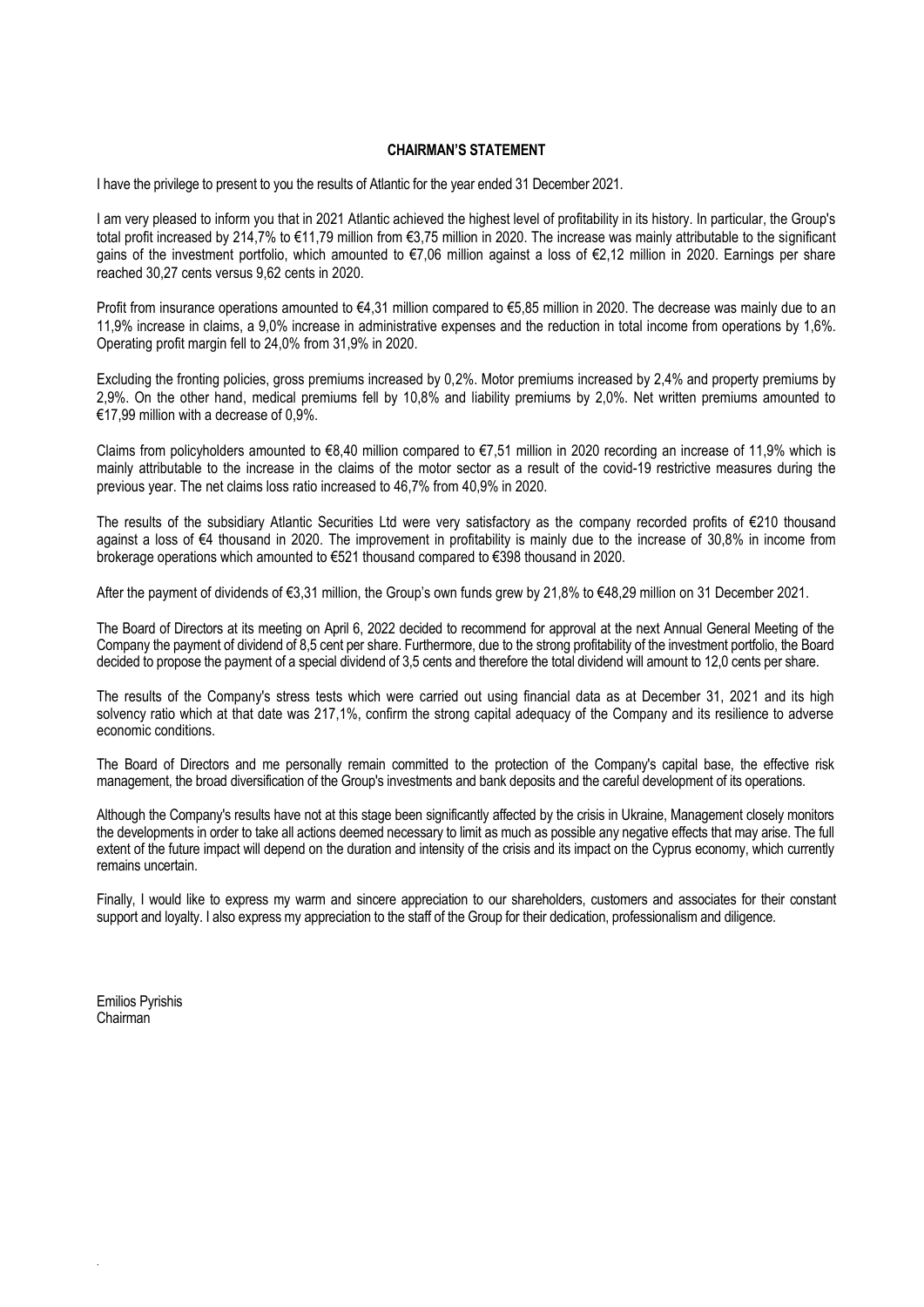.

# **EXTRACT FROM THE CONSOLIDATED FINANCIAL STATEMENTS 2021**

| <b>CONTENTS</b>                                                 | Page    |
|-----------------------------------------------------------------|---------|
| Officers and Professional Advisers                              | 1       |
| Management Report                                               | $2 - 7$ |
| <b>Consolidated Profit and Loss Account</b>                     | 8       |
| Statement of Comprehensive Income                               | 9       |
| <b>Consolidated Statement of Financial Position</b>             | 10      |
| Consolidated Statement of Changes in Equity                     | 11      |
| <b>Consolidated Cash Flow Statement</b>                         | 12      |
| Extract from the notes to the consolidated financial statements | 13-40   |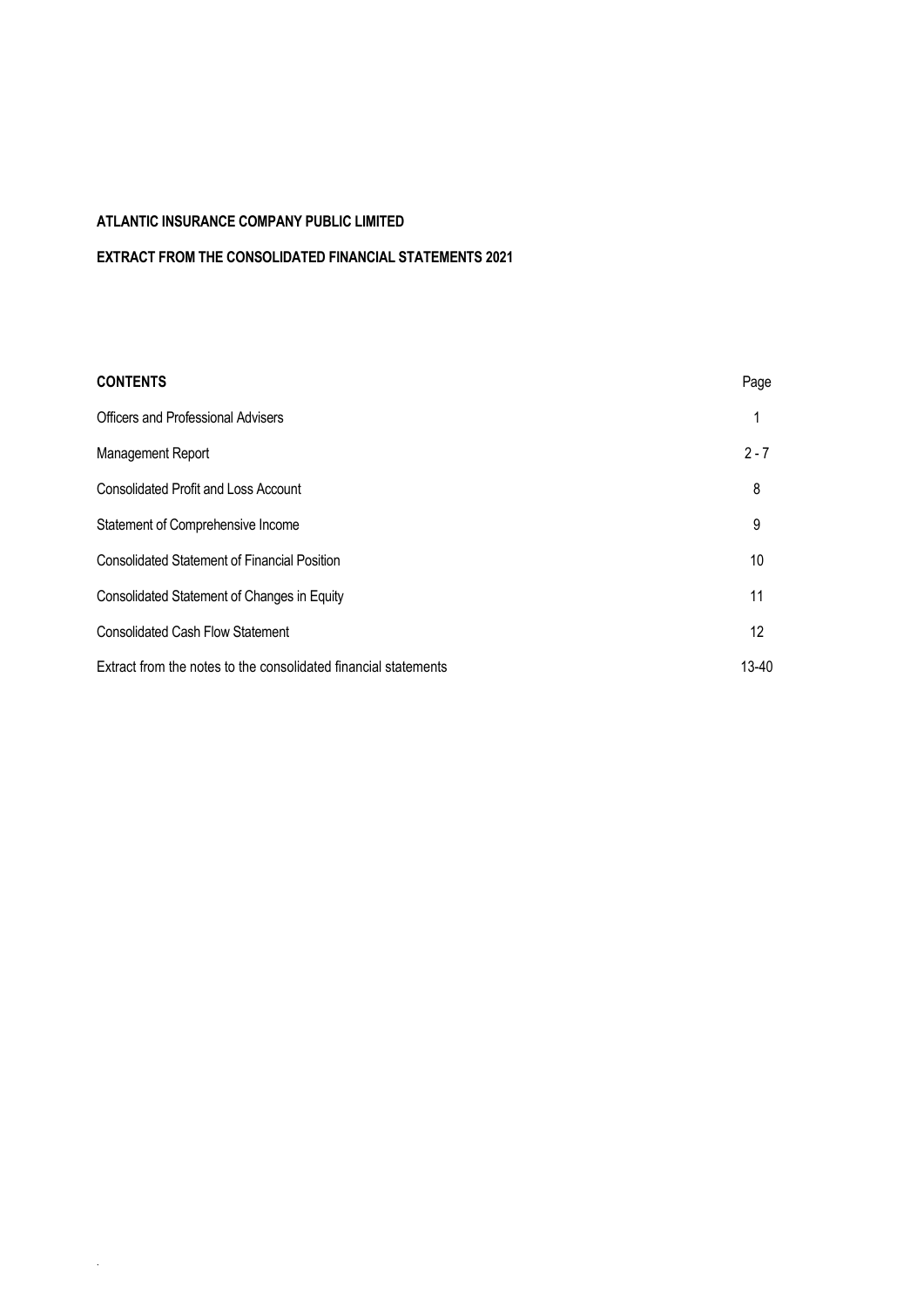# **OFFICERS AND PROFESSIONAL ADVISERS**

## **Board of Directors Registered office**

Emilios Pyrishis Chairman and Managing Director 15 Esperidon Street 15 Esperidon Street Andreas Pirishis Vice Chairman Atlantic Building Andreas Frangoullis Nina Pyrishis George Pyrishis Charalambos Alexandrou Menikos Messios Triantafyllos Lysimachou Loukis Ioannou Marios Savvides (Appointed on April 2, 2021) George Koutsos (Appointed on October 25, 2021)

## **Secretary**

Andreas Pirishis

Ernst & Young Cyprus L. Papaphilippou & Co. Certified Public Accountants and Registered Auditors Jean Nouvel Tower, 6 Stasinou Avenue, Nicosia

#### **Bankers**

AstroBank Ltd<br>Bank of Cvorus Public Limited<br>Bank of Cvorus Public Limited Bank of Cyprus Public Limited<br>
Hellenic Bank AG<br>
Hellenic Bank Public Limited 
Secure 2021 1999 12:00 The Superior Cyprus Alpha Bank (Cyprus) Ltd Hellenic Bank Public Limited<br>RCB Bank Ltd BBAC Bank of Beirut and the Arab Countries

**Company registration number**: ΗΕ20008

## **Auditors Legal advisers**

Eurobank Cyprus Ltd<br>Arab Jordan Investment Bank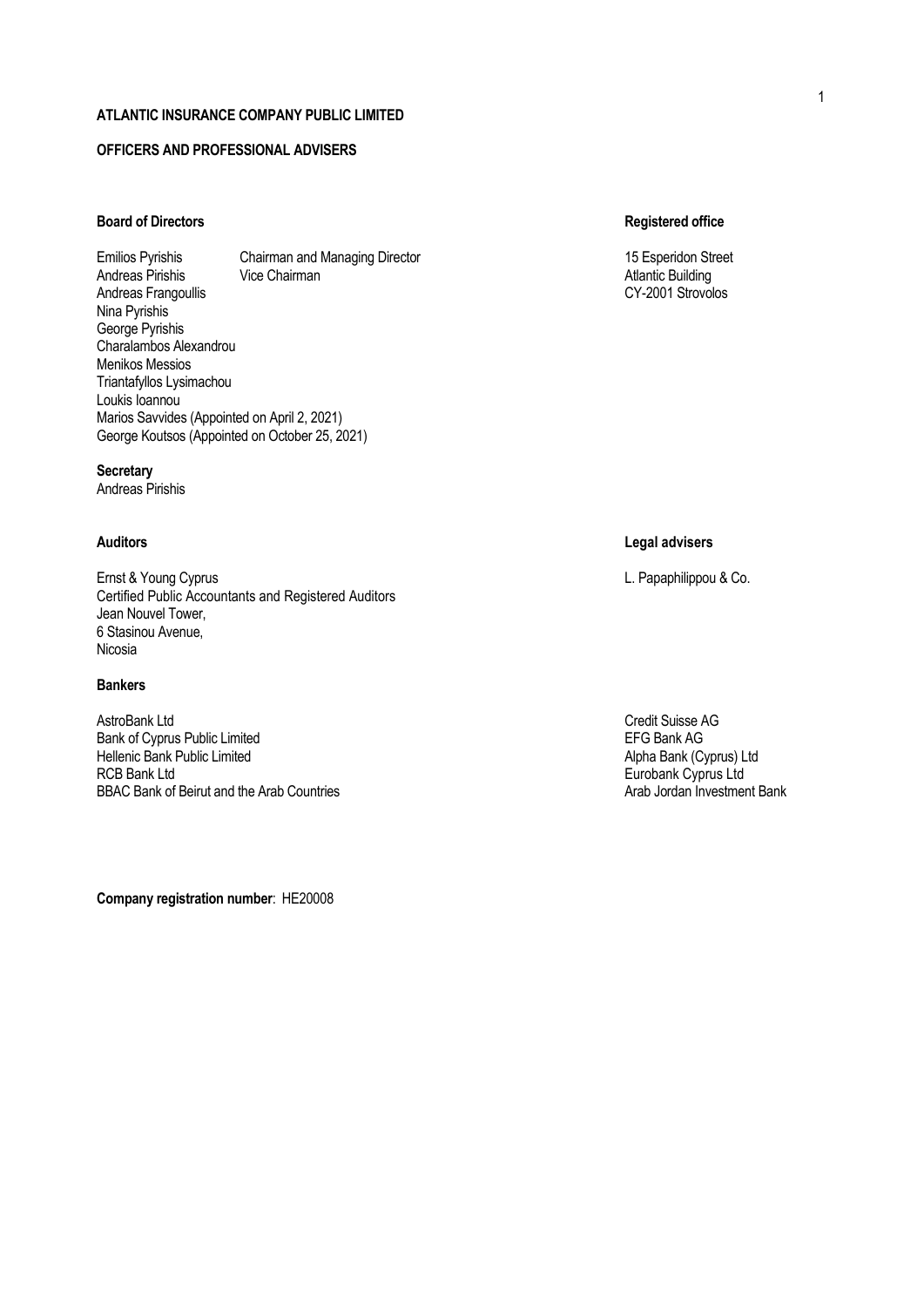## **MANAGEMENT REPORT**

The Board of Directors of Atlantic Insurance Company Public Limited (the "Company") submits its Annual Report, the audited financial statements of the Company and the audited consolidated financial statements of the Company and its subsidiaries (the "Group") for the year ended 31 December 2021.

#### **Principal activities**

The principal activities of the Group are the undertaking of insurance business of the classes of Accident and Medical, Motor, Aviation, Marine and Goods Transportation, Fire and other Property Damage, General Liability, Credit and Guarantees and miscellaneous general business, the possession of land with the intention of its division into plots and their disposal and the provision of financial, consultancy and brokerage services. During the year there were no changes in the Group's activities.

#### **Branches**

The Company provides insurance services through its headquarters that are located in Nicosia and its branches which are located in the cities of Larnaka, Limassol and Paphos and through its agency network.

#### **Review of the developments, position and results of activities**

The Group's profits attributable to the shareholders for the year ended 31 December 2021 increased by 214,7% to €11,79 mln against €3,75 mln in 2020. The increase is mainly attributable to the significant gains of the Group's investment portfolio of €7,06 mln compared to losses of €2,12 mln in 2020.

#### *Profit from operations*

Profit from operations decreased by 24.0% and amounted to €4.46 mln against €5.86 mln in 2020. The decrease resulted mainly from the increase in claims payable by 11,9%.

#### *Insurance operations*

Profit from insurance operations decreased by 26,4% to €4,31 mln (2020: €5,85 mln). The decrease was mainly attributable to the increase in claims by 11,9%, the increase in administrative expenses by 9,0% and the reduction in total income from operations by 1,6%. Operating margin fell to 24,0% from 31,9% in 2020 as a result of the increase in net claims ratio to 46,7% from 40,9% and the increase in expense ratio to 27,9% from 25,1% in 2020.

#### *Financial services*

The results of the subsidiary Atlantic Securities Ltd were very satisfactory as the Company recorded profits of €210 thousand against a loss of €4 thousand in 2020. Operating income increased by 30,8% and amounted to €521 thousand compared to €398 thousand in 2020. Operating expenses decreased by 3,8% to €365 thousand (2020: €379 thousand). There was also an investment gain of €50 thousand compared to a loss of €21 thousand in 2020.

#### *Premiums*

Gross written premiums amounted to €21,39 mln compared to €22,35 mln in 2020 with a decrease of 4,3% mainly as a result of the fronting policy of EAC which has not been renewed. If fronting policies are excluded then gross premiums rose by 0,2% to €20,62 mln from €20,58 mln in 2020. Motor premiums increased by 2,4% and property premiums by 2,9%. On the other hand, medical premiums fell by 10,8% and liability premiums by 2,0%. Net premiums amounted to €17,99 mln with a decrease of 0,9%.

After the adjustment for unearned premiums of €23 thousand net earned premiums decreased by 1,9% to €17,97 mln.

#### *Other income*

Other income from insurance operations increased to €0,99 mln from €0,94 mln in 2020. Other income mainly includes commission receivable from reinsurers which amounted to €0,85 mln against €0,78 mln in 2020. The increase is attributable to the increased commission rates and profit commission following the changes in the property reinsurance treaties during the year. The share of profits from pool participations decreased to €0,11 mln from €0,13mln in 2020.

#### *Non-recurring income*

The results of the previous year include non-recurring income of €0,20 mln relating to a reversal of a provision for potential future losses from natural disasters.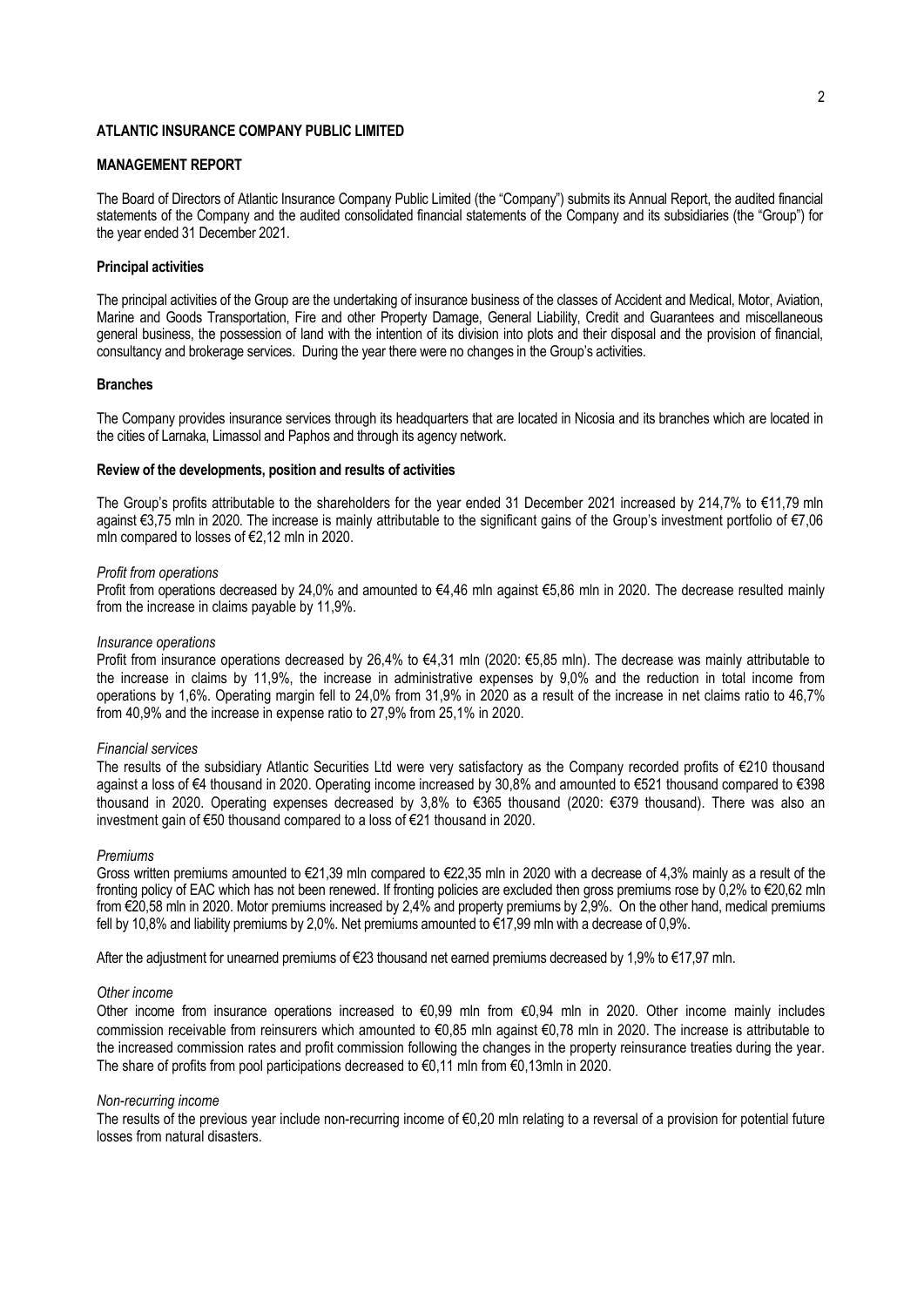## **MANAGEMENT REPORT (continued)**

#### *Claims*

Claims from policyholders amounted to  $\epsilon 8.40$  mln compared to  $\epsilon 7.51$  mln in 2020 recording an increase of 11.9% which is mainly due to the increase in the claims of the motor sector by 17,2% as a result of the covid-19 restrictive measures during the previous year. The claims of the property and liability sectors also increased. On the other hand, the claims of the medical insurance class fell by 25,5% to €1,12 mln. The net claims loss ratio increased to 46,7% from 40,9% in 2020.

#### *Administrative expenses*

The administrative expenses of the Group rose by 7,3% to €5,29 mln from €4,92 mln in 2020. The increase is mainly attributable to the increase in staff costs by 3,7% and the increase in provision for bad debts by €145 thousand. There was also an increase in discounts, sales promotion, professional services, legal fees and investment expenses. On the other hand depreciation of intangibles, printing, telephone, transport and cleaning expenses recorded a decrease.

#### *Net finance income*

The net finance income of the Group amounted to €0,46 mln against €0,49 mln in 2020. Interest on bonds increased to €0,49 mln from €0,48 mln in 2020. On the other hand, interest from bank deposits decreased to €11 thousand from €35 thousand and other interest receivable to €10 thousand from €46 thousand mainly as a result of interest on tax refundable of €34 thousand in 2020. Bank charges and interest paid increased to €86 thousand from €76 in 2020 as a result of the increase in credit card charges and of the negative interest rates on bank deposits.

#### *Income and gains from investments*

Income from investments which mainly relates to dividends and rents increased to € 0,55 mln compared to €0,45 mln in 2020 due to the increase in dividends by €0,14 mln. The Group's investment portfolio recorded significant gains of €7,06 mln against losses of €2,12 mln in 2020. The overall investment return of the Group's investment portfolio (including income from interest and dividends) was +28,6%.

#### *Revaluation of investment properties*

During 2021 the Company recorded a loss on the revaluation of investment properties of €58 thousand (2020: Loss €283 thousand). There was also a gain on the revaluation of property used for own purposes of €138 thousand (2020: Loss €203 thousand) which was recognised directly in the consolidated statement of changes in equity.

#### *Earnings per share*

The earnings per share of the Group which is attributable to the shareholders increased to 30,27 cents per share from 9,62 cents in 2020. The earnings per share of the Company increased to 29,91 cents per share from 9,63 cents in 2020.

#### *Own funds*

After the payment of dividends of €3,31 mln on June 29, 2021 the Group's own funds grew by 21,8% to €48,29 mln on 31 December 2021 from €39,62 mln on 31 December 2020.

#### *Solvency II*

Based on the Solvency II calculations of the minimum solvency capital requirements, which were submitted to the superintendent of Insurance, the Solvency Ratio of the Company as at 31 December 2021 was 217,1% (2020: 234,8%) versus the minimum regulatory level of 100%. The Pillar 3 disclosures required under Solvency II are disclosed in the company's website at www.atlantic.com ('Solvency II-SFCR: Solvency and Financial Condition Report').

#### **Financial results**

As shown on page 9 of the extract from the consolidated financial statements, net profit attributable to shareholders reached €11,79 mln compared to €3,75 mln in 2020. The net profit of the Company amounted to €11,65 mln against €3,75 mln in 2020. Profit for the year is transferred to reserves.

### **Dividend**

The Board of Directors at its meeting dated April 6, 2022 decided to recommend for approval at the next Annual General Meeting of the Company the payment of dividend of 8,5 cent per share. Furthermore, due to the strong profitability of the investment portfolio, the Board decided to propose the payment of a special dividend of 3,5 cents and therefore the total dividend will amount to 12,0 cents per share.

On May 26, 2021 the Annual General Meeting of the Company approved the proposal of the Board of Directors for the payment of a dividend of 8,5 cents per share. The dividend was paid to the shareholders on June 29, 2021.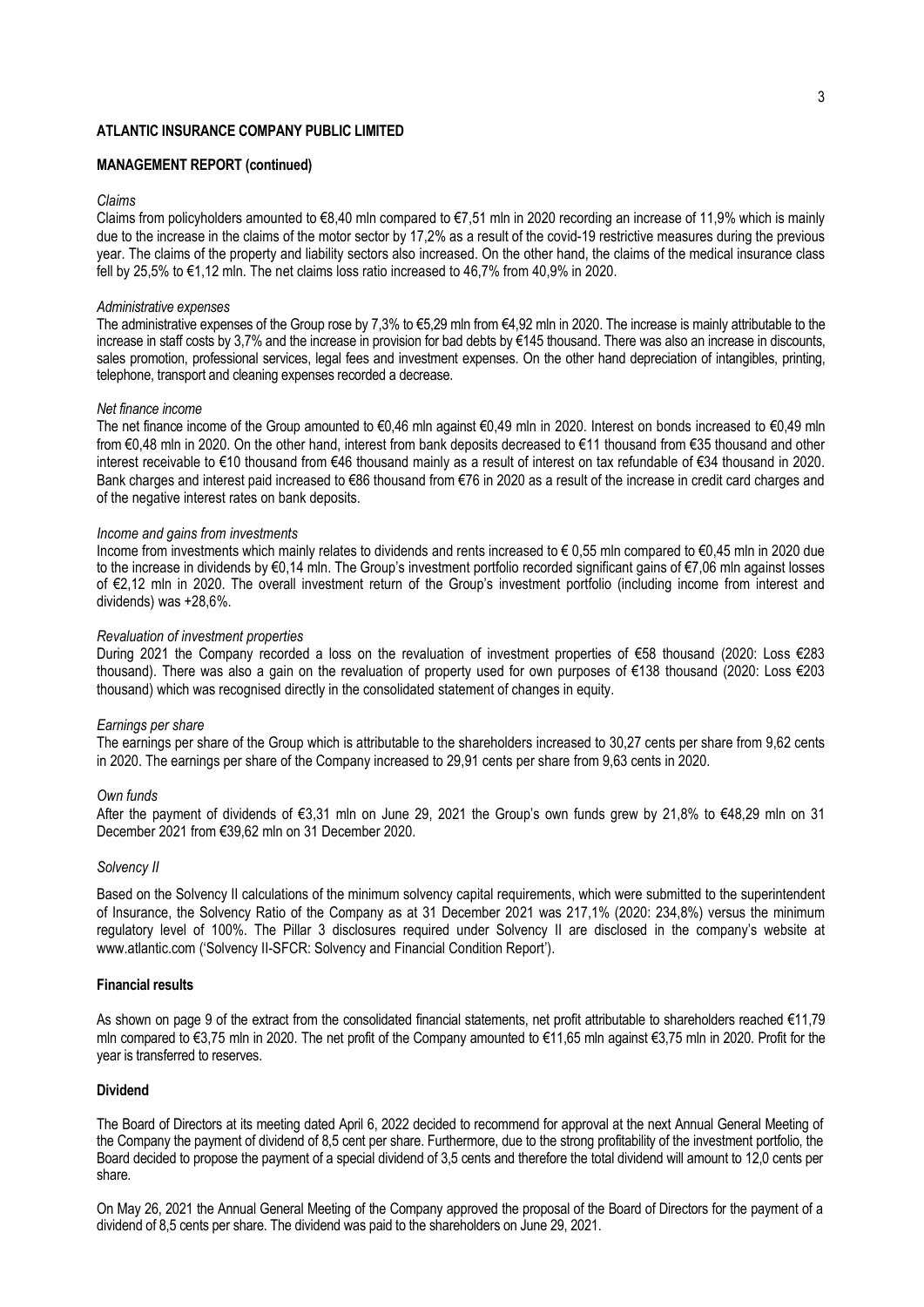#### **MANAGEMENT REPORT (continued)**

#### **Significant risks and uncertainties**

The most significant risks that the Group is exposed to are described in note 33 of the consolidated and separate financial statements of the Company.

#### *Risk Mitigation*

As part of its effective risk management the Company whenever necessary uses derivatives for hedging purposes. The Company, as part of its hedging policy, bought 25 futures contracts for the sale of \$3,69 mln at an average agreed rate of \$1,1802: €1,00 and a maturity date of September 19, 2022. The contracts were entered for the purpose of hedging currency risks arising from the USD exposure of the Company's investments and bank balances.

#### **Prospects**

The Board of Directors considered the results of 2021 as very satisfactory given that profit for the year increased significantly to €11,65 mln from €3,75 mln.

Although the Company's results have not been significantly affected by the COVID-19 pandemic to date, the management believes that the risk remains and therefore the Company continues to take all necessary measures to ensure the smooth running of its operations and to limit the negative effects of the Coronavirus disease.

As regards the Ukraine crisis, the restrictive measures of the Council of the European Union and the other sanctions imposed against the Russian Federation, the Management of the Company believes that at this stage the Company's insurance operations have not been affected.

In terms of investments and asset positions, the Company's exposure to Russia and Belarus is limited to bonds of a managed investment portfolio representing less than 0,7% of the Company's total assets.

Any indirect impact will depend on the duration and intensity of the crisis and its overall effect on the Cyprus economy, which currently remains uncertain. It is therefore difficult at this stage to determine with reasonable accuracy the potential indirect economic impact on the Company's operating activities.

The Board of Directors of the Company closely monitors the developments in order to take all actions deemed necessary to limit as much as possible any negative effects that may arise.

#### **Tangible Fixed Assets**

Capital expenditure for tangible fixed assets amounted to €79 thousand (2020: €120 thousand) as shown in note 17 of the financial statements.

#### **Research and technological advancement**

The management examines on a continuous basis modern tools for the upgrading and improvement of its systems and internal operating procedures. Technological advancements fall in the following 3 basic categories according to their objective:

- Productivity improvement and cost reduction
- Improvement of customer service and of the quality of services
- Strengthening of security and monitoring systems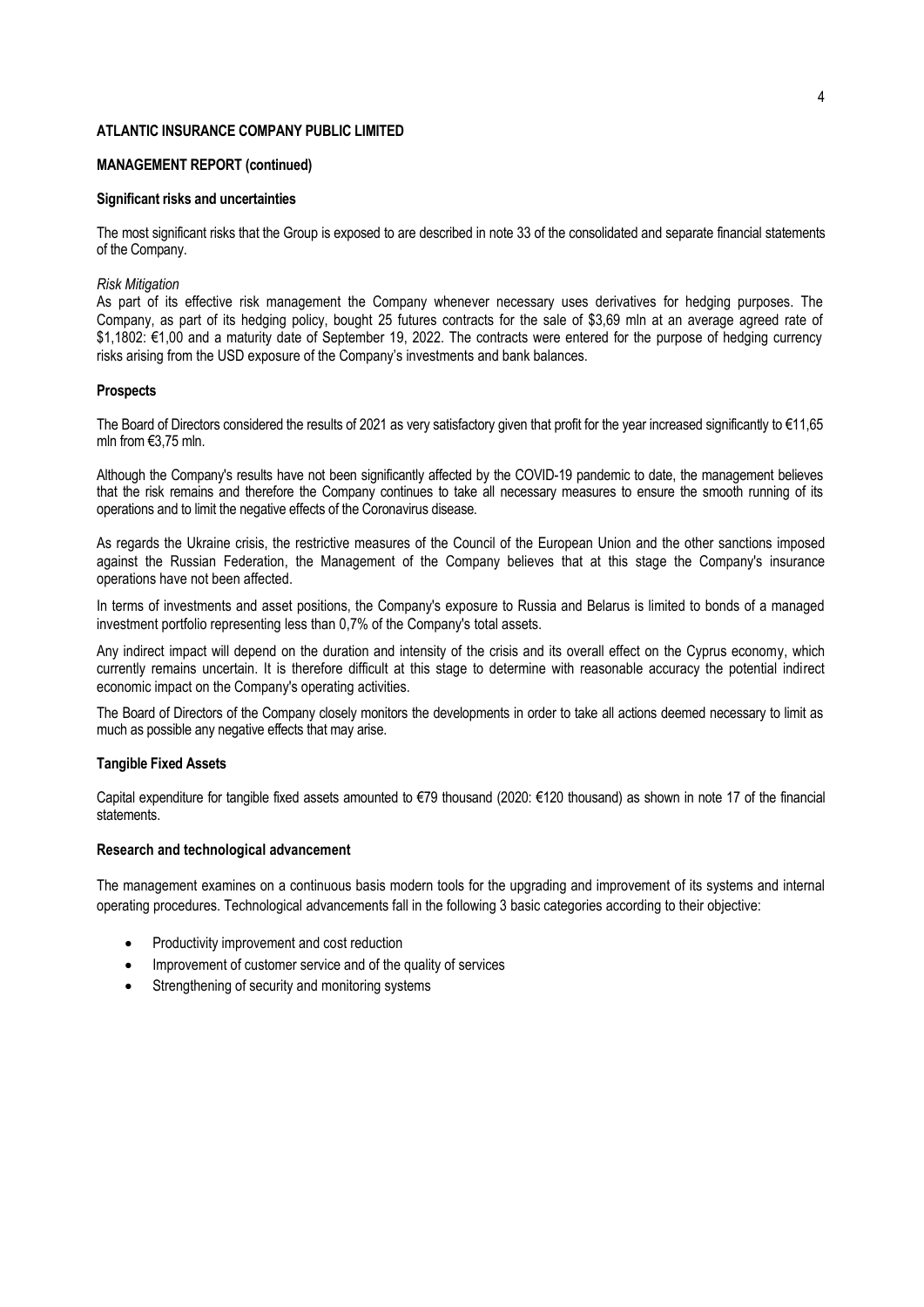## **MANAGEMENT REPORT (continued)**

#### **Share Capital**

The authorised share capital of the Holding Company amounts to €85mln divided into 250mln ordinary shares of a nominal value of €0,34 each. The issued share capital of the Company which amounts to €13.240.848 divided into 38.943.671 ordinary shares of a nominal value of €0,34 each. There was no change in the capital structure of the Company during the year.

All the titles of the Company are listed in the Cyprus Stock Exchange and there are neither any restrictions in the transferability of the titles of the Company nor any known agreements between shareholders that may imply restrictions in the transferability of the titles and/or the voting rights.

The Extraordinary General Meeting of the Company which took place on May 26, 2021 approved the following Special Resolution:

"That the Board of Directors be authorized and is hereby authorized to implement a buy- back programme, in accordance with the provisos of Article 57A of the Companies Act 113 (Amended). The minimum and maximum price at which own shares may be bought, cannot exceed by more than 5%, the average market price of the Company's shares during the last 5 trading sessions before the acquisition. The Company may acquire, within the period of 12 months from the date of AGM resolution, the maximum number of shares which is permitted by the Act. The shares may be acquired either in the market or through a private agreement.''

The above resolution was proposed for the renewal of the Company's buy-back program for the period from May 26, 2021 to May 25, 2022.

During the year the Company did not acquire any own shares. As at 31 December 2021 the Company did not hold any own sharers.

#### **Investment in subsidiary companies**

Investments in subsidiaries are disclosed in note 16. During the year there was no change in the Company's investments in subsidiary undertakings.

The Company periodically assesses the recoverability of the investment in subsidiaries whenever there are indications of impairment. During the year the Company did not make any provision for impairment of the value of the investment in subsidiaries.

#### **Contracts with Directors' and related parties**

There were no significant contracts in force by the year end or by the date of approval of the financial statements to which shareholders owning directly or indirectly more than 5% of the share capital of the Company and members of the Board and the management of the Company, their spouses or minor children have or had direct or indirect material interest, with the exception of the contracts of employment of executive directors and the agreement for the appointment of Astrobank Insurance Agency Ltd as an insurance agent of the Company as mentioned in note 32 of the financial statements.

The transactions of the Company with related parties are shown in note 29 of the financial statements.

#### **Events after the reporting date**

Events occurring after the reporting period which are affecting the understanding of the financial statements are presented in note 36 of the financial statements.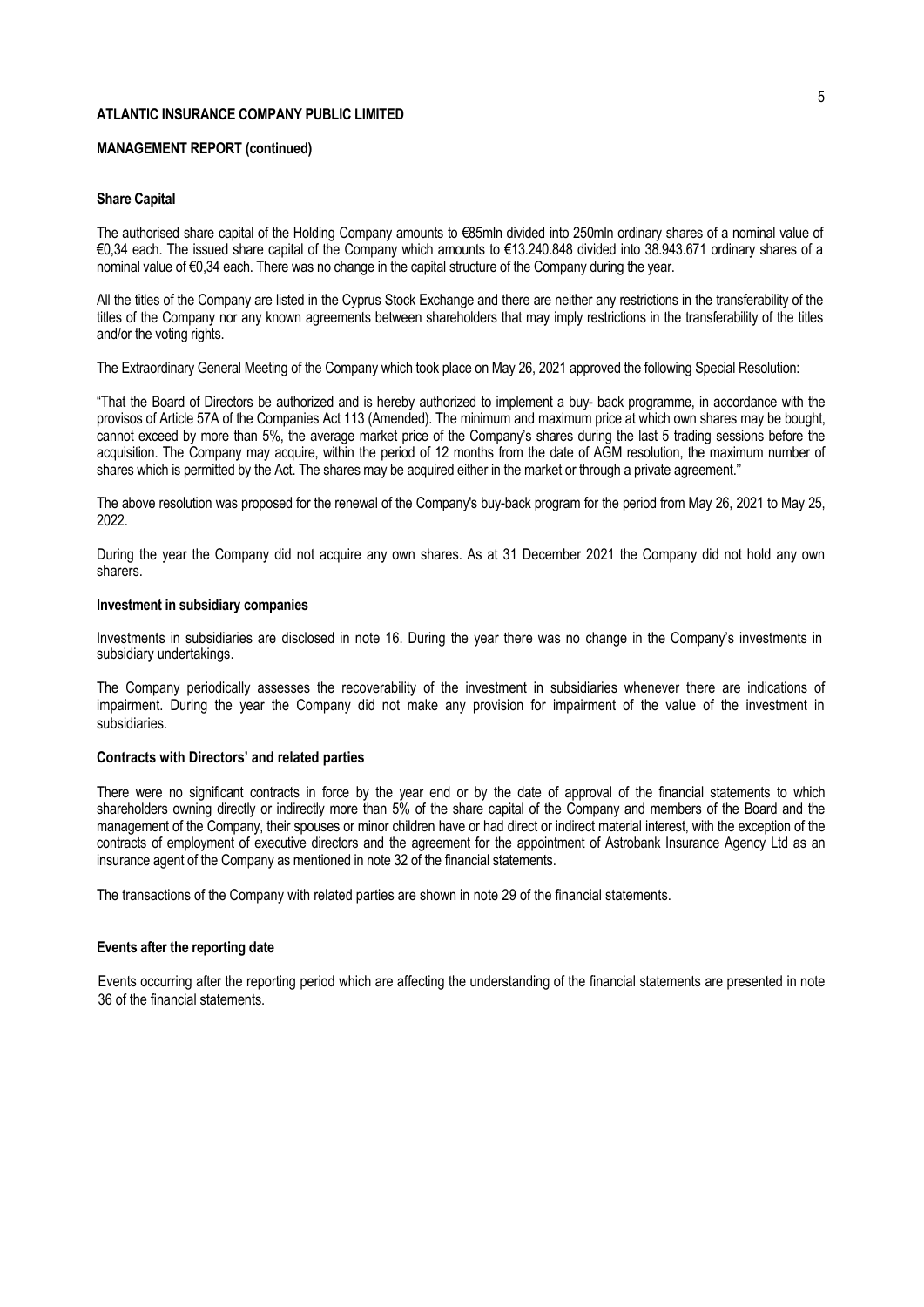#### **MANAGEMENT REPORT (continued)**

#### **Corporate Governance**

At present the Board of Directors has partly adopted the Code of Corporate Governance ('Code') issued by the Cyprus Stock Exchange since the Company is listed in the Alternative Market of the Cyprus Stock Exchange where the adoption of the Code is voluntary and not compulsory. The Code of Corporate Governance is published on the websit[e www.cse.com.cy.](http://www.cse.com.cy/)

The report of the Board on the Code ('Report on Corporate Governance') is shown on pages 9 to 20 of the consolidated financial statements and is available on the Company's website www.atlantic.com.cy.

The degree of the Company's compliance and explanation of areas of non-conformity with the principles and articles of the Code at the date of the report are described in the Report on Corporate Governance.

The Group adopts effective procedures in relation to the preparation of the financial statements to safeguard that transactions and events recorded in the accounting books and records are accurately presented in the financial statements, the relevant announcements and the financial reports of the Group.

The risk management process of the Group which covers the presentation of financial information aims at the recognition, analysis and management of the risks related to the preparation of the financial statements, the relevant announcements and other financial reporting so that they are in conformity with the relevant financial reporting standards, the laws and regulations, including the periodical reporting which is required by the Transparency Requirements (Securities Trading in Regulated Markets) Cyprus Laws of 2007 and 2020. This is accomplished by the identification of risks of material inaccuracy in the reports and the adoption and implementation of internal controls for the prevention or detection of items that may lead to a material misstatement.

The company through its internal control system has implemented effective processes for the preparation of its financial statements, as well as for the preparation of periodic reporting required by listed companies. The main characteristics of these procedures are:

- The financial statements of the subsidiaries of the Group are prepared under the responsibility of the Financial Director of each company and under the supervision of the Financial Director of the Company.

- The financial statements of the Company and the Group are prepared under the responsibility of the Financial Director of the Group.

- The announcements of the results of the Group as well as the related explanatory statements are compiled by the Group's Financial Director and are reviewed by the Audit Committee. The relevant announcements are approved by the Board of Directors prior to their publication.

The share capital of the Company is divided into ordinary shares having the same and equal rights. There are no issued shares with special controlling or voting rights. Detailed information on the Company's share capital is presented in note 24 of the consolidated financial statements.

The shareholders owning directly or indirectly more than 5% of the share capital of the Company on 31 December 2021 and 5 days before the date of approval of the financial statements are shown in note 30 of the financial statements.

The percentage holdings on the Company's share capital that is owned by each member of the Board, their spouses, minor children and companies in which they own directly or indirectly more than 20% of the voting rights, on 31 December 2021 and 5 days before the date of the approval of the financial statements are mentioned in note 31 of the consolidated financial statements.

Each member of the Board is elected by the General Meeting of the shareholders or is appointed by the Board of Directors. A member who is appointed by the Board of Directors retires by law at the first annual general meeting following their appointment, which then decides on his appointment. At every annual general meeting one third of the board of directors retires and their appointment is determined by the annual general meeting. A director may be removed from office before the end of his term with an ordinary resolution at a General Meeting.

The Company's Memorandum may be amended with a special resolution at a General Meeting.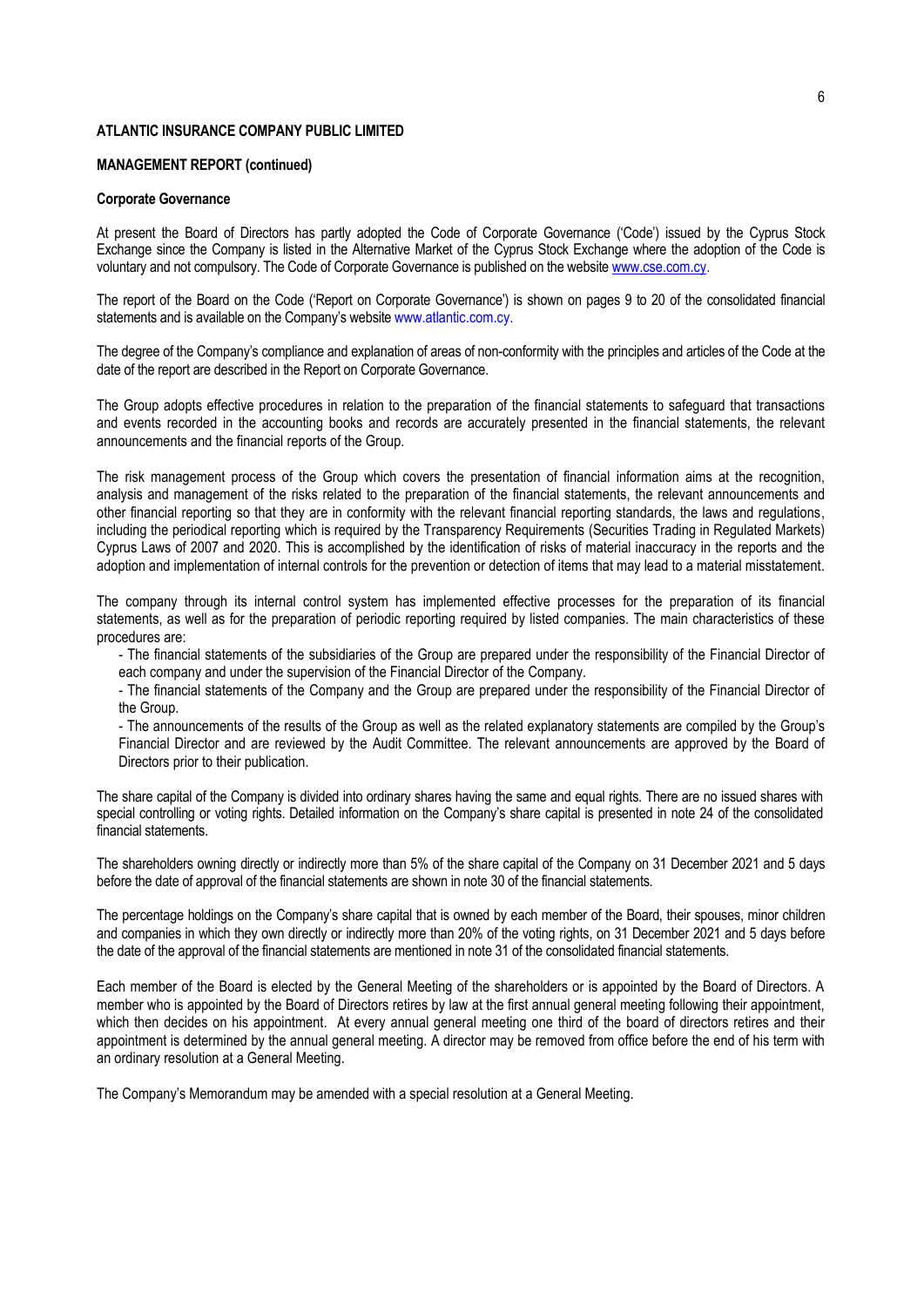## **MANAGEMENT REPORT (continued)**

The power of the directors is general and is limited only by the powers granted in a general meeting of the shareholders of the Company either by law or by the articles of the Company. The decision on the issue of new shares, unless it relates to a rights issue which is offered to the shareholders in proportion to their existing holding, is taken by the general meeting in accordance with the prevailing legislation. The right to purchase the company's own shares, unless the legislation allows otherwise, is provided to the Board of Directors for a specified period by a special resolution of the general meeting.

The composition, terms of reference and details about the functioning of the management, administrative and supervisory bodies and positions designated in accordance with the Code are mentioned in the Report of Corporate Governance which is presented immediately after the Management Report.

## **Board of Directors**

The Board of Directors consists of the members shown on page 1. With the exception of Mr Marios Savvides who was appointed on April 2, 2021 and of Mr George Koutsos who was appointed on October 25, 2021 all the remaining directors served on the board for the whole year and until the date of this report. According to the Articles of the Company's Association Messrs Andreas Frangoullis, Triantafyllos Lysimachou and Charalambos Alexandrou retire from the Board, but being eligible offer themselves for re-election.

Mr George Koutsos who was appointed as a member of the Board on October 25, 2021, will also retire from the Board but being eligible offers himself for re-election. An election will take place for the filling in of the vacant positions.

## **Auditors**

The Auditors of the Company Ernst & Young Cyprus Ltd have expressed their willingness to continue to provide their services. A resolution authorizing the Board of Directors to determine their remuneration will be submitted at the next Annual General Meeting.

By order of the Board of Directors,

Emilios Pyrishis Chairman

Nicosia 6 April 2022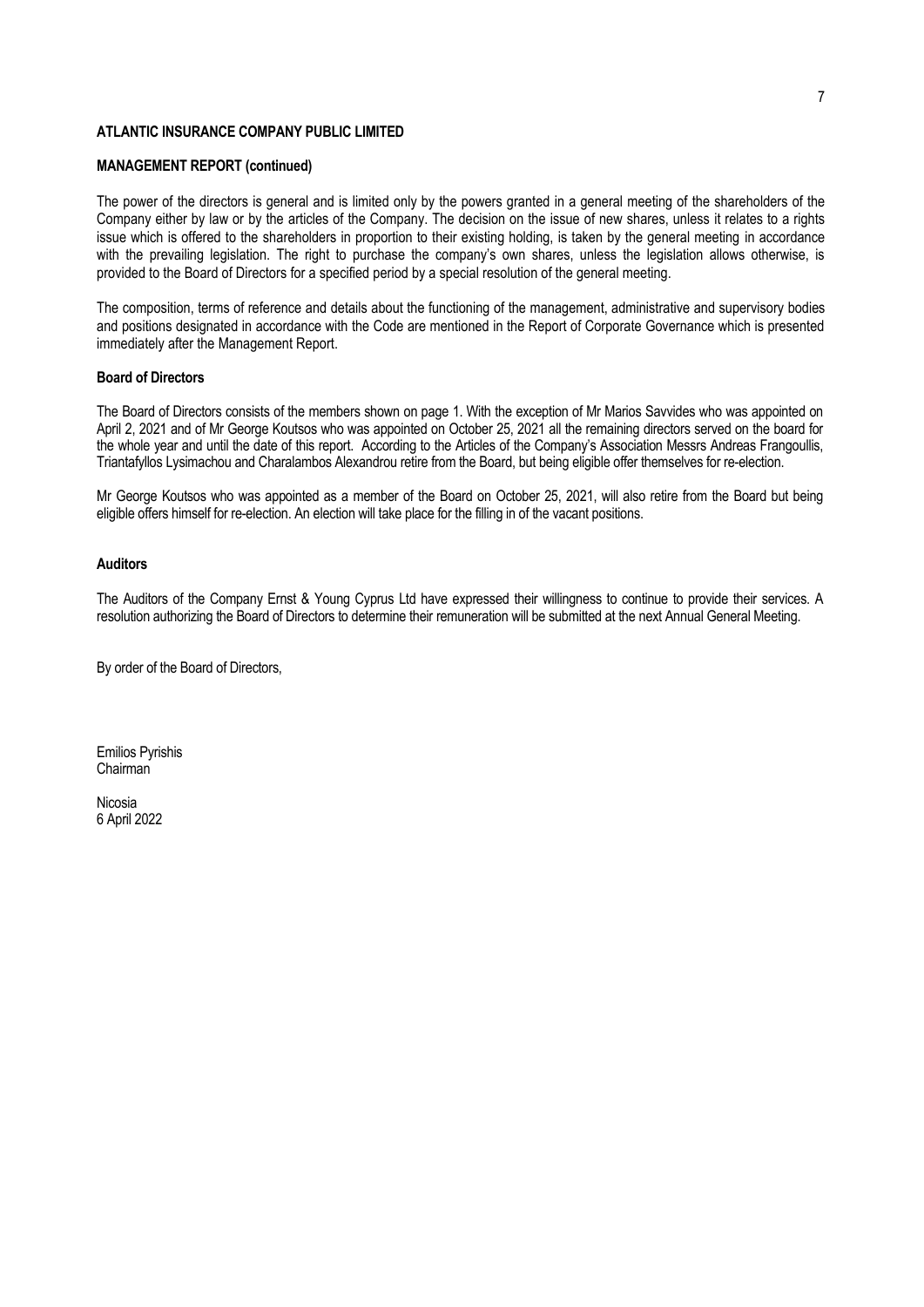# **CONSOLIDATED PROFIT AND LOSS ACCOUNT**

for the year ended 31 December 202 1

|                                                         |              | 2021    | 2020    |
|---------------------------------------------------------|--------------|---------|---------|
|                                                         | <b>Notes</b> | €'000   | €'000   |
|                                                         |              |         |         |
| Income from operations                                  |              |         |         |
| Gross written premiums                                  |              | 21.388  | 22.346  |
| Policy fees                                             |              | 755     | 754     |
| Reinsurers' share of premiums                           |              | (4.151) | (4.935) |
| Net premiums                                            |              | 17.992  | 18.165  |
| Transfer to unearned premiums                           |              | (23)    | 161     |
| Net earned premiums                                     |              | 17.969  | 18.326  |
| Other operating income from insurance operations        | 7            | 985     | 936     |
| Operating income from brokerage and financial services  |              | 516     | 394     |
|                                                         |              | 19.470  | 19.656  |
| <b>Expenses</b>                                         |              |         |         |
| Claims payable                                          | 6            | 8.398   | 7.507   |
| Commission payable for insurance operations             |              | 1.242   | 1.312   |
| Commission payable for brokerage and financial services |              | 88      | 47      |
| Administrative expenses                                 |              | 5.286   | 4.925   |
|                                                         |              | 15.014  | 13.791  |
| <b>Profit from operations</b>                           | 11           | 4.456   | 5.865   |
| Non-recurring income                                    | 8            |         | 200     |
| (Loss) / gain on sale and revaluation of investments    | 13           | 7.061   | (2.119) |
| Loss on revaluation of investment properties            |              | (58)    | (283)   |
| Other investment income                                 | 9            | 554     | 448     |
| Net finance income                                      | 12           | 456     | 499     |
| <b>Profit before taxation</b>                           |              | 12.469  | 4.610   |
| Taxation                                                | 14           | (614)   | (865)   |
| <b>Profit after taxation</b>                            |              | 11.855  | 3.745   |
| Minority interest                                       |              | (68)    | 1       |
| Profit attributable to the shareholders                 |              | 11.787  | 3.746   |
|                                                         |              |         |         |
| Earnings per share (cent)                               | 15           | 30,27   | 9,62    |
|                                                         |              |         |         |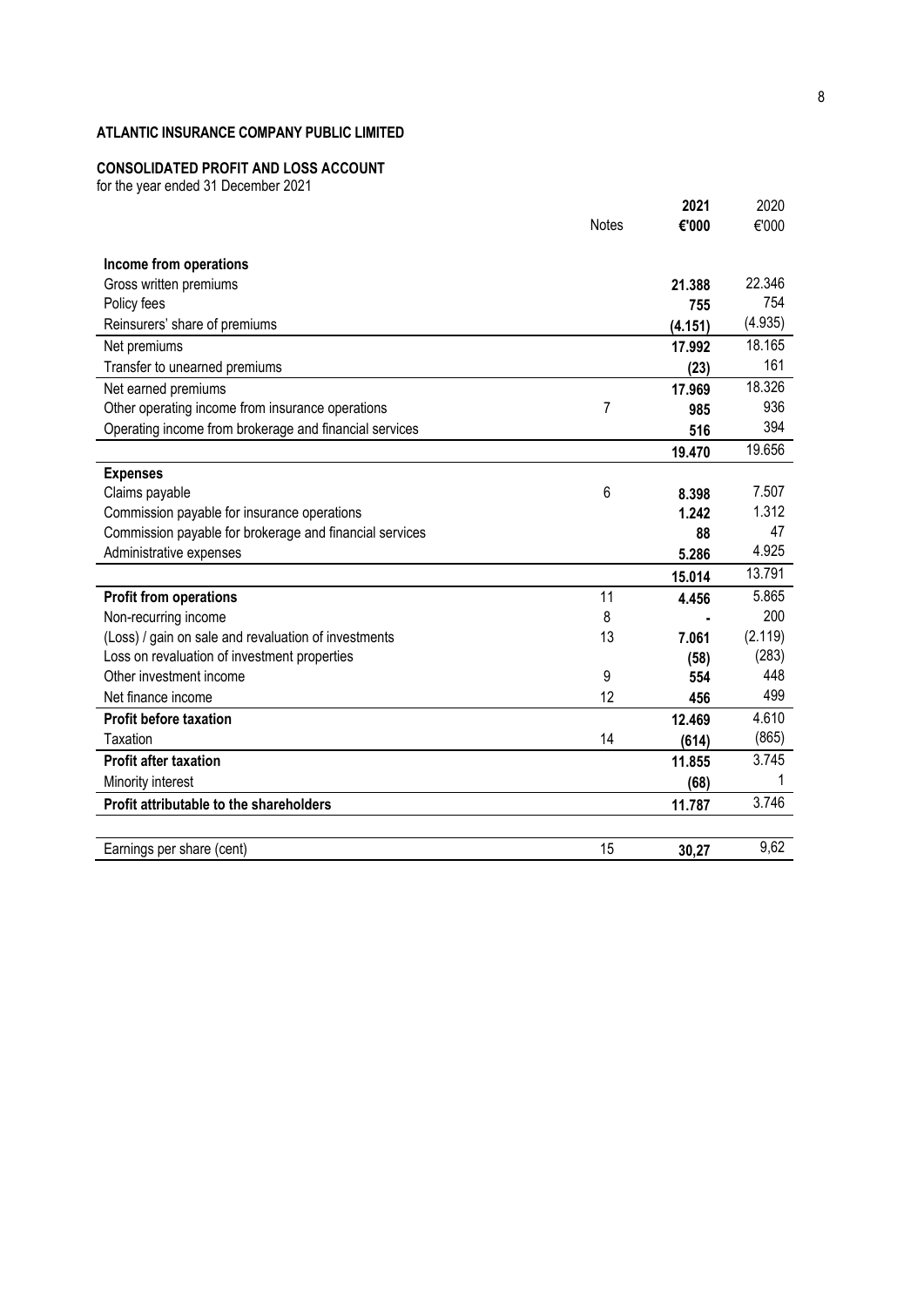#### **STATEMENT OF COMPREHENSIVE INCOME**

for the year ended 31 December 2021

|                                                                                                                   | 2021   | 2020  |
|-------------------------------------------------------------------------------------------------------------------|--------|-------|
|                                                                                                                   | €'000  | €'000 |
| Profit for the year                                                                                               | 11.855 | 3.745 |
|                                                                                                                   |        |       |
| Other recognised gains:                                                                                           |        |       |
| Other comprehensive income which will be reclassified to the profit and loss account in<br>subsequent periods     |        |       |
| Financial assets available for sale                                                                               |        |       |
| Fair value gain on financial assets available for sale                                                            | 59     | 9     |
| Transfer to profit and loss for the year on disposal of financial assets available for sale                       |        | 6     |
| Net other comprehensive income that will be reclassified to the profit and loss account in<br>subsequent periods  | 59     | 15    |
| Other comprehensive income which will not be reclassified to the profit and loss account in<br>subsequent periods |        |       |
| Gain / (Loss) on revaluation of immovable property                                                                | 138    | (203) |
| Deferred tax on revaluation of immovable property                                                                 | (12)   | 27    |
| Tax on deemed distribution of subsidiary                                                                          | (8)    |       |
| Net other recognised gains / (losses) which will not be reclassified to the profit and loss                       |        |       |
| account in subsequent periods                                                                                     | 118    | (176) |
|                                                                                                                   |        |       |
| Other recognised gains / (losses) after taxation                                                                  | 177    | (161) |
| Total comprehensive income for the year                                                                           | 12.032 | 3.584 |
|                                                                                                                   |        |       |
| Comprehensive income attributable to the shareholders                                                             | 11.966 | 3.585 |
| Minority interest                                                                                                 | 66     | (1)   |
| Total comprehensive income for the year                                                                           | 12.032 | 3.584 |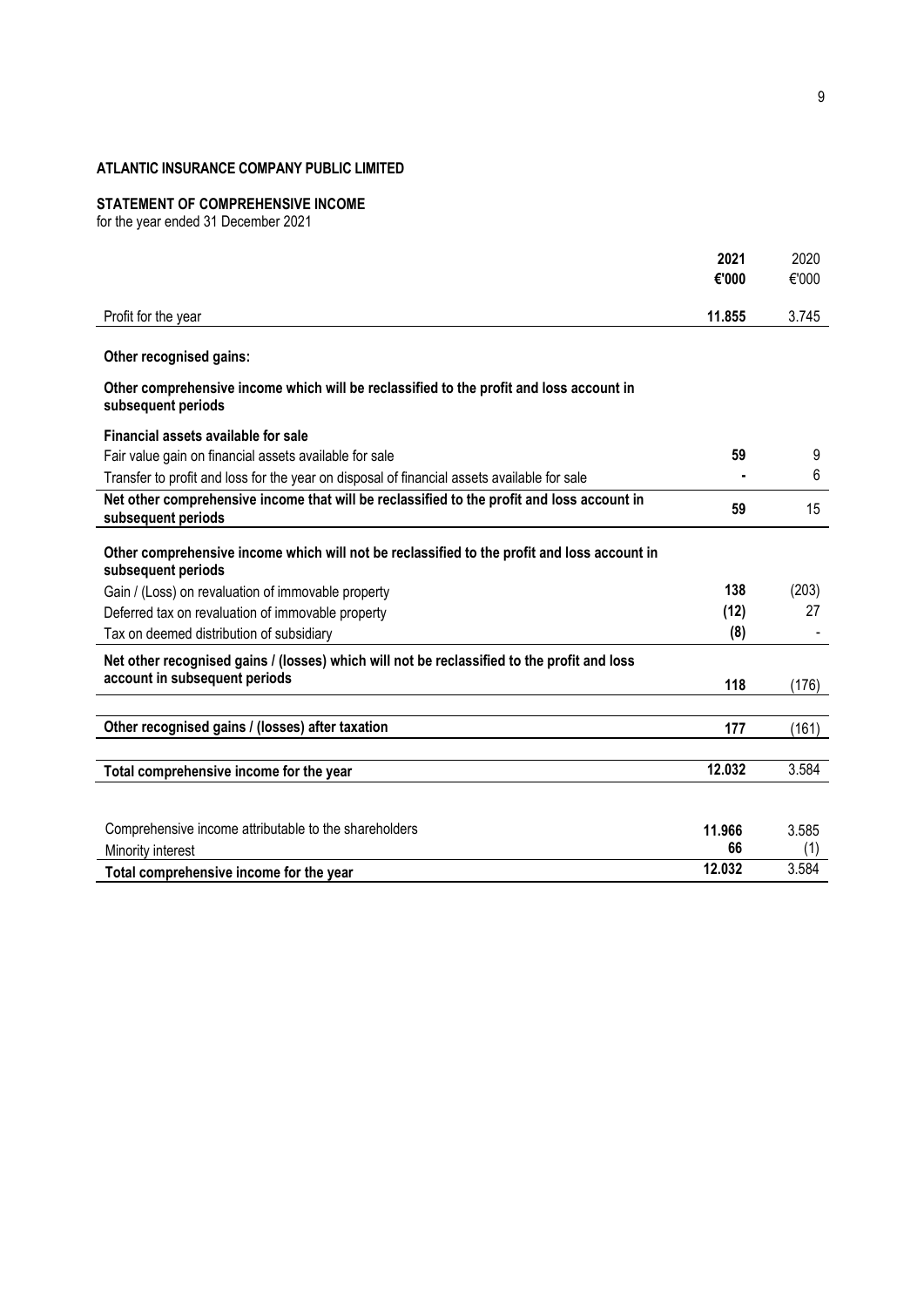# **CONSOLIDATED STATEMENT OF FINANCIAL POSITION**

as at 31 December 2021

|                                                        |              | 2021   | 2020   |
|--------------------------------------------------------|--------------|--------|--------|
|                                                        | <b>Notes</b> | €'000  | €'000  |
| <b>Assets</b>                                          |              |        |        |
| Tangible fixed assets                                  | 17           | 6.282  | 6.271  |
| Intangible assets                                      | 18           | 88     | 88     |
| Pool participation                                     |              | 625    | 584    |
| Investment properties                                  | 19           | 4.314  | 4.311  |
| Financial assets available for sale                    | 20           | 473    | 414    |
| Debtors and other receivables                          | 22           | 12.216 | 11.313 |
| Financial assets held for trading                      | 21           | 33.508 | 23.886 |
| Fixed term bank deposits                               | 23           | 5.222  | 5.265  |
| Cash and bank balances                                 | 23           | 12.315 | 11.477 |
| <b>Total assets</b>                                    |              | 75.043 | 63.609 |
| <b>Equity</b>                                          |              |        |        |
| Share capital                                          | 24           | 13.241 | 13.241 |
| Distributable profits                                  | 24           | 29.952 | 21.483 |
| Reserves                                               | 24           | 5.086  | 4.899  |
| Equity attributable to the shareholders                |              | 48.279 | 39.623 |
| Minority interest                                      |              | 403    | 337    |
| <b>Total equity</b>                                    |              | 48.682 | 39.960 |
| <b>Liabilities</b>                                     |              |        |        |
| Deferred taxation                                      | 25           | 34     | 47     |
| Outstanding claims and provision for unearned premiums | 26           | 23.266 | 21.119 |
| <b>Bank overdrafts</b>                                 | 23           | 14     | 3      |
| Insurance and other Liabilities                        | 28           | 3.047  | 2.480  |
|                                                        |              | 26.361 | 23.649 |
| <b>Total equity and liabilities</b>                    |              | 75.043 | 63.609 |
|                                                        |              |        |        |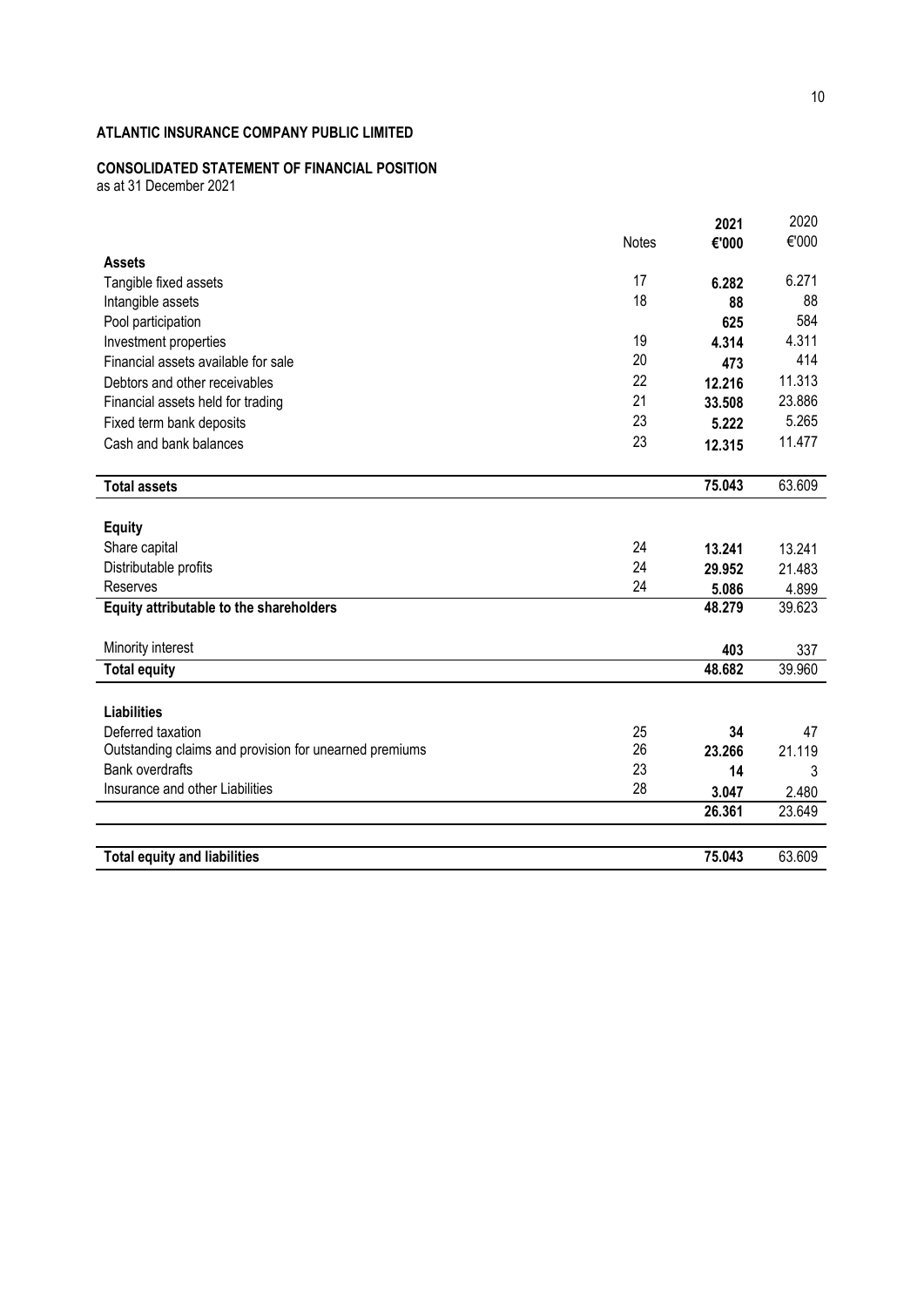# **CONSOLIDATED STATEMENT OF CHANGES IN EQUITY**

for the year ended 31 December 2021

|                                 |         |                          |                        |                              | Profit and |         |                          |         |
|---------------------------------|---------|--------------------------|------------------------|------------------------------|------------|---------|--------------------------|---------|
|                                 | Share   | Share<br>Premium         | Revaluation<br>Reserve | <b>Fair Value</b><br>Reserve | Loss       | Total   | Minority<br>Interest     | Total   |
|                                 | Capital |                          |                        |                              | account    |         |                          | Equity  |
|                                 | €'000   | €'000                    | €'000                  | €'000                        | €'000      | €'000   | €'000                    | €'000   |
|                                 |         |                          |                        |                              |            |         |                          |         |
| <b>Balance 1 January 2020</b>   | 13.241  | 1.943                    | 3.086                  | 30                           | 20.269     | 38.569  | 339                      | 38.908  |
|                                 |         |                          |                        |                              |            |         |                          |         |
| Profit for the year             |         |                          |                        | $\overline{\phantom{0}}$     | 3.746      | 3.746   | (1)                      | 3.745   |
| Other recognised income         |         | ٠                        | (174)                  | 15                           | (2)        | (161)   | $\overline{\phantom{0}}$ | (161)   |
|                                 |         |                          | (174)                  | 15                           | 3.744      | 3.585   | (1)                      | 3.584   |
|                                 |         |                          |                        |                              |            |         |                          |         |
| <b>Dividends</b>                |         |                          |                        | ٠                            | (2.530)    | (2.530) | $\overline{\phantom{a}}$ | (2.530) |
|                                 |         |                          |                        |                              |            |         |                          |         |
| Balance 31 December 2020        | 13.241  | 1.943                    | 2.912                  | 45                           | 21.483     | 39.623  | 337                      | 39.960  |
|                                 |         |                          |                        |                              |            |         |                          |         |
| <b>Balance 1 January 2021</b>   | 13.241  | 1.943                    | 2.912                  | 45                           | 21.483     | 39.623  | 337                      | 39.960  |
|                                 |         |                          |                        |                              |            |         |                          |         |
| Profit for the year             |         |                          |                        | ٠                            | 11.787     | 11.787  | 68                       | 11.855  |
| Other recognised income         |         | $\overline{\phantom{0}}$ | 128                    | 59                           | (8)        | 179     | (2)                      | 177     |
|                                 |         |                          | 128                    | 59                           | 11.779     | 11.966  | 66                       | 12.032  |
|                                 |         |                          |                        |                              |            |         |                          |         |
| <b>Dividends</b>                |         |                          |                        | -                            | (3.310)    | (3.310) | $\overline{\phantom{a}}$ | (3.310) |
|                                 |         |                          |                        |                              |            |         |                          |         |
| <b>Balance 31 December 2021</b> | 13.241  | 1.943                    | 3.040                  | 104                          | 29.952     | 48.279  | 403                      | 48.682  |

Gains or losses on the revaluation of financial assets available for sale are recognised in equity.

The share premium, the revaluation reserve and the fair value reserve are not available for distribution.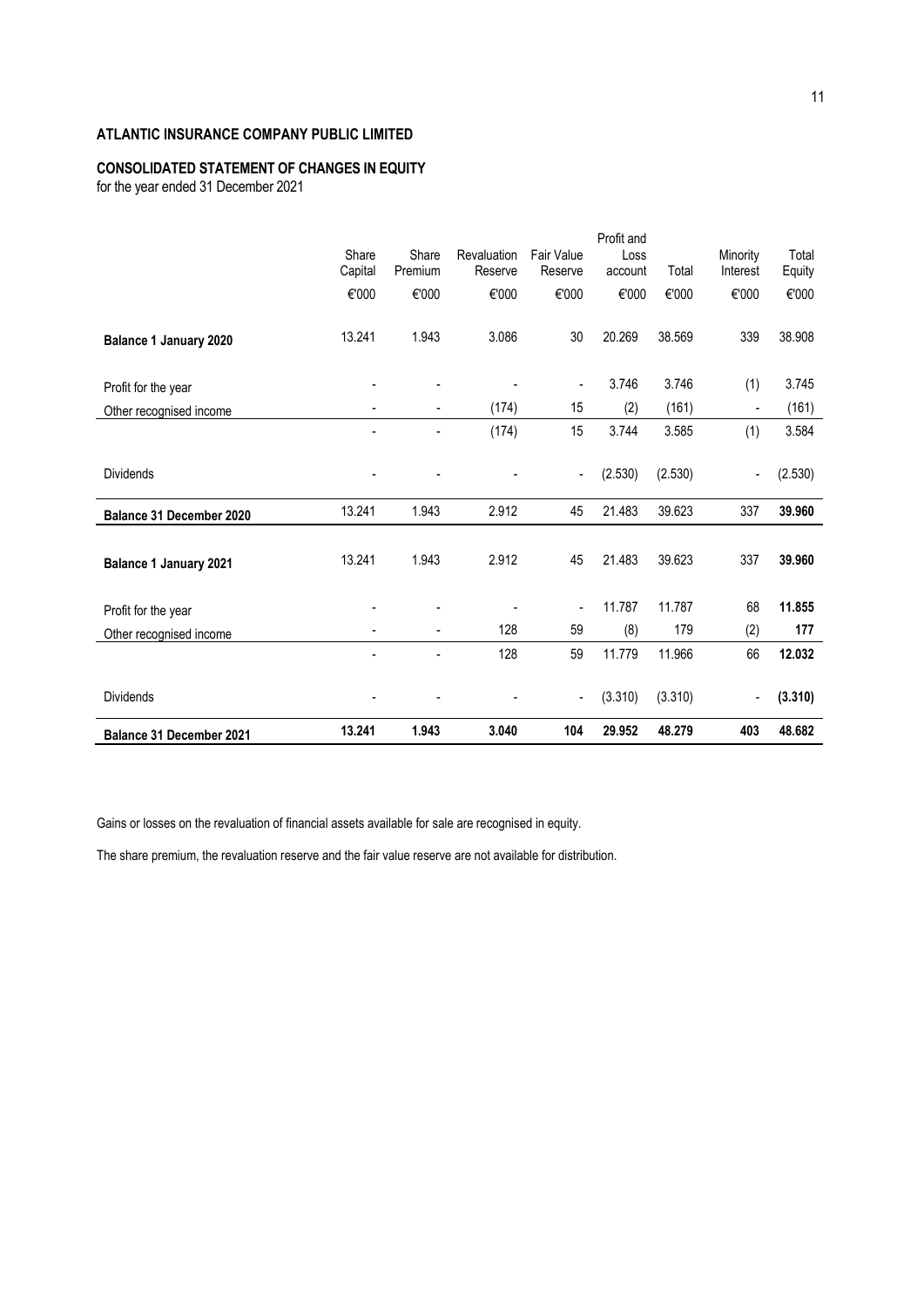# **CONSOLIDATED CASH FLOW STATEMENT**

for the year ended 31 December 202 1

|                                                          |       | 2020<br>€'000 | 2020<br>€'000 |
|----------------------------------------------------------|-------|---------------|---------------|
|                                                          | Note  |               |               |
| <b>CASH FLOW FROM OPERATING ACTIVITIES</b>               |       |               |               |
| Profit for the year before taxation                      |       | 12.469        | 4.610         |
| Adjustments for:                                         |       |               |               |
| (Gain) / loss on sale and revaluation of investments     | 13    | (7.061)       | 2.120         |
| Loss on revaluation of investment properties             |       | 58            | 283           |
| Depreciation of tangible and intangible fixed assets     | 17,18 | 295           | 346           |
| Depreciation of right of use assets                      |       |               | 6             |
| Profit on sale of assets                                 |       |               | (3)           |
| Interest income                                          | 12    | (541)         | (528)         |
| Dividend income                                          | 9     | (496)         | (358)         |
| Interest expense and bank charges                        | 12    | 86            | 29            |
| (Increase) / decrease in debtors and other receivables   |       | (983)         | 6.116         |
| Increase / (decrease) in insurance and other liabilities |       | 2.533         | (7.790)       |
| <b>Cash flow from operations</b>                         |       | 6.360         | 4.831         |
| Interest paid                                            |       | (86)          | (29)          |
| <b>Taxation paid</b>                                     |       | (517)         | (1.020)       |
| Net cash flow from operating activities                  |       | 5.757         | 3.782         |
|                                                          |       |               |               |
| <b>CASH FLOW FROM INVESTING ACTIVITIES</b>               |       |               |               |
| Purchase of investments                                  |       | (13.082)      | (8.688)       |
| Sale of investments                                      |       | 10.613        | 8.100         |
| Acquisition of investment property                       |       | (61)          | (58)          |
| Purchase of tangible fixed assets                        | 17    | (79)          | (120)         |
| Purchase of intangible fixed assets                      | 18    | (91)          | (49)          |
| Receipts on disposal of tangible fixed assets            |       | 2             | 4             |
| Decrease / (increase) in fixed term bank deposits        |       | 43            | (750)         |
| Increase in minority interest of subsidiary              |       | (2)           |               |
| Interest received                                        |       | 541           | 528           |
| Dividends received                                       |       | 496           | 358           |
| Net cash flow for investing activities                   |       | (1.620)       | (675)         |
|                                                          |       |               |               |
| <b>CASH FLOW FOR FINANCING ACTIVITIES</b>                |       |               |               |
| Lease payments                                           |       |               | (6)           |
| Dividend paid                                            |       | (3.310)       | (2.531)       |
| Net cash flow for financing activities                   |       | (3.310)       | (2.537)       |
|                                                          |       |               |               |
| Net increase in cash and cash equivalents                |       | 827           | 570           |
| Cash and cash equivalents at the beginning of the year   | 23    | 11.474        | 10.904        |
| Cash and cash equivalents at the end of the year         | 23    | 12.301        | 11.474        |
|                                                          |       |               |               |
| Cash and cash equivalents consist of:                    |       |               |               |
| Cash and bank balances                                   | 23    | 12.315        | 11.477        |
| <b>Bank overdrafts</b>                                   | 23    | (14)          | (3)           |
|                                                          |       | 12.301        | 11.474        |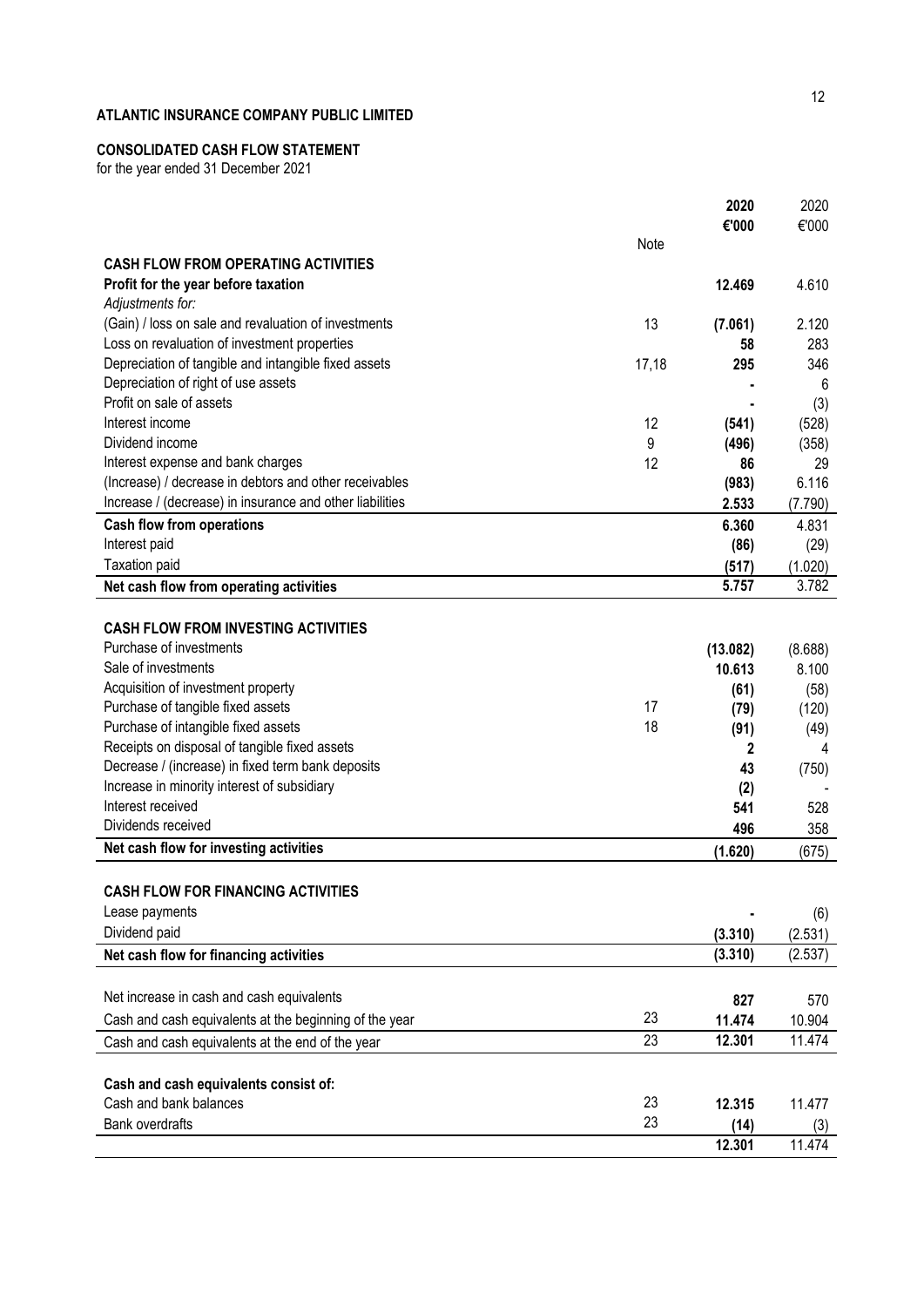# **EXTRACT FROM THE NOTES TO THE CONSOLIDATED FINANCIAL STATEMENTS**

# **Note 5: Segmental Reporting**

The Group has two main segments of business activity, general insurance business and financial services, both of which are carried out in Cyprus. Insurance Financial Services **Total**

|                                         | <b>Insurance</b><br>€'000 | <b>Financial Services</b><br>€'000 | Total<br>€'000 |
|-----------------------------------------|---------------------------|------------------------------------|----------------|
| Year ended 31 December 2021             |                           |                                    |                |
| Premiums and other income               | 23.684                    | 516                                | 24.200         |
| Profit from operations                  | 4.305                     | 152                                | 4.456          |
| Purchase of tangible fixed assets       | 79                        |                                    | 79             |
| Purchase of intangible fixed assets     | 91                        |                                    | 91             |
| Disposal of tangible fixed assets       | 62                        | 32                                 | 30             |
| Depreciation of tangible fixed assets   | 203                       |                                    | 203            |
| Depreciation of intangible fixed assets | 92                        |                                    | 92             |
| <b>Total Assets</b>                     | 73.012                    | 2.031                              | 75.043         |
| <b>Total Liabilities</b>                | 26.231                    | 130                                | 26.361         |
| Year ended 31 December 2020             |                           |                                    |                |
| Premiums and other income               | 24.684                    | 394                                | 25.078         |
| Profit from operations                  | 6.050                     | 15                                 | 6.065          |
| Purchase of tangible fixed assets       | 120                       |                                    | 120            |
| Purchase of intangible fixed assets     | 49                        |                                    | 49             |
| Disposal of tangible fixed assets       | 24                        |                                    | 24             |
| Depreciation of tangible fixed assets   | 220                       |                                    | 220            |
| Depreciation of intangible fixed assets | 126                       |                                    | 126            |
| <b>Total Assets</b>                     | 61.702                    | 1.908                              | 63.609         |
| <b>Total Liabilities</b>                | 23.521                    | 128                                | 23.649         |

## **Note 6: Claims payable**

|                     | 2021  |                             |                          | 2020       |       |
|---------------------|-------|-----------------------------|--------------------------|------------|-------|
|                     | Gross | Reinsurers'<br><b>Share</b> | <b>Recoveries</b>        | <b>Net</b> | Net   |
|                     | €'000 | €'000                       | €'000                    | €'000      | €'000 |
| Motor               | 7.228 | (281)                       | (524)                    | 6.423      | 5.502 |
| Accident and health | 1.116 | 14                          | $\overline{\phantom{a}}$ | 1.130      | 1.509 |
| Marine              | 117   | (63)                        | $\overline{\phantom{a}}$ | 54         | າ     |
| Property            | 627   | (268)                       | $\overline{\phantom{a}}$ | 359        | 192   |
| Liability           | 658   | (278)                       | 50                       | 430        | 302   |
| Other               |       |                             |                          |            |       |
|                     | 9.747 | (876)                       | (474)                    | 8.397      | 7.507 |

| Gross claim payments                                          | 2021<br>€'000<br>7.575 | 2020<br>€'000<br>14.504 |
|---------------------------------------------------------------|------------------------|-------------------------|
| Reinsurers' share of claims paid                              | (347)                  | (6.816)                 |
| Net change in outstanding claims                              | 1.137                  | (211)                   |
| Net change in incurred but not enough reported claims (IBNER) | 33                     | 30                      |
|                                                               |                        |                         |
| Net incurred claims                                           | 8.398                  | 7.507                   |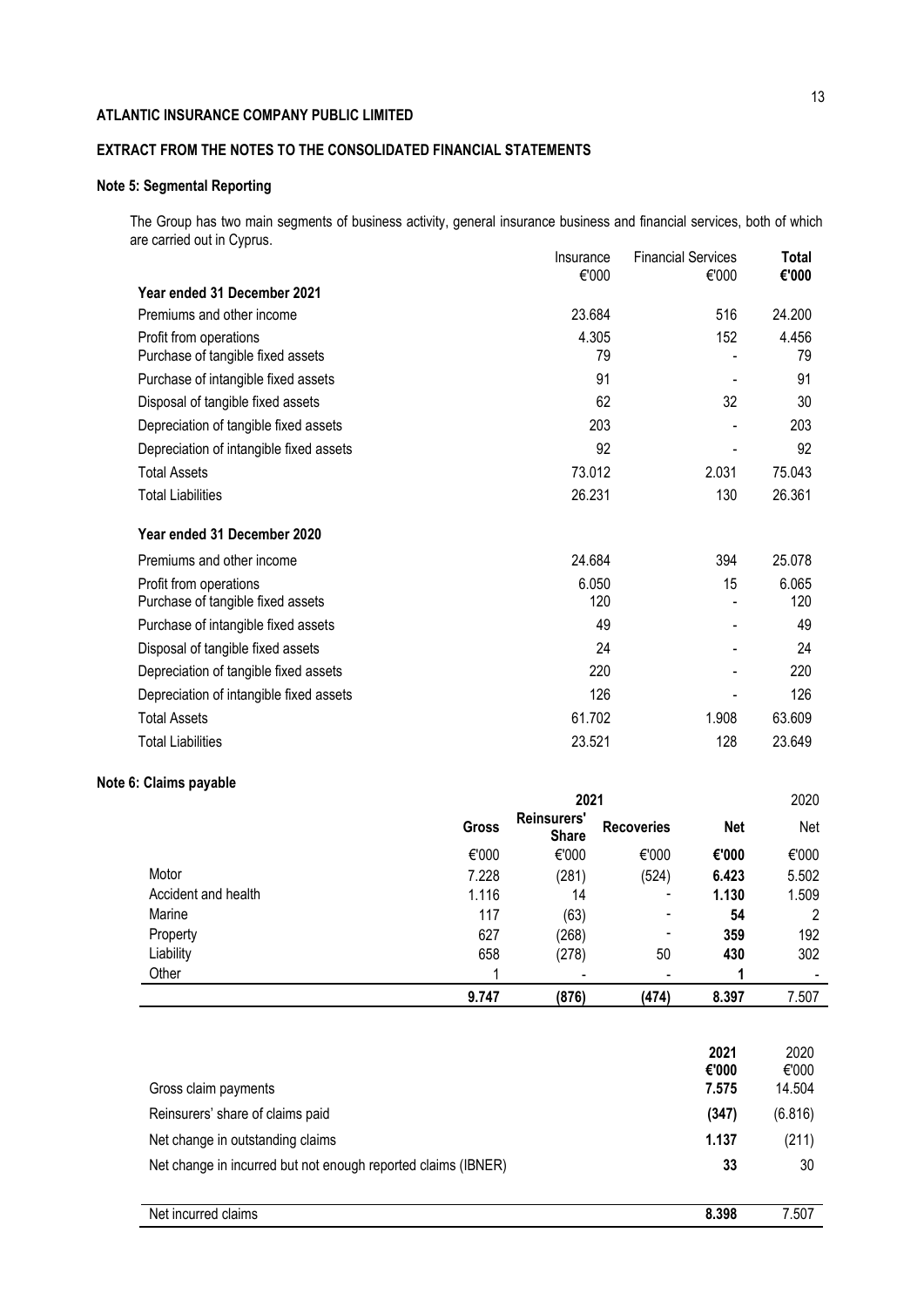## **EXTRACT FROM THE NOTES TO THE CONSOLIDATED FINANCIAL STATEMENTS**

#### **Note 7: Other income from insurance operations**

|                                     | 2021  | 2020  |
|-------------------------------------|-------|-------|
|                                     | €'000 | €'000 |
| Commissions earned                  | 854   | 781   |
| Share of pool participation profits | 108   | 134   |
| Profit on sale of assets            |       | 3     |
| Other income                        | 23    | 18    |
|                                     |       |       |
|                                     | 985   | 936   |

## **Note 8: Non-recurring income**

**Note** 

Non-recurring income of €0,20mln in the previous year relates to a reversal of a provision for possible future losses from natural disasters.

## **Note 9: Other income from investments**

|                                     | 2021               | 2020               |
|-------------------------------------|--------------------|--------------------|
| Dividend income<br>Rents receivable | €'000<br>496<br>58 | €'000<br>357<br>91 |
|                                     | 554                | 448                |
| 10: Staff costs                     | 2021               | 2020               |
|                                     |                    |                    |
| Salaries                            | €'000              | €'000              |
|                                     | 2.824              | 2.728              |
| Social insurance contributions      | 203                | 197                |
| Provident fund contributions        | 112                | 120                |
| Other contributions                 | 184                | 167                |
|                                     | 3.323              | 3.212              |

The directors' emoluments which are included in the above amounts are analysed in note 32.

## **Average number of employees**

The average number of employees was as follows: **2021** 2020 Full-time employees **120** 117

The Company and its subsidiary Atlantic Securities Ltd operate defined contribution provident fund schemes. The funds are separately financed and prepare their own financial statements. In accordance with the Funds' memorandum the members are entitled to the payment of certain benefits on their retirement or early termination of their employment.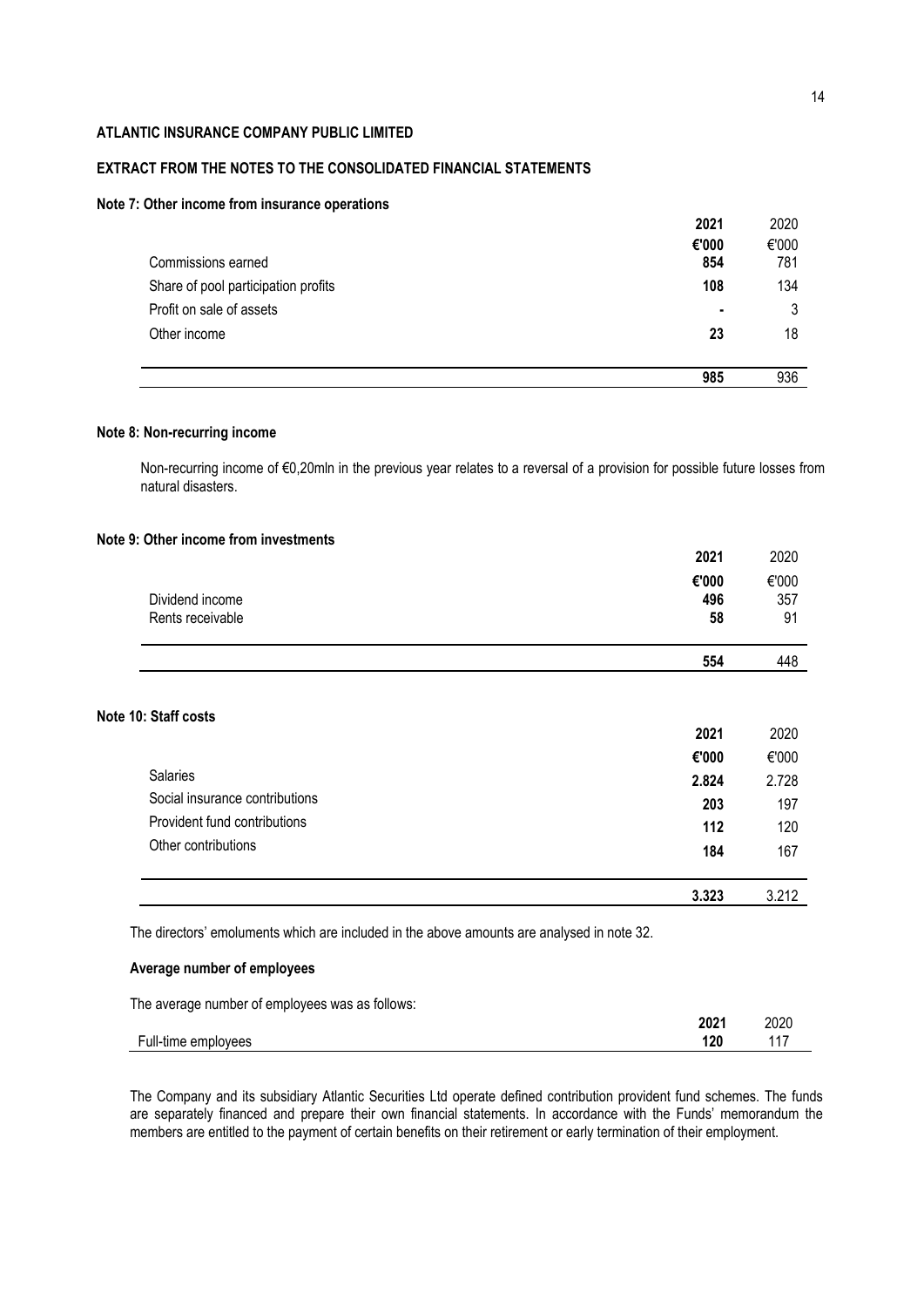# **EXTRACT FROM THE NOTES TO THE CONSOLIDATED FINANCIAL STATEMENTS**

## **Note 11: Profit from operations**

Profit from operations arises after the deduction of the following:

|                                         | 2021  | 2020  |
|-----------------------------------------|-------|-------|
|                                         | €'000 | €'000 |
| Depreciation of tangible fixed assets   | 203   | 220   |
| Depreciation of right of use assets     |       | 6     |
| Depreciation of intangible fixed assets | 92    | 126   |
| Provision for bad and doubtful debts    | 145   |       |
| <b>Audit Fees</b>                       |       |       |
| Audit fees                              | 62    | 56    |
| Fees for other verification services    | 11    | 11    |
| Fees for non-audit services             | 6     | 6     |
| Note 12: Net finance income             |       |       |
|                                         | 2021  | 2020  |
|                                         | €'000 | €'000 |
| Interest from bank deposits             | 11    | 35    |
| Interest from bonds                     | 493   | 489   |
| Interest from loans receivable          | 9     | 16    |
| Bank charges and interest paid          | (86)  | (75)  |
| Interest on tax refunds                 |       | 34    |

Other interest **1** (4) Exchange differences **28** 4

|                                                               | 456   | 499     |
|---------------------------------------------------------------|-------|---------|
| Note 13: Gain / (loss) on sale and revaluation of investments |       |         |
|                                                               | 2021  | 2020    |
|                                                               | €'000 | €'000   |
| Gain / (loss) on sale of investments                          | 1.121 | (207)   |
| Gain / (loss) on revaluation of shares held for trading       | 800   | (175)   |
| Gain / (loss) on revaluation of bonds                         | 151   | (704)   |
| Gain / (loss) on revaluation of foreign investments           | 4.989 | (1.027) |
| Transfer from reserves on sale of investments                 |       | (6)     |
|                                                               | 7.061 | (2.119) |

# **Note 14: Taxation**

The tax charge is based on the profit for the year as adjusted for tax purposes and consists of the following:

|                                  | 2021         | 2020                     |
|----------------------------------|--------------|--------------------------|
| Corporation tax                  | €'000<br>629 | €'000<br>857             |
| Defence tax contribution         | 1            | 12                       |
| Foreign taxes deducted at source | 14           | 38                       |
| Deferred taxation                | (25)         | (43)                     |
| Prior year taxes                 | (5)          | $\overline{\phantom{a}}$ |
| <b>Tax Interest</b>              |              | 1                        |

**614** 865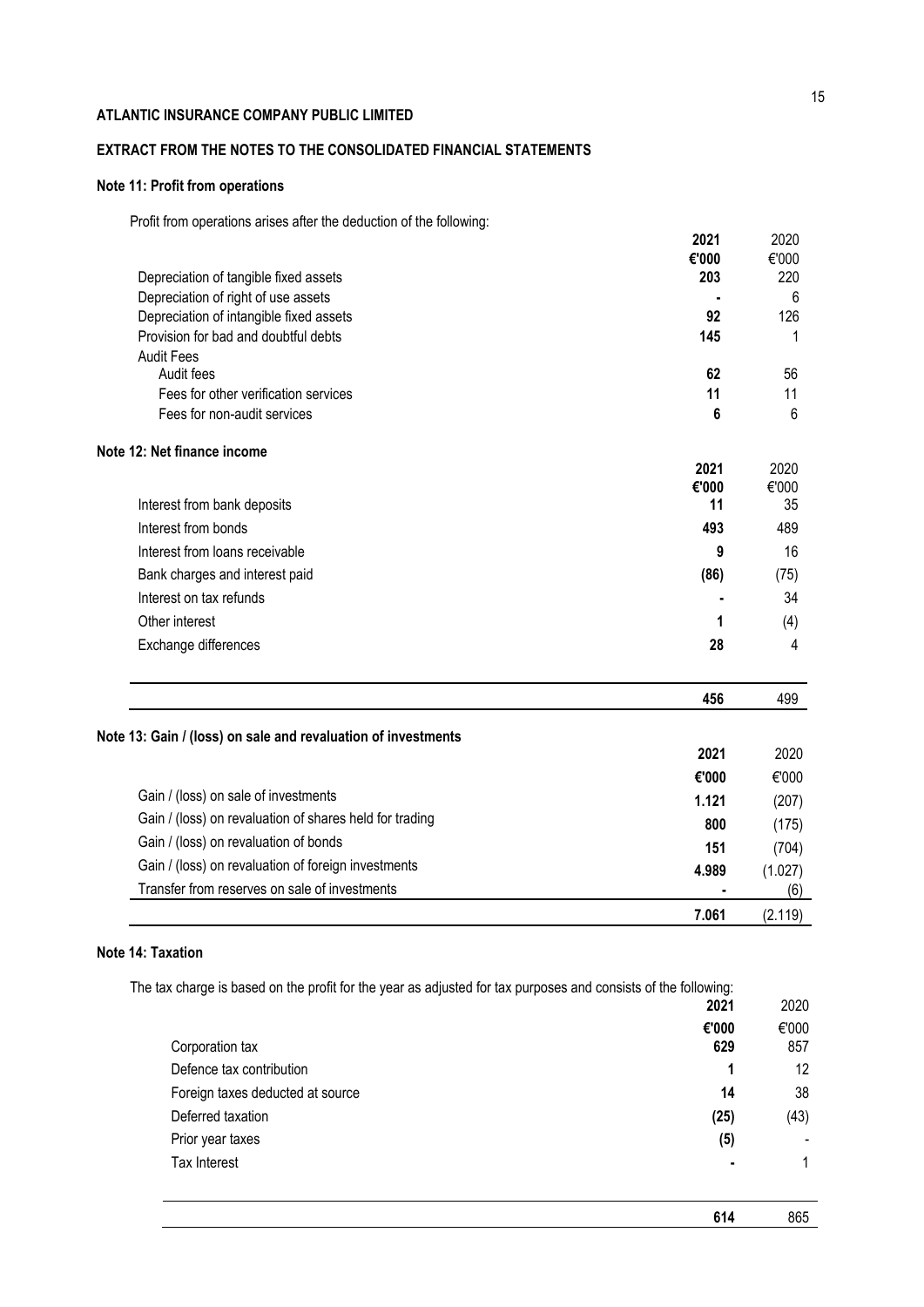## **EXTRACT FROM THE NOTES TO THE CONSOLIDATED FINANCIAL STATEMENTS**

## **Note 14: Taxation (continued)**

The reconciliation between the tax charge and the tax which is calculated on the accounting profit of the year using the current applicable tax rates is as follows:

|                                          | 2021   | 2020   |
|------------------------------------------|--------|--------|
|                                          | €'000  | €'000  |
| <b>Accounting profit</b>                 | 12.469 | 4.610  |
| Tax based on current tax rates           | 1.559  | 576    |
| Defense tax contribution                 |        | 12     |
| Foreign taxes deducted at source         | 14     | 38     |
| Interest on overdue taxes                |        | 1      |
| Prior year taxes                         | (5)    |        |
| Deferred taxation                        | (25)   | (43)   |
| Adjustments for:                         |        |        |
| Disallowed expenses                      | 37     | 359    |
| Income not taxed                         | (947)  | (45)   |
| Tax losses brought forward               | (20)   | (3)    |
|                                          | 614    | 865    |
| Note 15: Earnings per share              |        |        |
|                                          | 2021   | 2020   |
|                                          | €'000  | €'000  |
| Net profit attributable to shareholders  | 11.787 | 3.746  |
|                                          |        |        |
| Weighted average number of issued shares | 38.944 | 38.944 |
| Basic earnings per share (cents)         | 30,27  | 9,62   |

Earnings per share is calculated based on the weighted average number of shares which were issued during the year.

The fully diluted earnings per share is equal to the basic earnings per share since the Group has not issued any dilutive instruments.

## **Note 16: Group companies**

The subsidiary companies of the group are the following private limited liability companies registered in Cyprus:

| Company                                                      | <b>Principal activities</b>                                  | <b>Share</b><br>% | 2021<br>€'000 | 2020<br>€'000 |
|--------------------------------------------------------------|--------------------------------------------------------------|-------------------|---------------|---------------|
| Lyssi Investments Ltd                                        | Car hire                                                     | 100.0             | 86            | 86            |
| Lion Insurance Agency Ltd<br>Atlantic Securities Limited (1) | General insurance agent<br>Brokerage and investment services | 100,0<br>67.7     | 141<br>674    | 141<br>674    |
|                                                              |                                                              |                   | 901           | 901           |

There was no change in investment in subsidiary companies during the year.

The Company periodically assesses the recoverability of the investment in subsidiaries whenever there are indications of impairment. Indications of impairment include factors such as the reduction in revenues, earnings or cash flows or other unfavourable changes that may indicate that the carrying amount of the assets may no longer be recoverable. During the year the Company did not make any provision for permanent diminution in the value of the investment in its subsidiary companies.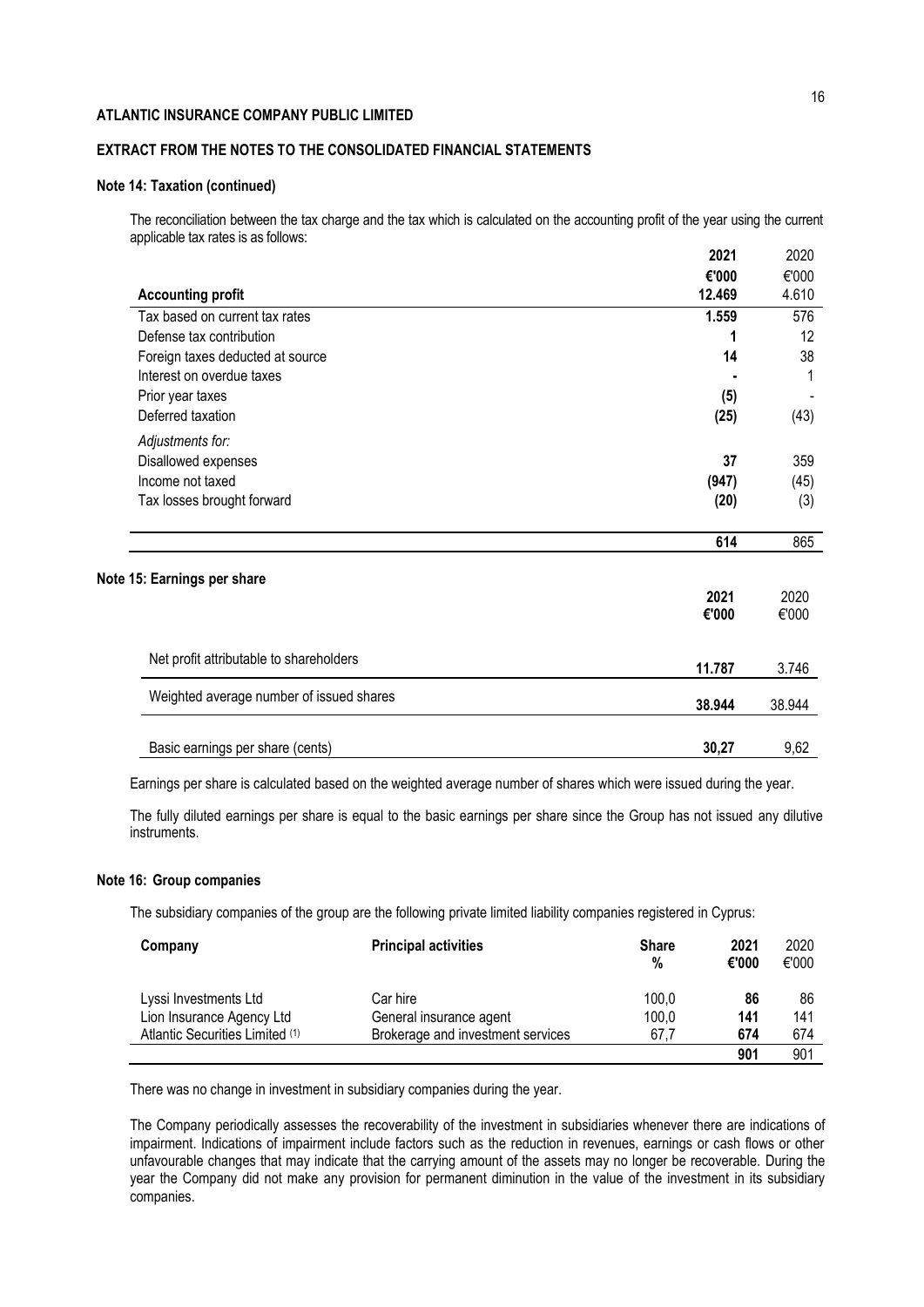# **EXTRACT FROM THE NOTES TO THE CONSOLIDATED FINANCIAL STATEMENTS**

## **Note 16: Group companies (continued)**

There are no material restrictions on the ability to transfer funds from subsidiaries to the holding company beyond the regulatory limitations to which Atlantic Securities Limited is subject.

The contribution of the parent company to the consolidated financial statements, after taking into account transactions and balances between Group companies which were eliminated at consolidation, is as follows:

|                                     | 2021 | 2020   |
|-------------------------------------|------|--------|
| €'000                               |      | €'000  |
| 23.684<br>Premiums and other income |      | 24.684 |
| Profit from operations<br>4.309     |      | 6.053  |
| 72.745<br>Total assets              |      | 61.435 |
| <b>Total liabilities</b><br>26.219  |      | 23.512 |

The contribution of subsidiary undertakings to the consolidated financial statements is as follows:

|                                 | Lyssi             | Lion Insurance Atlantic Securities |         | 2021  | 2020  |
|---------------------------------|-------------------|------------------------------------|---------|-------|-------|
|                                 | Investments Ltd   | Agency Limited                     | Limited |       |       |
|                                 | €'000             | €'000                              | €'000   | €'000 | €'000 |
| Premiums and other income       | -                 |                                    | 516     | 516   | 394   |
| Profit / (loss) from operations | $\left( 2\right)$ | (2)                                | 152     | 148   | 11    |
| Total assets                    | 112               | 156                                | 2.031   | 2.299 | 2.175 |
| Total liabilities               | 6                 | 6                                  | 130     | 142   | 137   |

#### **Note 17: Tangible fixed assets**

| הסוס דה דמהקומוס וואסט מססטנס      |                       |                                     |                                      |                          |              |
|------------------------------------|-----------------------|-------------------------------------|--------------------------------------|--------------------------|--------------|
|                                    | Land and<br>buildings | <b>Furniture</b><br>and<br>fittings | Computer<br>hardware and<br>software | <b>Motor</b><br>vehicles | <b>Total</b> |
| Cost or revaluation                | €'000                 | €'000                               | €'000                                | €'000                    | €'000        |
| Balance at 1 January 2020          | 6.220                 | 711                                 | 324                                  | 672                      | 7.927        |
| Additions                          |                       | 32                                  | 27                                   | 60                       | 119          |
| Revaluation                        | (306)                 |                                     |                                      |                          | (306)        |
| Disposals                          |                       |                                     |                                      | (24)                     | (24)         |
| Balance at 1 January 2021          | 5.914                 | 743                                 | 351                                  | 708                      | 7.716        |
| Additions                          |                       | 11                                  | 44                                   | 24                       | 79           |
| Revaluation                        | 40                    |                                     |                                      |                          | 40           |
| Disposals                          |                       |                                     |                                      | (30)                     | (30)         |
| <b>Balance at 31 December 2021</b> | 5.954                 | 754                                 | 395                                  | 702                      | 7.805        |
| Depreciation                       |                       |                                     |                                      |                          |              |
| Balance at 1 January 2020          |                       | 555                                 | 254                                  | 542                      | 1.351        |
| Depreciation for the year          | 103                   | 28                                  | 28                                   | 61                       | 220          |
| On revaluation                     | (103)                 |                                     |                                      |                          | (103)        |
| On disposals                       |                       |                                     |                                      | (23)                     | (23)         |
| Balance at 1 January 2021          |                       | 583                                 | 282                                  | 580                      | 1.445        |
| Depreciation for the year          | 98                    | 27                                  | 28                                   | 50                       | 203          |
| On revaluation                     | (98)                  |                                     |                                      |                          | (98)         |
| On disposals                       |                       |                                     |                                      | (27)                     | (27)         |
| <b>Balance at 31 December 2021</b> | ٠                     | 610                                 | 310                                  | 603                      | 1.523        |
| Net book value at                  |                       |                                     |                                      |                          |              |
| 31 December 2021                   | 5.954                 | 144                                 | 85                                   | 99                       | 6.282        |
| 31 December 2020                   | 5.914                 | 160                                 | 69                                   | 128                      | 6.271        |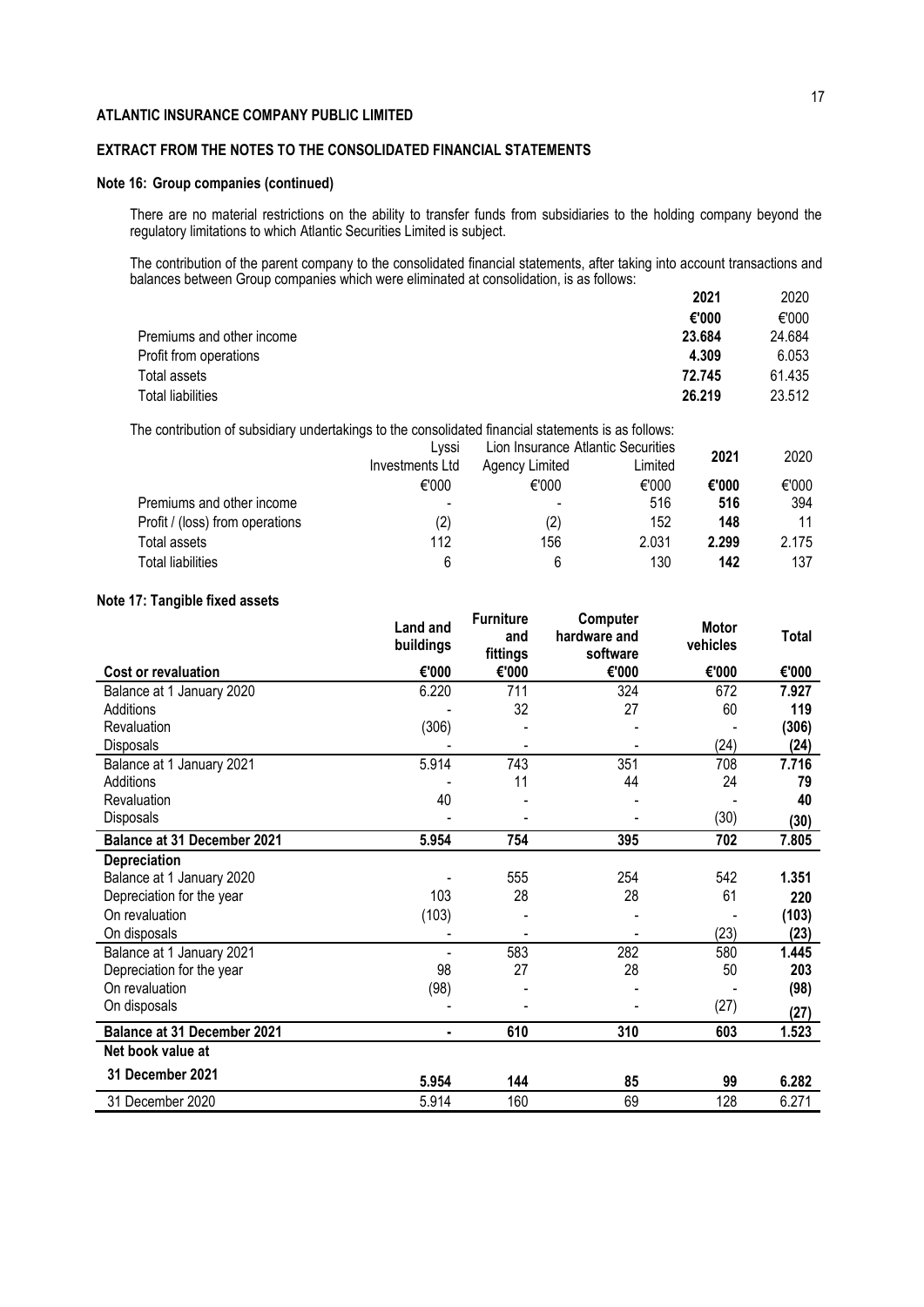## **EXTRACT FROM THE NOTES TO THE CONSOLIDATED FINANCIAL STATEMENTS**

#### **Note 17: Tangible fixed assets (continued)**

#### *Revaluation of tangible fixed assets and investment properties*

The policy of the Group is to carry out revaluations of its property at the end of each year. Hence the immovable property of the Company was revalued at 31 December 2021 by the independent professional property valuers Roussos, Angelides & Finticlis using the open market value method. The valuers have the required professional qualifications as well as recent experience in the valuation of this type of properties and geographical areas. The market value was calculated based on current comparative data and after taking into account the physical and legal characteristics, prospects and advantages of the relevant properties as well as the general trends in the property market and the economy.

The relative market method is based on a comparison with properties having similar physical and legal characteristics both in the area under consideration and in other areas. This comparative data has been collected from the Land Registry's records and has been assessed taking into account factors such as the specific characteristics of the property, its location, urban planning data and any restrictions on use and the characteristics of the surrounding and wider area.

The value of the land and buildings that would appear in the consolidated and the parent financial statements based on historical cost minus depreciation is as follows:

|                                                             | 2021  | 2020  |
|-------------------------------------------------------------|-------|-------|
|                                                             | €'000 | €'000 |
| Land                                                        | 1.149 | 1.149 |
| <b>Buildings</b>                                            | 1.592 | 1.693 |
|                                                             | 2.741 | 2.842 |
|                                                             |       |       |
| Revalued amount of land on which no depreciation is charged | 2.678 | 2.648 |
|                                                             |       |       |

#### **Right of use assets**

The implementation of IFRS 16 has led to the recognition of right of use assets and lease liabilities. Right of use assets and the related lease liability were discounted over the non-cancellable period of the lease agreement.

|                                    | <b>Right of</b><br>use land | Total |
|------------------------------------|-----------------------------|-------|
|                                    | €'000                       | €'000 |
| Cost                               |                             |       |
| Balance at 1 January 2020          | 16                          | 16    |
| Additions                          |                             |       |
| Balance at 1 January 2021          | 16                          | 16    |
| Additions                          |                             | ٠     |
| <b>Balance at 31 December 2021</b> | 16                          | 16    |
| <b>Depreciation</b>                |                             |       |
| Balance at 1 January 2020          | 10                          | 10    |
| Depreciation for the year          | 6                           | 6     |
| Balance at 31 December 2020        | 16                          | 16    |
| Depreciation for the year          |                             |       |
| Balance at 31 December 2021        | 16                          | 16    |
| Net book value                     |                             |       |
| 31 December 2021                   |                             |       |
| 31 December 2020                   |                             |       |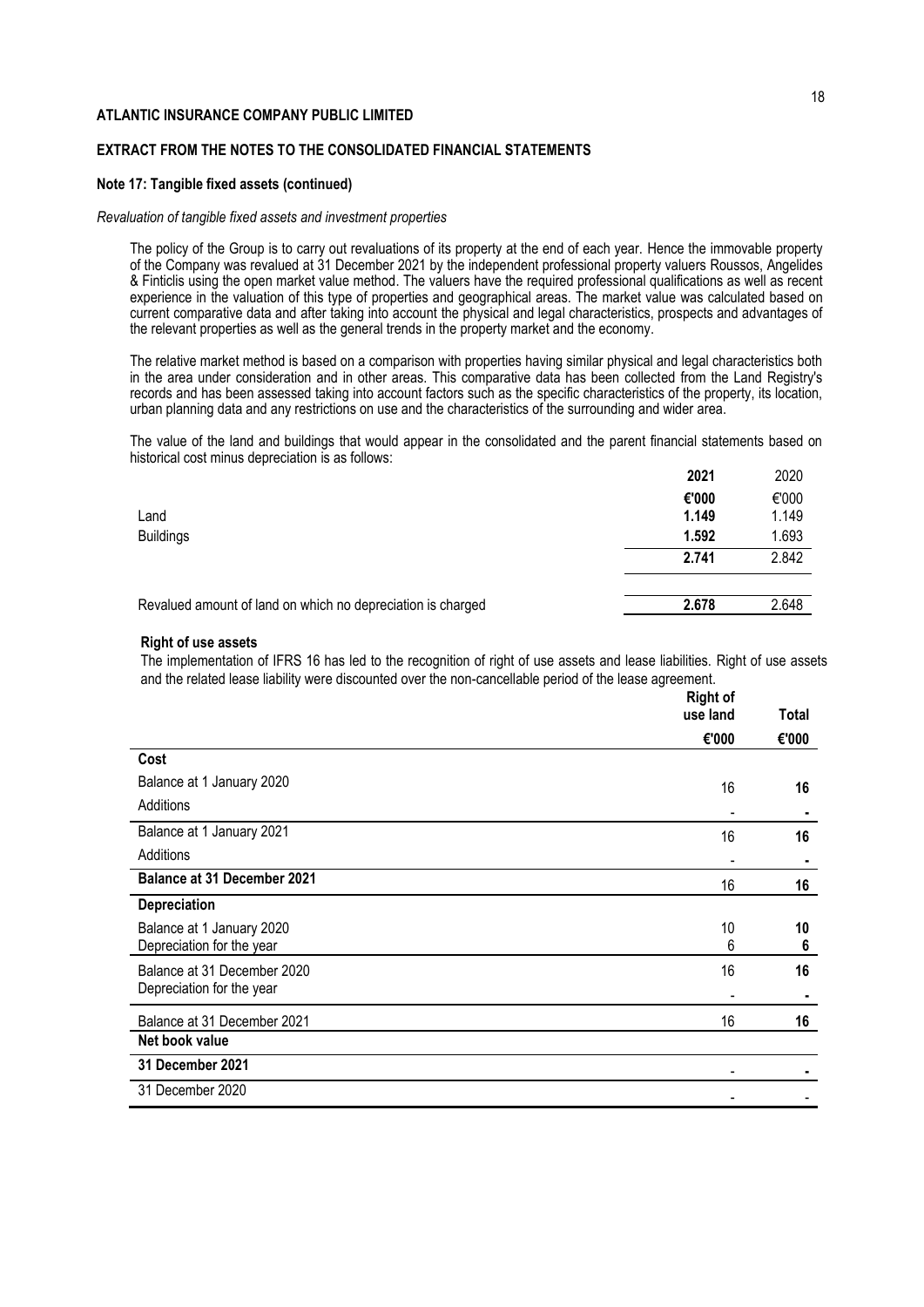# **EXTRACT FROM THE NOTES TO THE CONSOLIDATED FINANCIAL STATEMENTS**

## **Note 17: Tangible fixed assets (continued)**

The movement of lease liabilities is as follows:

|                            | 2021 | 2020                     |
|----------------------------|------|--------------------------|
|                            | €000 | €000                     |
| 1 January                  | ٠    | 6                        |
| Additions                  |      | $\overline{\phantom{a}}$ |
| Interest                   | ٠    | ۰                        |
| Payments in lieu of leases |      | (6)                      |
| 31 December                |      | ۰                        |

## **Note 18: Intangible assets**

|                                       | Goodwill on<br>acquisition of | Computer |       |
|---------------------------------------|-------------------------------|----------|-------|
|                                       | agents' portfolios            | software | Total |
|                                       | €'000                         | €'000    | €'000 |
| <b>Cost or revaluation</b>            |                               |          |       |
| Balance at 1 January 2020             | 386                           | 503      | 889   |
| <b>Additions</b>                      | 18                            | 31       | 49    |
| Balance at 1 January 2021             | 404                           | 534      | 938   |
| Additions                             | 51                            | 40       | 91    |
| <b>Balance 31 December 2021</b>       | 455                           | 574      | 1.029 |
| Amortisation                          |                               |          |       |
| Balance at 1 January 2020             | 302                           | 422      | 724   |
| Amortisation for the year             | 75                            | 51       | 126   |
| Balance at 1 January 2021             | 377                           | 473      | 850   |
| Amortisation for the year             | 45                            | 46       | 91    |
| <b>Balance 31 December 2021</b>       | 422                           | 519      | 941   |
| Net book value at<br>31 December 2021 |                               |          |       |
|                                       | 33                            | 55       | 88    |
| 31 December 2020                      | 27                            | 61       | 88    |

# **Note 19: Investment properties**

*Revaluation*

The Group's policy regarding the revaluation of investment properties is the same as that presented in note 17 for the revaluation of fixed assets.

| Land and buildings<br>Balance at 1 January | 2021<br>€'000<br>4.311 | 2020<br>€'000<br>4.535 |
|--------------------------------------------|------------------------|------------------------|
| Additions                                  | 61                     | 58                     |
| Fair value loss on revaluation             | (58)                   | (282)                  |
| <b>Balance at 31 December</b>              | 4.314                  | 4.311                  |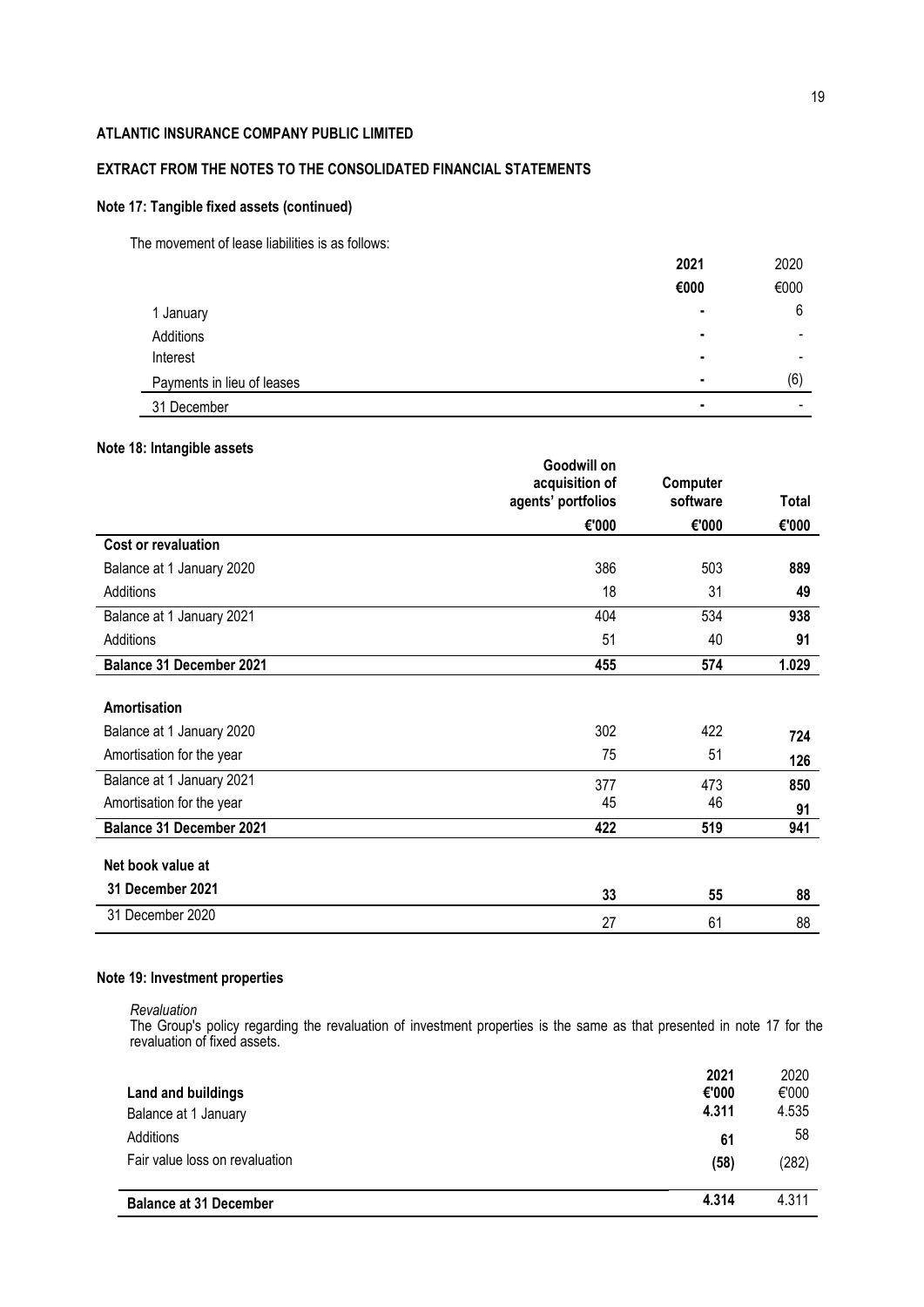## **EXTRACT FROM THE NOTES TO THE CONSOLIDATED FINANCIAL STATEMENTS**

#### **Note 19: Investment properties (Continued)**

The value of investment properties that would appear in the consolidated and the parent financial statements based on historical cost is as follows:

|                                                                 | 2021  | 2020  |
|-----------------------------------------------------------------|-------|-------|
|                                                                 | €'000 | €'000 |
| Land                                                            | 4.236 | 4.236 |
| <b>Buildings</b>                                                | 2.350 | 2.231 |
|                                                                 | 6.586 | 6.467 |
|                                                                 |       |       |
|                                                                 |       |       |
|                                                                 | 2021  | 2020  |
|                                                                 | €'000 | €'000 |
| Greek government bonds                                          | ۰     |       |
| Note 20: Financial assets available for sale<br>Corporate bonds | 473   | 413   |

Financial assets available for sale include investments in securities listed in the Cyprus Stock Exchange and other international markets. These assets are valued at the end of the year using the mid-market price as at the reporting date. The fair value gain on financial assets available for sale for the year 2021 amounted to €59 thousand (2020: gain €9 thousand) and was recognized in the fair value reserve. During the year an amount of €- (2020: - € 6 thousand) was transferred to the profit and loss for the year as a result of the sale financial assets available for sale.

## **Note 21: Financial assets held for trading**

|                                         | 33.508 | 23.886 |
|-----------------------------------------|--------|--------|
| Gold and commodities                    | 1.588  | 1.490  |
|                                         |        |        |
| Foreign Corporate Bonds                 | 4.645  | 6.062  |
| Cyprus corporate bonds                  | 4.198  | 1.480  |
| International real estate funds         | 3.398  | 2.743  |
| Hedge funds                             | 3.298  | 2.315  |
| Private equity investment funds         | 1.034  | 950    |
| Foreign equities and investments funds  | 10.810 | 5.277  |
| Equity investment listed in CSE and ASE | 4.537  | 3.569  |
|                                         | €'000  | €'000  |
|                                         |        |        |
|                                         | 2021   | 2020   |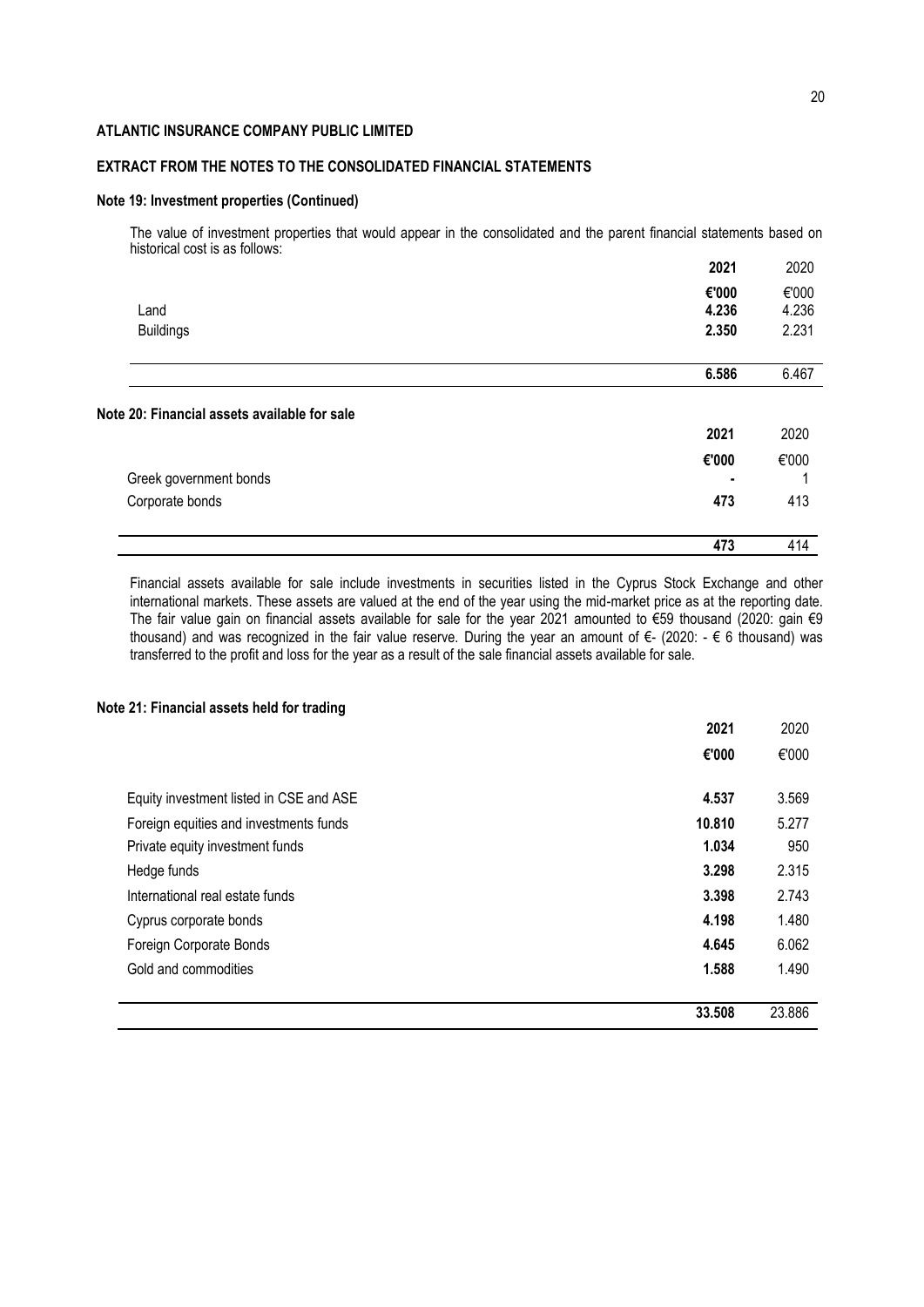## **EXTRACT FROM THE NOTES TO THE CONSOLIDATED FINANCIAL STATEMENTS**

#### **Note 22: Debtors and other receivables**

|                                                                                              | 2021    | 2020    |
|----------------------------------------------------------------------------------------------|---------|---------|
|                                                                                              | €'000   | €'000   |
| Receivables from insurance operations                                                        | 4.910   | 4.640   |
| Receivables from financial services operations                                               | 757     | 640     |
| Reinsurers' share of technical reserves (note 26)                                            | 4.314   | 3.360   |
| Receivables from reinsurers                                                                  | 33      |         |
| Deferred acquisition costs                                                                   | 559     | 561     |
| Loans receivable                                                                             | 28      | 316     |
| Other receivables                                                                            | 735     | 1.032   |
| Other receivables from financial services operations                                         | 880     | 684     |
| Derivatives-Futures                                                                          |         | 80      |
|                                                                                              |         |         |
|                                                                                              | 12.216  | 11.313  |
|                                                                                              |         |         |
|                                                                                              | 2021    | 2020    |
| <b>Customer and intermediaries' balances</b>                                                 | €'000   | €'000   |
| Receivables                                                                                  | 9.103   | 9.167   |
| Minus provision for bad and doubtful debtors                                                 | (3.436) | (3.887) |
|                                                                                              | 5.667   | 5.280   |
|                                                                                              |         |         |
| Provision for bad and doubtful debtors                                                       |         |         |
| Balance at 1 January                                                                         | 3.887   | 3.873   |
| Write offs                                                                                   | (309)   | (5)     |
| Reversal of provision for bad and doubtful debtors (including interest suspended and amounts |         |         |
| recovered)                                                                                   | (141)   | 19      |

The loan receivable is fully secured by immovable property, bears interest of 5,0% per annum and is repayable by February 25, 2022.

Balance at 31 December **3.437** 3.887

Receivables of the subsidiary undertaking Atlantic Securities Ltd include specific customer balances amounting to €174 thousand (2020: €212 thousand) net of provisions, whose credit facility agreements for trading in financial assets were terminated. With the specific customers, written and oral agreements have been made for the repayment of their obligations to the company on a long-term basis or satisfactory collaterals are held in equity titles which can be liquidated by the Company at its absolute discretion.

Part of the customer balances of Atlantic Securities Ltd are secured by collaterals held by the company against financial assets of the customers, the value of which at 31 December 2021 was €588 thousand (2020: €432 thousand)

Deferred acquisition costs relate to expenses which are directly related to insurance contracts entered during the financial year but which relate to periods of insurance after the reporting date. The calculation of deferred acquisition costs is based on the same methodology which is used for the calculation of unearned premiums.

The derivatives relate to 25 futures contracts totaling \$3,69 mln at an agreed average rate of \$1,1802: €1,00 and maturity date September 19, 2022.The contracts were entered for the purpose of hedging currency risks arising from the exposure of the Company's investments and bank balances in USD.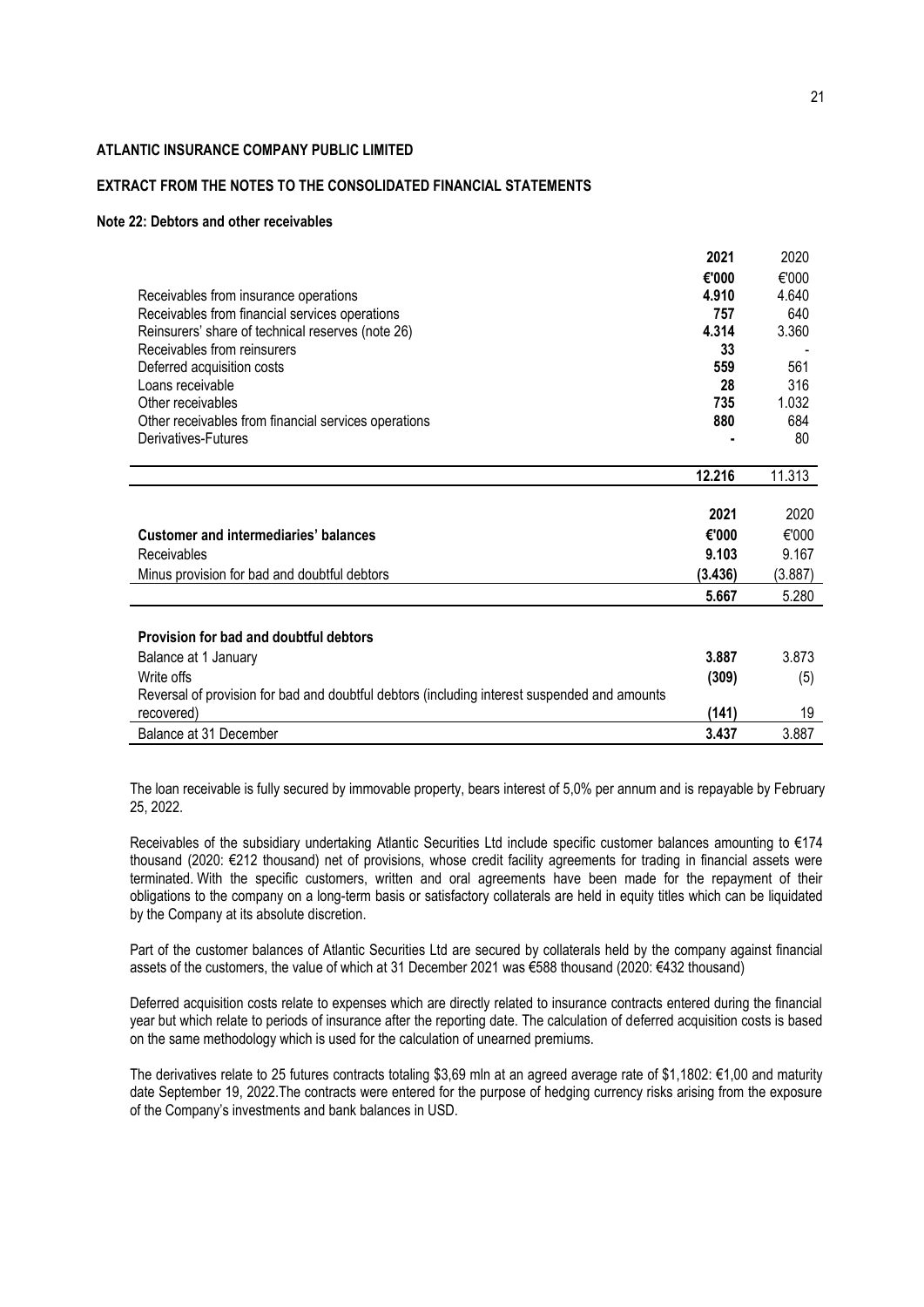## **EXTRACT FROM THE NOTES TO THE CONSOLIDATED FINANCIAL STATEMENTS**

## **Note 23: Cash and bank balances**

|                                                          | 2021   | 2020   |
|----------------------------------------------------------|--------|--------|
|                                                          | €'000  | €'000  |
| Cash and bank balances                                   | 10.320 | 8.982  |
| Bank Overdraft and short term loans                      | (14)   | (3)    |
| Fixed term bank deposits maturing between 1 and 3 months | 1.996  | 2.495  |
|                                                          | 12.302 | 11 474 |

|                                             | (Annual)         | Interest       |       |       |
|---------------------------------------------|------------------|----------------|-------|-------|
|                                             | 2021             | 2020           | 2021  | 2020  |
|                                             |                  |                | €'000 | €'000 |
| Fixed term deposits between 4 and 12 months | $-0,20\%$ -0,85% | $0,0\%$ -0,85% | 5.222 | 5.265 |
|                                             |                  |                | 5.222 | 5.265 |

The bank overdrafts of the Company are secured by a mortgage of €215 thousand on the immovable property of the Company and by personal guarantees of the members of the Board of Directors. Bank deposits of the Company amounting to €0,25 mln are pledged towards letters of guarantee and other bank facilities.

## **Note 24: Share Capital**

|                                                                | 2021                              |        |                                   | 2020   |
|----------------------------------------------------------------|-----------------------------------|--------|-----------------------------------|--------|
|                                                                | Number of<br>shares<br>(thousand) | €'000  | Number of<br>shares<br>(thousand) | €'000  |
| <b>Authorised</b><br>Ordinary shares $\epsilon$ 0,34 per share | 250,000                           | 85.000 | 250.000                           | 85.000 |
| <b>Issued and fully paid</b>                                   |                                   |        |                                   |        |
| Ordinary shares $\epsilon$ 0,34 per share                      | 38.944                            | 13.241 | 39.109                            | 13.241 |

The authorized share capital of the Company is €85mln and consists of 250.000.000 ordinary shares with a nominal value of €0,34 each. Τhe issued share capital of the Company is €13.240.848 consisting of 38.943.671 ordinary shares with a nominal value of €0,34 each. There was no change in the capital structure of the Company during the year.

The Extraordinary General Meeting of the Company which took place on May 26, 2021 approved the following resolution:

## **Special resolution**

"That the Board of Directors be authorized and is hereby authorized to implement a buy- back programme, in accordance with the provisos of Article 57A of the Companies Act 113 (Amended). The minimum and maximum price at which own shares may be bought, cannot exceed by more than 5%, the average market price of the Company's shares during the last 5 trading sessions before the acquisition. The Company may acquire, within the period of 12 months from the date of AGM resolution, the maximum number of shares which is permitted by the Act. The shares may be acquired either in the market or through a private agreement.''

The above resolution was proposed for the renewal of the Company's Repurchase Program of own shares for the period from May 26, 2021 to May 25, 2022. During the year the Company did not acquire any own shares. At 31 December 2021 the company did not hold any own shares.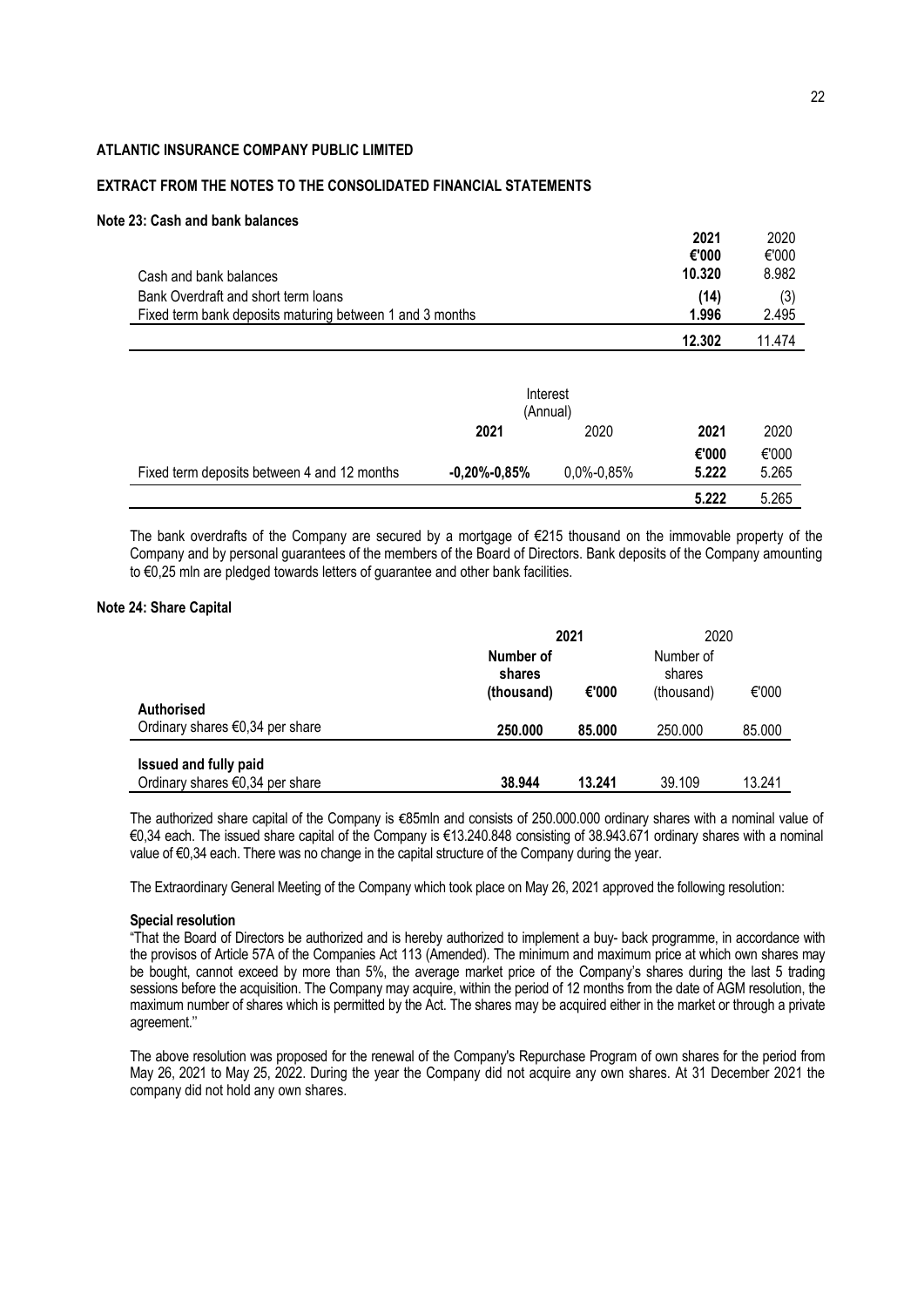# **EXTRACT FROM THE NOTES TO THE CONSOLIDATED FINANCIAL STATEMENTS**

## **Note 24: Share Capital (Continued)**

#### **Nature and scope of reserves:**

#### *Share premium reserve*

The share premium reserve consists of the difference between the issue price of the share capital and the nominal value.

#### *Revaluation reserve*

The revaluation reserve consists of the surplus or deficit resulting from the revaluation of land and buildings included in tangible fixed assets and are measured at fair value.

#### *Fair value reserve*

The fair value reserve includes changes in the fair value of financial assets available for sale. When these financial assets are disposed of or impaired, the accumulated fair value adjustments recognised in equity are transferred to the income statement for the year.

Accumulated retained earnings The retained earnings comprise total comprehensive income that has not been distributed to the shareholders.

# **Note 25: Deferred Taxation**

|                                                                                 | 2021              | 2020                                            |
|---------------------------------------------------------------------------------|-------------------|-------------------------------------------------|
| Provision for property revaluation                                              | €'000             | €'000                                           |
| Balance 1 January                                                               | (37)              | 38                                              |
| Deferred tax on revaluation of immovable property                               | (20)              | (75)                                            |
| Balance 31 December                                                             | (57)              | (37)                                            |
|                                                                                 | 2021              | 2020                                            |
| Provision for temporary differences between depreciation and capital allowances | €'000             | €'000                                           |
| Balance 1 January                                                               | 84                | 78                                              |
| Deferred tax for the year                                                       | 7                 | 6                                               |
| Balance 31 December                                                             | 91                | 84                                              |
| Total Balance 31 December                                                       | 34                | 47                                              |
|                                                                                 | 2021              | 2020                                            |
| <b>Unearned premiums</b>                                                        | €'000             | €'000                                           |
| Gross unearned premiums<br>Reinsurers' share                                    | 10.518            | 10.070                                          |
| Net unearned premiums                                                           | (2.178)<br>8.340  | (1.753)<br>8.317                                |
| <b>Outstanding claims</b>                                                       |                   |                                                 |
| Gross outstanding claims                                                        |                   |                                                 |
|                                                                                 |                   |                                                 |
|                                                                                 | 12.748            |                                                 |
|                                                                                 | (2.136)<br>10.612 |                                                 |
|                                                                                 |                   |                                                 |
| Reinsurers' share<br>Net outstanding claims<br><b>Total technical reserves</b>  |                   |                                                 |
| Gross technical reserves                                                        | 23.266            |                                                 |
| Reinsurers' share<br>Net technical reserves                                     | (4.314)           | 11.050<br>(1.607)<br>9.443<br>21.119<br>(3.360) |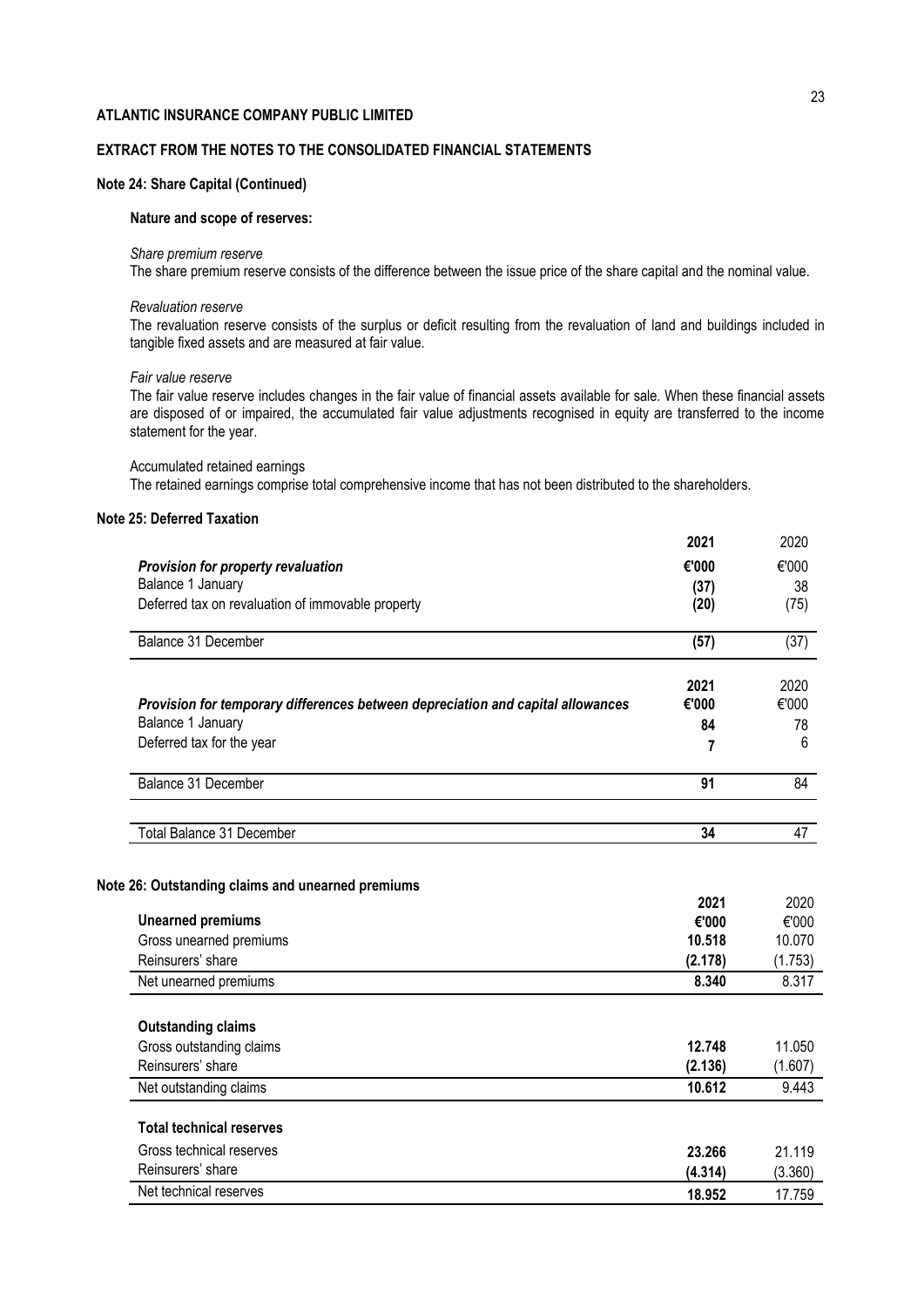# **EXTRACT FROM THE NOTES TO THE CONSOLIDATED FINANCIAL STATEMENTS**

## **Note 26: Outstanding claims and unearned premiums (continued)**

The movement of liabilities for insurance contracts and of the reinsurance assets during the year is shown below:

|                              | 2021     | 2020                        |          |                      |
|------------------------------|----------|-----------------------------|----------|----------------------|
| <b>Unearned premiums</b>     | Gross    | Reinsurers'<br><b>Share</b> | Gross    | Reinsurers'<br>Share |
|                              | €'000    | €'000                       | €'000    | €'000                |
| 1 January                    | 10.070   | (1.753)                     | 11.169   | (2.691)              |
| Written premiums             | 22.144   | (4.151)                     | 23.100   | (4.935)              |
| Earned premiums              | (21.696) | 3.726                       | (24.199) | 5.873                |
| 31 December                  | 10.518   | (2.178)                     | 10.070   | (1.753)              |
| <b>Outstanding claims</b>    |          |                             |          |                      |
| 1 January                    | 11.050   | (1.607)                     | 17.409   | (7.785)              |
| Claim payments               | (7.575)  | 347                         | (14.504) | 6.816                |
| Change in outstanding claims | 9.274    | (876)                       | 8.145    | (638)                |
| 31 December                  | 12.749   | (2.136)                     | 11.050   | (1.607)              |

The provision for unearned premiums and reinsurance premiums represents the amount of premium for insurance contracts which have not expired at the reporting date. No unexpired risk reserve was recognised due to the adequacy of the premium provisions.

Outstanding claims include a provision for incurred but not reported claims (IBNR) as well as provisions for incurred but not enough reported claims (IBNER).

|                                                               | 2021  | 2020  |
|---------------------------------------------------------------|-------|-------|
|                                                               | €'000 | €'000 |
| Provision for incurred but not enough reported claims (IBNER) | 2.221 | 2.185 |
| Provisions for incurred but not reported claims (IBNR)        | 158   | 176   |
|                                                               | 2.379 | 2.361 |
| Reinsurers' share                                             | (2)   | (17)  |
|                                                               | 2.377 | 2.344 |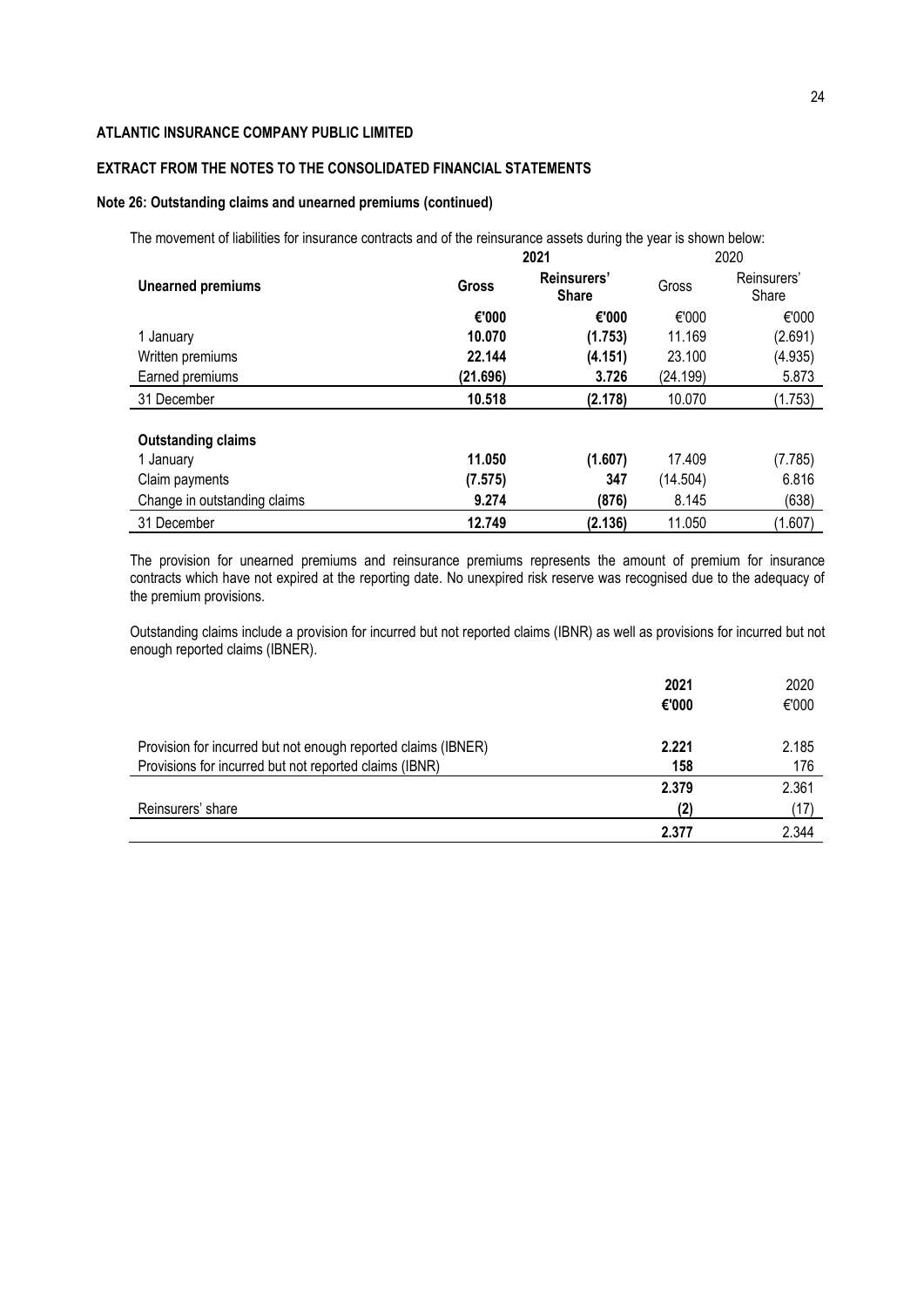# **EXTRACT FROM THE NOTES TO THE CONSOLIDATED FINANCIAL STATEMENTS**

| Note 27- Additional information provided in accordance with the provisions of the Companies Act (Amendment) (No.2) Law of 2003 [N.167(1)] and of the IFRS, in accordance with Directive 7 for |  |  |  |
|-----------------------------------------------------------------------------------------------------------------------------------------------------------------------------------------------|--|--|--|
| the year ended 31 December 2021                                                                                                                                                               |  |  |  |

|                                    |                | <b>Health</b> | <b>Accident &amp;</b> | <b>Motor vehicle</b><br>liability |       |       | Motor own<br>damage | <b>Marine</b> and | transport | Fire and other<br>material damage |       |       | Liability | miscellaneous            | <b>Credits and</b> | <b>Total</b> |        |
|------------------------------------|----------------|---------------|-----------------------|-----------------------------------|-------|-------|---------------------|-------------------|-----------|-----------------------------------|-------|-------|-----------|--------------------------|--------------------|--------------|--------|
|                                    |                | 2021          | 2020                  | 2021                              | 2020  | 2021  | 2020                | 2021              | 2020      | 2021                              | 2020  | 2021  | 2020      | 2021                     | 2020               | 2021         | 2020   |
|                                    |                | €'000         | €'000                 | €'000                             | €'000 | €'000 | €'000               | €'000             | €'000     | €'000                             | €'000 | €'000 | €'000     | €'000                    | €'000              | €'000        | €'000  |
| Gross premiums written             |                | 3.553         | 3.918                 | 8.716                             | 8.533 | 3.402 | 3.284               | 220               | 195       | 4.194                             | 5.097 | 1.270 | 1.288     | 33                       | 33                 | 21.388       | 22.348 |
| Policy fees                        |                | 16            | 25                    | 443                               | 440   | 173   | 169                 | 3                 | 3         | 93                                | 90    | 27    | 26        | $\overline{\phantom{a}}$ |                    | 755          | 754    |
| Total written premiums             |                | 3.569         | 3.943                 | 9.159                             | 8.973 | 3.575 | 3.453               | 223               | 198       | 4.287                             | 5.187 | 1.297 | 1.314     | 33                       | 33                 | 22.143       | 23.102 |
| Reinsurers share of gross premiums | $\overline{2}$ | 475           | 408                   | 350                               | 325   | 185   | 152                 | 153               | 131       | 2.791                             | 3.714 | 184   | 195       | 13                       | 12                 | 4.151        | 4.936  |
| Gross earned premiums              | 3              | 3.656         | 4.299                 | 8.610                             | 8.457 | 3.338 | 3.134               | 201               | 202       | 3.858                             | 6.059 | 1.243 | 1.260     | 33                       | 33                 | 20.941       | 23.446 |
| Gross outstanding claim reserves   | 4              | 609           | 839                   | 8.112                             | 7.014 | 762   | 605                 | 280               | 215       | 537                               | 460   | 2.448 | 1.917     |                          |                    | 12.749       | 11.050 |
| Gross claims incurred              | 5              | 1.116         | 1.606                 | 4.487                             | 3.871 | 2.218 | 2.006               | 117               |           | 627                               | 369   | 708   | 292       |                          |                    | 9.274        | 8.145  |
| Claims management costs            | 6              | 221           | 214                   | 694                               | 652   | 299   | 295                 | 6                 | 5         | 87                                | 92    | 32    | 36        | 1                        |                    | 1.340        | 1.295  |
| Administrative expenses            |                | 401           | 518                   | 2.443                             | 2.212 | 852   | 760                 | (3)               |           | 5                                 | 23    | 307   | 289       |                          | (1)                | 4.005        | 3.801  |
| Reinsurance balances               | 8              | (24)          | (3)                   | (47)                              | (63)  |       |                     | (11)              | (9)       | (808)                             | (547) | (3)   | (6)       | (1)                      |                    | (892)        | (628)  |
| Staff costs                        | 9              | 234           | 259                   | 1.647                             | 1.553 | 662   | 629                 | 25                | 23        | 395                               | 386   | 147   | 150       | $\overline{2}$           |                    | 3.112        | 3.002  |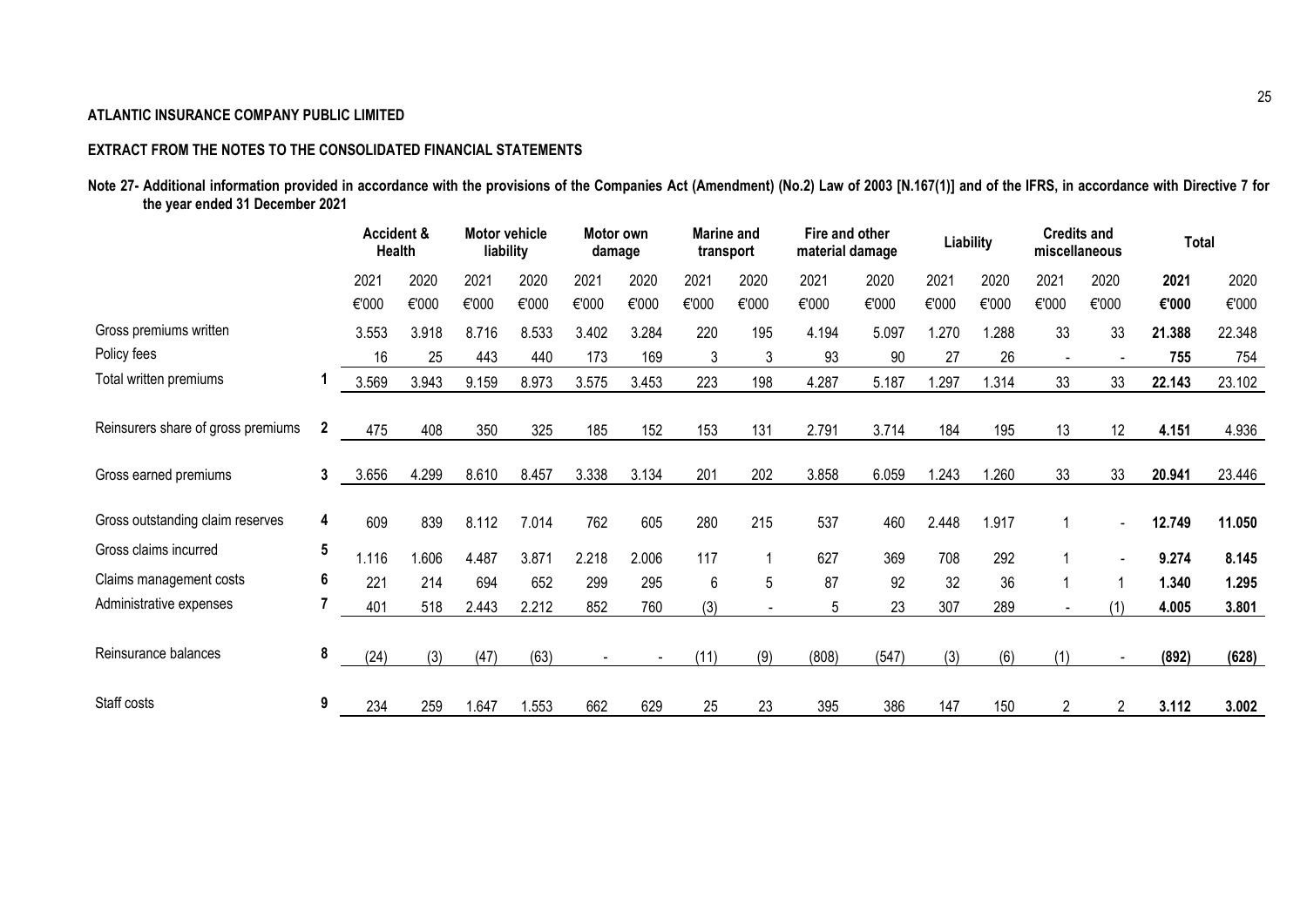# **EXTRACT FROM THE NOTES TO THE CONSOLIDATED FINANCIAL STATEMENTS**

# **Note 28: Other Liabilities**

|                                                      | 2021  | 2020  |
|------------------------------------------------------|-------|-------|
|                                                      | €'000 | €'000 |
| Taxation                                             | 227   | 106   |
| Reinsurers' balances                                 | 926   | 628   |
| Creditors from insurance operations                  | 735   | 764   |
| Other liabilities from insurance operations          | 592   | 526   |
| Dividends payable                                    | 347   | 331   |
| Derivatives-Futures                                  | 93    |       |
| Other liabilities from financial services operations | 127   | 125   |
|                                                      | 3.047 | 2.480 |

# **Note 29: Transactions between group companies and other related persons**

|                                    |                                  | <b>Transaction</b><br>value |       | Debit / (Credit)<br>balance |       |  |
|------------------------------------|----------------------------------|-----------------------------|-------|-----------------------------|-------|--|
|                                    |                                  | 2021                        | 2020  | 2021                        | 2020  |  |
|                                    | Nature of transaction            | €'000                       | €'000 | €'000                       | €'000 |  |
| Lyssi Investments Limited          |                                  |                             |       |                             |       |  |
|                                    | Other income                     | 4                           | 5     |                             |       |  |
|                                    | Dividends received               | 1                           | 1     |                             |       |  |
|                                    | Balance                          |                             |       | 9                           | 10    |  |
| Lion Insurance Agency Limited      |                                  |                             |       |                             |       |  |
|                                    | Commissions paid                 | 16                          | 18    |                             |       |  |
|                                    | Dividends received               |                             |       |                             |       |  |
|                                    | Balance                          |                             |       | 14                          | 13    |  |
| <b>Atlantic Securities Limited</b> |                                  |                             |       |                             |       |  |
|                                    | Brokerage commissions            | 5                           | 4     |                             |       |  |
|                                    | Interest receivable              | $\mathbf{2}$                | 4     |                             |       |  |
|                                    | <b>Balance</b>                   |                             |       | 652                         | 734   |  |
|                                    | Client brokerage account balance |                             |       | 2.445                       | 1.884 |  |

*Transactions and balances with subsidiary undertakings*

The amount receivable from Atlantic Securities Ltd carries interest of 0,25% per annum (2020: 0,50% per annum) and is not secured.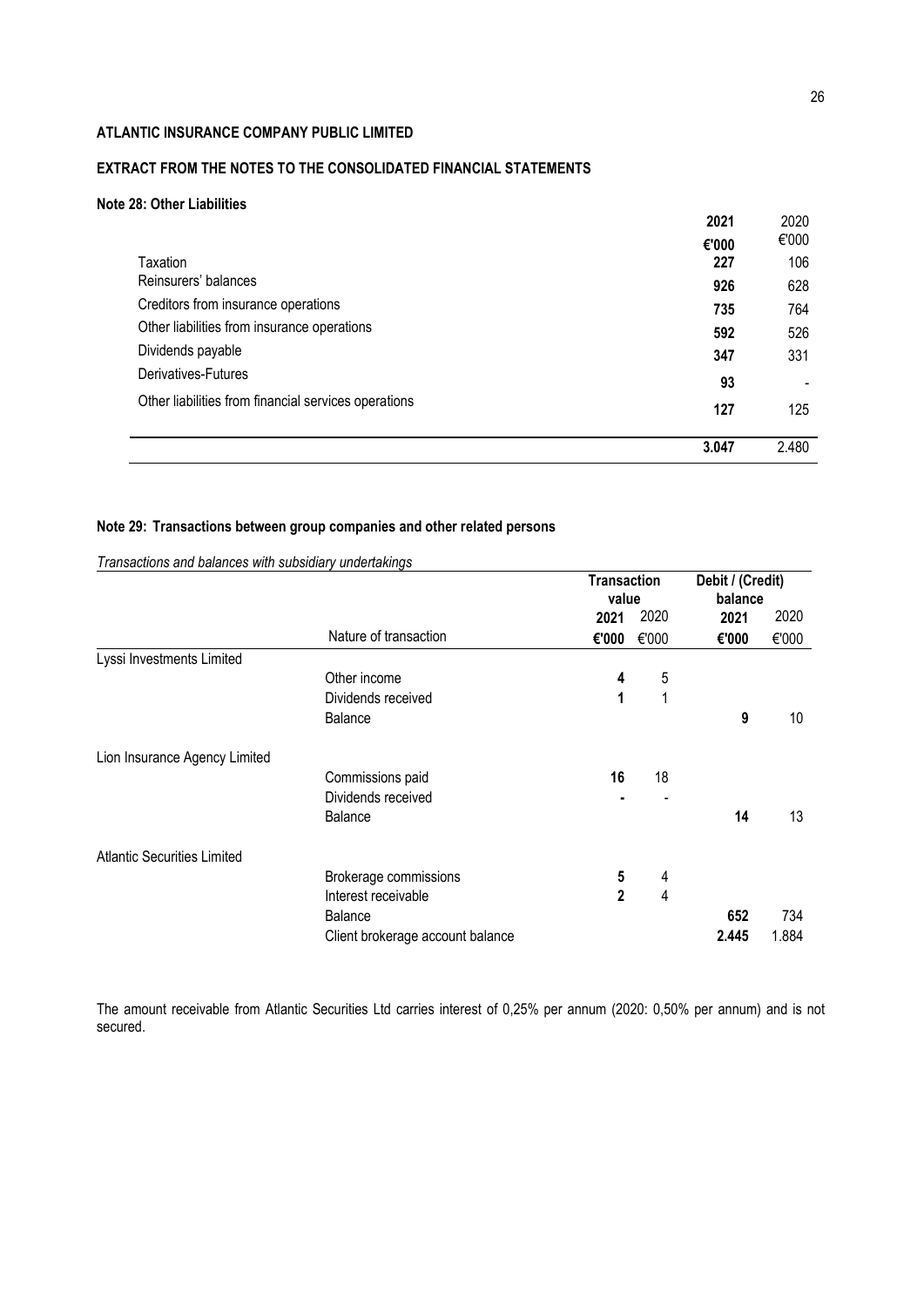## **EXTRACT FROM THE NOTES TO THE CONSOLIDATED FINANCIAL STATEMENTS**

## **Note 29: Transactions between group companies and other related persons (continued)**

*Transactions with related parties*

#### a) AstroBank Ltd

AstroBank Ltd owns more than 5% of the issued share capital of the Company. The transactions which are mentioned below arose from normal banking and financial services offered by the bank to the Company and its subsidiaries as well as insurance agent services offered by its subsidiary company Astrobank Insurance Agency Ltd.

|                                                  | 2021  | 2020  |
|--------------------------------------------------|-------|-------|
|                                                  | €'000 | €'000 |
| Interest income from bank deposits               |       | 6     |
| Premiums                                         | 162   | 205   |
| Commissions payable for insurance operations     | (174) | (198) |
| Investment management and custody fees           | (4)   | (4)   |
| Bank balances and bank deposits                  | 3.767 | 2.846 |
| Clients' bank accounts of subsidiary undertaking | 1.770 | 1.396 |
| Receivables from insurance operations            | 49    | 73    |
| Financial assets held for trading                | 400   | 100   |

## *b) Eurautoparts Ltd*

The Company's directors Andreas Frangoullis and Nina Pyrishi are directors and shareholders of Eurautoparts Ltd. The transactions with the company during the year and the balances as at 31 December were:

|                       |              | <b>Transactions value</b> | Debit /(Credit)<br>balance |              |
|-----------------------|--------------|---------------------------|----------------------------|--------------|
| Nature of transaction | 2021<br>€000 | 2020<br>€000              | 2021<br>€000               | 2020<br>€000 |
| Insurance premiums    |              |                           |                            |              |
| Spare parts purchases | ۰            | 5                         | 52                         | 52           |

### *c) BetonAlpha Ltd*

The Company's directors Emilios Pyrishis and George Pyrishis are shareholders of BetonAlpha Ltd. The transactions with the company during the year and the balances as at 31 December were:

|                       | <b>Transactions value</b> | Debit /(Credit)<br>balance |                |      |
|-----------------------|---------------------------|----------------------------|----------------|------|
| Nature of transaction | 2021                      | 2020                       | 2021           | 2020 |
|                       | €000                      | €000                       | €000           | €000 |
| Insurance premiums    |                           | 19                         | $\blacksquare$ | 15   |

## *d) Lyssi Insurance Agents Ltd*

The Company's directors Emilios Pyrishis, George Pyrishis and Andreas Frangoullis are directors and shareholders of Lyssi Insurance Agents Ltd. There were no transactions with the company during the year. The balances as at 31 December were:

|                                |                       | <b>Transaction value</b> |                          | Debit /(Credit)<br>balance |      |
|--------------------------------|-----------------------|--------------------------|--------------------------|----------------------------|------|
|                                | Nature of transaction | 2021                     | 2020                     | 2021                       | 2020 |
|                                |                       | €000                     | €000                     | €000                       | €000 |
| Lyssi Insurance Agents Limited |                       |                          |                          |                            |      |
|                                | <b>Balance</b>        | $\blacksquare$           | $\overline{\phantom{a}}$ | (4)                        | (4)  |

All transactions with related parties were made at arm's length with standard business terms and conditions.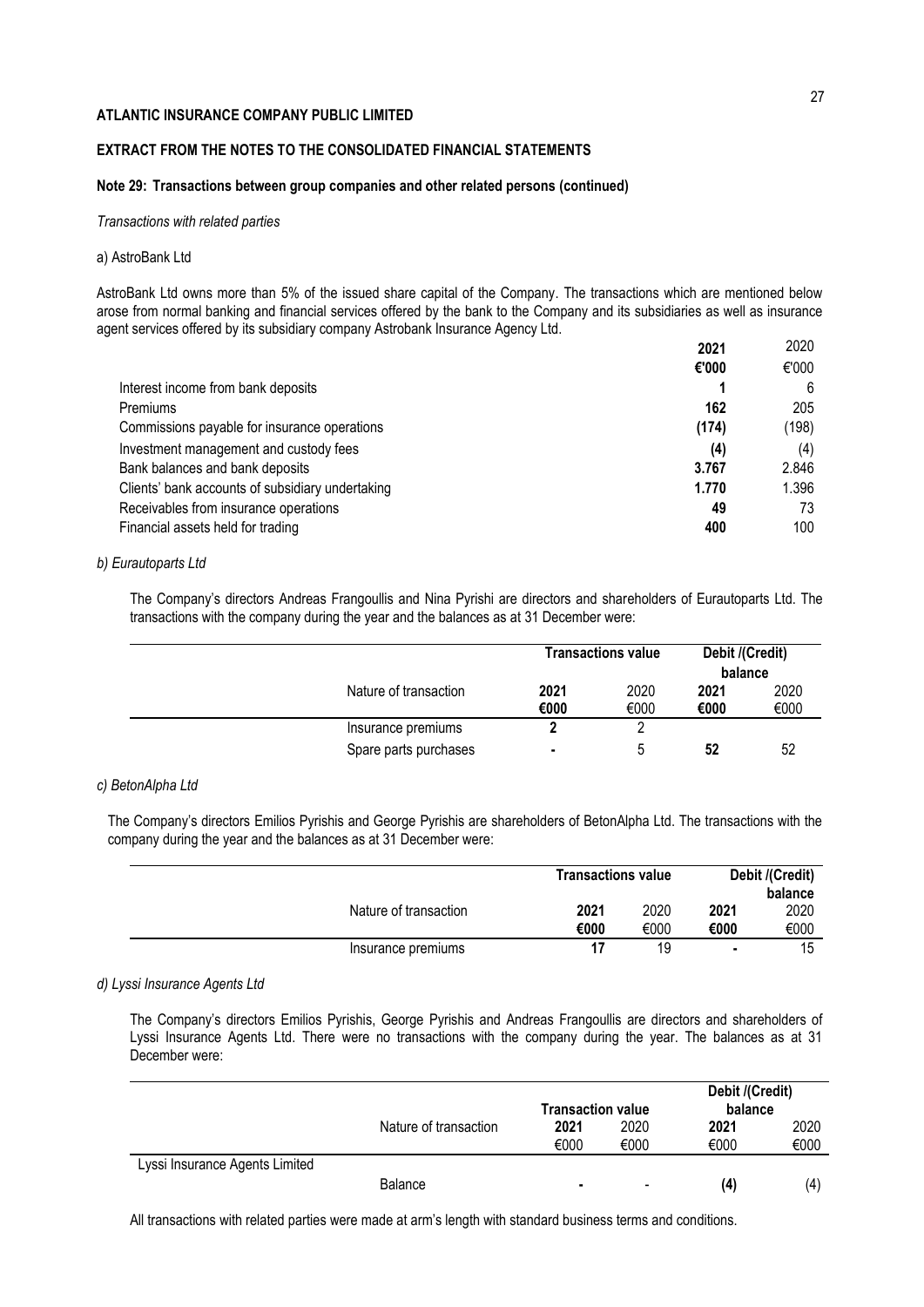#### **EXTRACT FROM THE NOTES TO THE CONSOLIDATED FINANCIAL STATEMENTS**

#### **Note 30: Shareholders holding more than 5% of the issued share capital**

In accordance with article 60 (4) of the Cyprus Stock Exchange Law and Regulations the shareholders owning directly or indirectly more than 5% of the issued share capital of the Company at 31 December 2021 and 5 days before the date of approval of the financial statements by the Board of Directors, were:

|                                    | 31 December | 31 March |
|------------------------------------|-------------|----------|
|                                    | 2021        | 2022     |
|                                    | $\%$        | $\%$     |
| Emilios Pyrisihis <sup>1</sup>     | 34,64       | 34,64    |
| AstroBank Public Company Ltd       | 10,00       | 10,00    |
| Piraeus Bank SA                    | 10,00       | 10.00    |
| Andreas Frangoullis <sup>2</sup>   | 21,20       | 21,20    |
| Maro Marathovouniotou <sup>3</sup> | 5.98        | 5.98     |
|                                    |             |          |

- (1) The holding of Emilios Pyrishis includes his direct share of 22,98% and his indirect holding arising from the shares owned by his mother Nina Pyrishi (2,37%) and his brother George Pyrishis (9,29%).
- (2) The holding of Andreas Frangoullis includes his direct share (20,10%) and his indirect holding arising from the shares owned by his wife Elli Frangoulli (0,10%), his children Christos, Orthodoxos and Vasilis (0,82%), his mother Vasilou Frangoulli (0,03%) and his brother Filippos Frangoullis (0,05%).
- (3) The holding of Maro Marathovounioti includes her direct share (1,43%) and her indirect holding arising from the shares owned by her daughter Athena Nicolaidou (1,61%), her son Alexis Marathovouniotis (1,43%) and her son Andreas Marathovouniotis (1,49%).

#### **Note 31: Directors' holding in the share capital of the Company**

The number of shares and the percentage holding in the share capital of the Company owned directly or indirectly by the members of the Board, their spouses or minor children and companies in which they hold directly or indirectly more than 20% of the voting shares, in accordance with Article 60 (4) of the Cyprus Stock Exchange Law and Regulations, on 31 December 2021 and 5 days before the date of approval of the financial statements by the Board of Directors, were:

| 31 December 2021 |                                                  |                            |               |
|------------------|--------------------------------------------------|----------------------------|---------------|
| <b>Shares</b>    | $\%$                                             | Number of<br><b>Shares</b> | $\%$          |
|                  | 22,98                                            | 8.950.000                  | 22,98         |
| 20.000           | 0,05                                             | 20.000                     | 0,05          |
|                  | 21,20                                            | 8.255.755                  | 21,20         |
|                  | 9,29                                             | 3.618.271                  | 9,29          |
| 922.641          | 2,37                                             | 922.641                    | 2,37          |
|                  | 0,00                                             |                            | 0,00          |
| 86.224           | 0,22                                             | 86.224                     | 0,22          |
|                  | 0,00                                             |                            | 0,00          |
| 2.510            | 0,01                                             | 2.510                      | 0,01          |
| 165.135          | 0,42                                             | 165.135                    | 0,42          |
|                  | 0,00                                             |                            | 0,00          |
|                  | Number of<br>8.950.000<br>8.255.755<br>3.618.271 |                            | 31 March 2022 |

(1) The holding of Andreas Frangoullis includes his direct share (20,10%) and his indirect holding arising from the shares owned by his wife Elli Frangoulli (0,10%), his children Christos, Orthodoxos and Vasilis (0,82%), his mother Vasilou Frangoulli (0,03%) and his brother Filippos Frangoullis (0,05%).

(2) The holding of Charalambos Alexandrou includes his direct share (0,21%) and his indirect holding arising from the shares owned by his brother Emilios Alexandrou (0,01%).

(3) The holding of Loukis Ioannou includes his indirect holding arising from the shares owned by his father Christakis Ioannou (0,003%) and his mother Eleni Ioannou (0,004%).

(4) The holding of Marios Savvides includes his direct share (0,06%) and his indirect holding arising from the shares owned by his wife Jane Savvides (0,36%).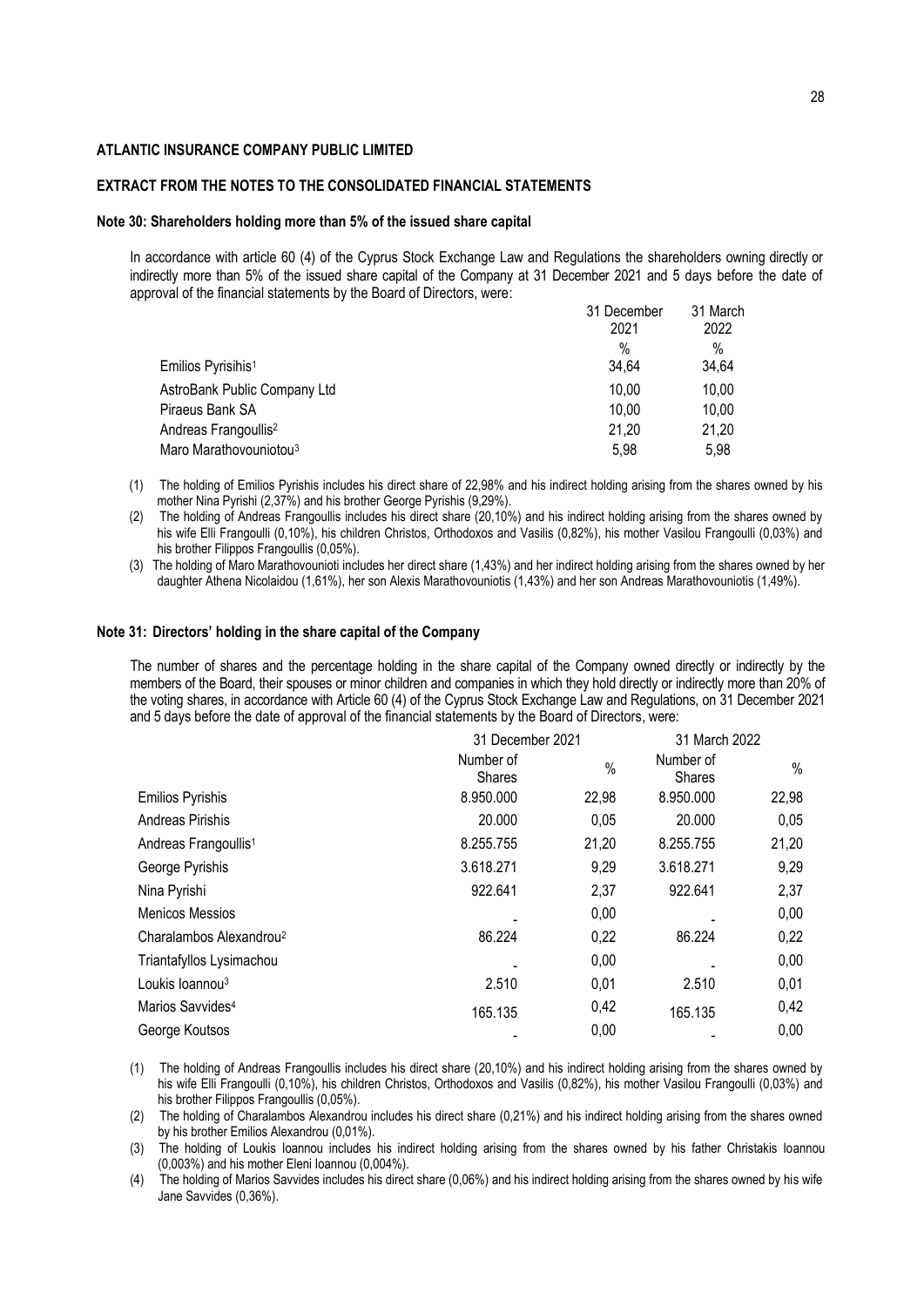## **EXTRACT FROM THE NOTES TO THE CONSOLIDATED FINANCIAL STATEMENTS**

#### **Note 32: Transactions with Directors and related persons**

There was no other material contract in force at the end of the financial year or at the date of approval of the financial statements in which shareholders holding directly or indirectly more than 5% of the Company's share capital and members of the Board of Directors, their spouse or minor children have or had directly or indirectly a material interest, except for the agreements listed below.

Triantafyllos Lysimachou is a Director of Piraeus Insurance & Reinsurance Brokers and Piraeus Agency S.A. which are subsidiaries of Piraeus Bank S.A. He is also a Director of Astrobank Insurance Agencies Ltd. The transactions of the Company with AstroBank Public Company Ltd are disclosed in note 29.

The total remuneration of the Directors for the year 2021 is shown in the table below:

|                          | 346                                        | 15   | 30                                      | 8                                  | 400           | 391           |
|--------------------------|--------------------------------------------|------|-----------------------------------------|------------------------------------|---------------|---------------|
| George Koutsos           |                                            |      |                                         |                                    |               |               |
| <b>Marios Savvides</b>   |                                            |      |                                         |                                    |               |               |
| Triantafyllos Lysimachou |                                            |      |                                         |                                    |               |               |
| <b>Menicos Messios</b>   |                                            | 6    |                                         |                                    | 6             | 2             |
| Charalambos Alexandrou   |                                            |      |                                         |                                    |               |               |
| Andeas Pirishis          |                                            |      |                                         |                                    |               |               |
| George Pyrishis          |                                            |      |                                         |                                    |               |               |
| Non-executive directors  |                                            |      |                                         |                                    |               |               |
| Loukis Ioannou           | 68                                         |      | 9                                       | 3                                  | 81            | 80            |
| Nina Pyrish              | 78                                         |      | 5                                       |                                    | 84            | 82            |
| Andreas Frangoullis      | 100                                        |      | 6                                       |                                    | 107           | 109           |
| <b>Emilios Pyrishis</b>  | 100                                        |      | 11                                      | 5                                  | 117           | 114           |
| Executive directors      | €000                                       | €000 | €000                                    | €000                               | €000          | €000          |
|                          | Salaries,<br>expenses and<br>contributions | Fees | Insurance<br>and other<br>contributions | Provident<br>fund<br>contributions | 2021<br>Total | 2020<br>Total |
|                          |                                            |      | Social                                  |                                    |               |               |

The directors' remuneration is analysed as follows:

|                    | 2021 | 2020 |
|--------------------|------|------|
|                    | €000 | €000 |
| Executive capacity | 385  | 381  |
| As directors       | 15   | 10   |
|                    | 400  | 391  |

The remuneration of executive directors includes fixed income such as salaries and other short-term benefits, contributions (social insurance, provident fund) and entertainment expenses. These amounts do not include variable income such as bonuses, shares, warrants, etc.

Part of the total remuneration of the Directors relates to the payment of the 14th salary which, as for all other staff of the Company, is calculated at fixed rates which vary in accordance with the net profit of the previous financial year.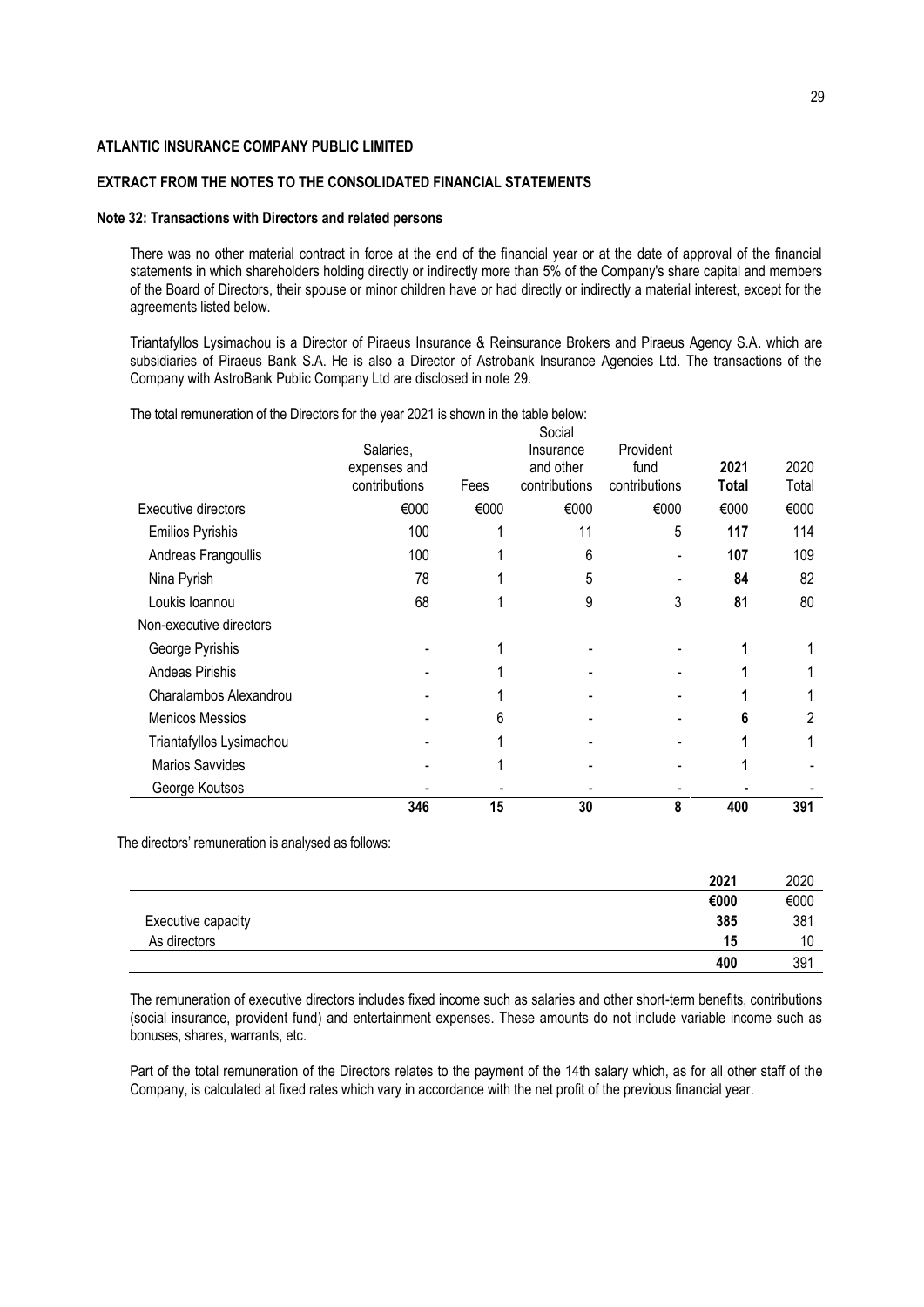# **EXTRACT FROM THE NOTES TO THE CONSOLIDATED FINANCIAL STATEMENTS**

## **Note 33: Financial instruments and management of financial and insurance risks**

## **1. Risk management**

### **Insurance risk**

l,

The table below shows the sensitivity of the results to changes in assumptions that materially affect them. The analysis is performed for a reasonable range of changes in the main assumptions, with other assumptions remaining constant and shows their impact on profit before tax and equity:

| 31 December 2021                                                    | Impact on<br>Change in<br>profits before<br>assumption<br>tax<br>%<br>€'000<br>3%<br>$-539$<br>5%<br>$-898$<br>$-3%$<br>539 | Impact on<br>equity |        |
|---------------------------------------------------------------------|-----------------------------------------------------------------------------------------------------------------------------|---------------------|--------|
|                                                                     |                                                                                                                             |                     | €'000  |
| Net Loss Ratio (after deduction of the reinsurers' share of claims) |                                                                                                                             |                     |        |
| - Increase                                                          |                                                                                                                             |                     | $-539$ |
| - Increase                                                          |                                                                                                                             |                     | $-898$ |
| - Decrease                                                          |                                                                                                                             |                     | 539    |
| - Decrease                                                          | $-5%$                                                                                                                       | 898                 | 898    |

| 31 December 2020                                                    | Change in<br>assumption | Impact on<br>profits before<br>tax | Impact on<br>equity |  |
|---------------------------------------------------------------------|-------------------------|------------------------------------|---------------------|--|
|                                                                     | %                       | €'000                              | €'000               |  |
| Net Loss Ratio (after deduction of the reinsurers' share of claims) |                         |                                    |                     |  |
| - Increase                                                          | 3%                      | $-550$                             | $-550$              |  |
| - Increase                                                          | 5%                      | $-916$                             | $-916$              |  |
| - Decrease                                                          | $-3%$                   | 550                                | 550                 |  |
| - Decrease                                                          | $-5%$                   | 916                                | 916                 |  |

The 10-year development of the total claim payments for all insurance classes for accident years between 2006 and 2021 is shown below:

| Accident year | 0     |         | 2     | 3     | 4     | 5   | 6   |     | 8                        | 9    | $10 +$ | <b>Total</b> |
|---------------|-------|---------|-------|-------|-------|-----|-----|-----|--------------------------|------|--------|--------------|
| 2006          | 4.875 | 1.306   | 51    | 208   | 143   | 319 | 197 | 8   | 22                       | 63   | 46     | 7.238        |
| 2007          | 5.373 | 1.339   | 189   | 21    | 87    | 95  | 245 | 9   | 27                       | $-2$ | 3      | 7.386        |
| 2008          | 6.151 | 1.340   | 206   | $-1$  | 132   | 189 | 38  |     | 15                       | 3    | 36     | 8.110        |
| 2009          | 6.436 | 1.417   | 140   | 629   | 18    | 13  | 162 | 187 | 15                       | 101  |        | 9.125        |
| 2010          | 6.661 | 1.457   | 208   | 312   | 703   | 349 | 12  | 114 | 33                       | 33   | 32     | 9.914        |
| 2011          | 6.637 | 134.357 | 281   | 77    | 35    | 45  | 28  | 156 | 19                       | 176  | 226    | 142.037      |
| 2012          | 6.767 | 1.649   | 175   | 58    | 11    | 29  | 817 | 92  | 71                       | 3    |        | 9.672        |
| 2013          | 5.527 | 1.443   | 379   | 129   | 131   | 31  | 89  | 51  | $\overline{\phantom{a}}$ |      |        | 7.780        |
| 2014          | 5.207 | 1.366   | 220   | 1.353 | 65    | 117 | 74  | 52  |                          |      |        | 8.454        |
| 2015          | 6.193 | 2.145   | 355   | 98    | 2     | 27  | 16  |     |                          |      |        | 8.836        |
| 2016          | 5.047 | 2.067   | 6.349 | 69    | 6.631 | 111 |     |     |                          |      |        | 20.275       |
| 2017          | 5.310 | 1.843   | 78    | 208   | 58    |     |     |     |                          |      |        | 7.497        |
| 2018          | 5.916 | 1.925   | 289   | 449   |       |     |     |     |                          |      |        | 8.579        |
| 2019          | 6.389 | 1.883   | 145   |       |       |     |     |     |                          |      |        | 8.417        |
| 2020          | 4.998 | 1.297   |       |       |       |     |     |     |                          |      |        | 6.295        |
| 2021          | 5.208 |         |       |       |       |     |     |     |                          |      |        | 5.208        |
|               |       |         |       |       |       |     |     |     |                          |      |        | 274.823      |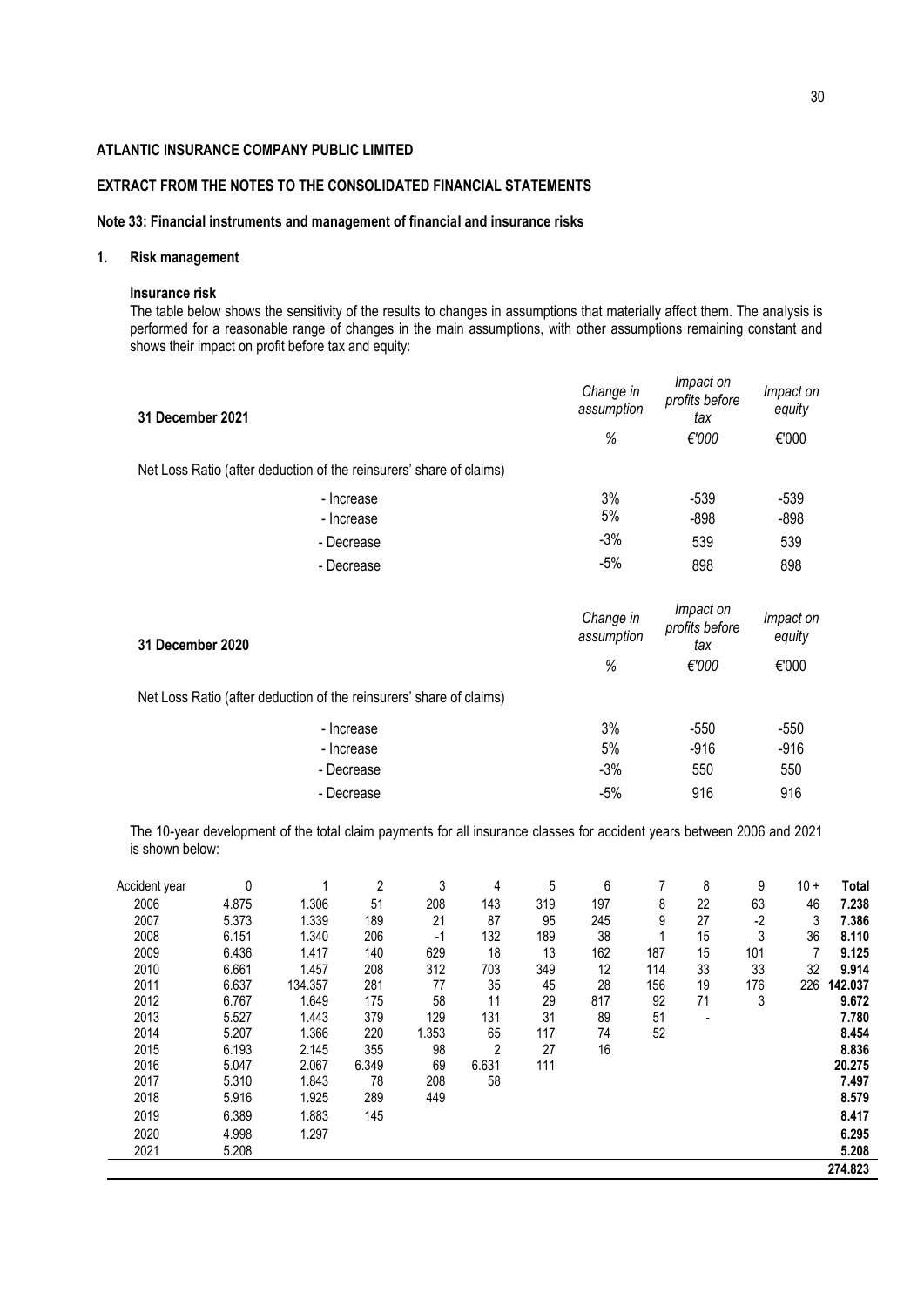## **EXTRACT FROM THE NOTES TO THE CONSOLIDATED FINANCIAL STATEMENTS**

## **Note 33: Financial instruments and management of financial and insurance risks (continued)**

The table below shows the 10-year development of total incurred claims for all insurance classes for accident years between 2006 and 2021. The table also shows cumulative claim payments for each accident year, so as to distinguish clearly the part of incurred claims which has been settled and the part which remains outstanding at the reporting date.

The percentage difference represents the percentage of the difference between the initial claim reserve at the year of accident and the cumulative claim reserve at the reporting date.

|                      | 0       |            | $\mathbf{2}$ | 3        | 4      | 5      | 6      |        | 8     | 9     | 10                           | <b>Cumulative</b><br>claim reserves | <b>Cumulative</b><br>claim | Outstanding<br>claims | %<br><b>Difference</b> |
|----------------------|---------|------------|--------------|----------|--------|--------|--------|--------|-------|-------|------------------------------|-------------------------------------|----------------------------|-----------------------|------------------------|
| <b>Accident Year</b> |         |            |              |          |        |        |        |        |       |       |                              |                                     | payments                   | $-25$                 |                        |
| 2006                 | 6.378   | 909        | 135          | 111      | $-113$ | $-143$ | 47     |        | $-10$ | $-61$ | $-27$                        | 7.233                               | 7.238                      | -6                    | 11,8%                  |
| 2007                 | 6.487   | 986        | 105          | $-33$    | $-33$  | 107    | 53     | $-1$   | $-81$ | $-2$  | $-12$                        | 7.576                               | 7.386                      | 190                   | 14,4%                  |
| 2008                 | 7.508   | 849        | 53           | $-174$   | 6      | -98    | $-32$  | $-2$   | 4     | $-31$ | 8                            | 8.091                               | 8.110                      | $-19$                 | 7,2%                   |
| 2009                 | 8.850   | 776        | -182         | $-143$   | 18     | $-1$   | 72     | $-11$  | -45   | 5     | $-1$                         | 9.338                               | 9.125                      | 214                   | 5,2%                   |
| 2010                 | 8.842   | 1.023      | 659          | 100      | $-349$ | $-250$ | $-65$  | $-14$  |       | 9     | 33                           | 9.989                               | 9.914                      | 76                    | 11,5%                  |
| 2011                 | 309.326 | $-167.027$ | 28           | 52       | 123    | $-58$  | $-11$  | $-132$ | 14    | 162   | 32                           | 142.509                             | 142.037                    | 471                   | $0,5%$ *               |
| 2012                 | 9.432   | 117        | $-56$        | $-212$   | 750    | $-65$  | $-178$ | -5     | $-3$  | 62    | $\qquad \qquad \blacksquare$ | 9.842                               | 9.672                      | 170                   | 4,2%                   |
| 2013                 | 7.893   | 185        | $-73$        | 29       | -7     | $-55$  | $-120$ | $-17$  | 35    |       |                              | 7.870                               | 7.780                      | 90                    | $-0,3%$                |
| 2014                 | 7.707   | 1.104      | 5            | 52       | $-22$  | 488    | $-52$  | $-16$  |       |       |                              | 9.266                               | 8.454                      | 812                   | 16,8%                  |
| 2015                 | 8.056   | 934        | 177          |          | -9     | 54     | 116    |        |       |       |                              | 9.335                               | 8.836                      | 499                   | 13,7%                  |
| 2016                 | 27.302  | 783        | $-3.976$     | $-3.508$ | $-7$   | 27     |        |        |       |       |                              | 20.621                              | 20.275                     | 346                   | $4,0\%$ *              |
| 2017                 | 8.051   | 212        | 50           | 96       | $-19$  |        |        |        |       |       |                              | 8.390                               | 7.497                      | 893                   | 4,0%                   |
| 2018                 | 8.637   | 406        | 238          | 535      |        |        |        |        |       |       |                              | 9.816                               | 8.579                      | 1.236                 | 12,0%                  |
| 2019                 | 9.328   | $-221$     | -8           |          |        |        |        |        |       |       |                              | 9.099                               | 8.417                      | 682                   | $-2,5%$                |
| 2020                 | 7.853   | 234        |              |          |        |        |        |        |       |       |                              | 8.087                               | 6.295                      | 1.793                 | 2,9%                   |
| 2021                 | 8.156   |            |              |          |        |        |        |        |       |       |                              | 8.156                               | 5.208                      | 2.948                 | $0,0\%$                |
|                      |         |            |              |          |        |        |        |        |       |       |                              | 285.218                             | 274.823                    | 10.370                | 7,4%                   |

*\*The EAC claim with total payments of €132,5mln and initial claim reserve of €300mln was excluded from the calculation of the percentage difference*

*\*\*The EAC claim with initial claim reserve of €20mln and revision of -€7,5mln was excluded from the calculation of the percentage difference*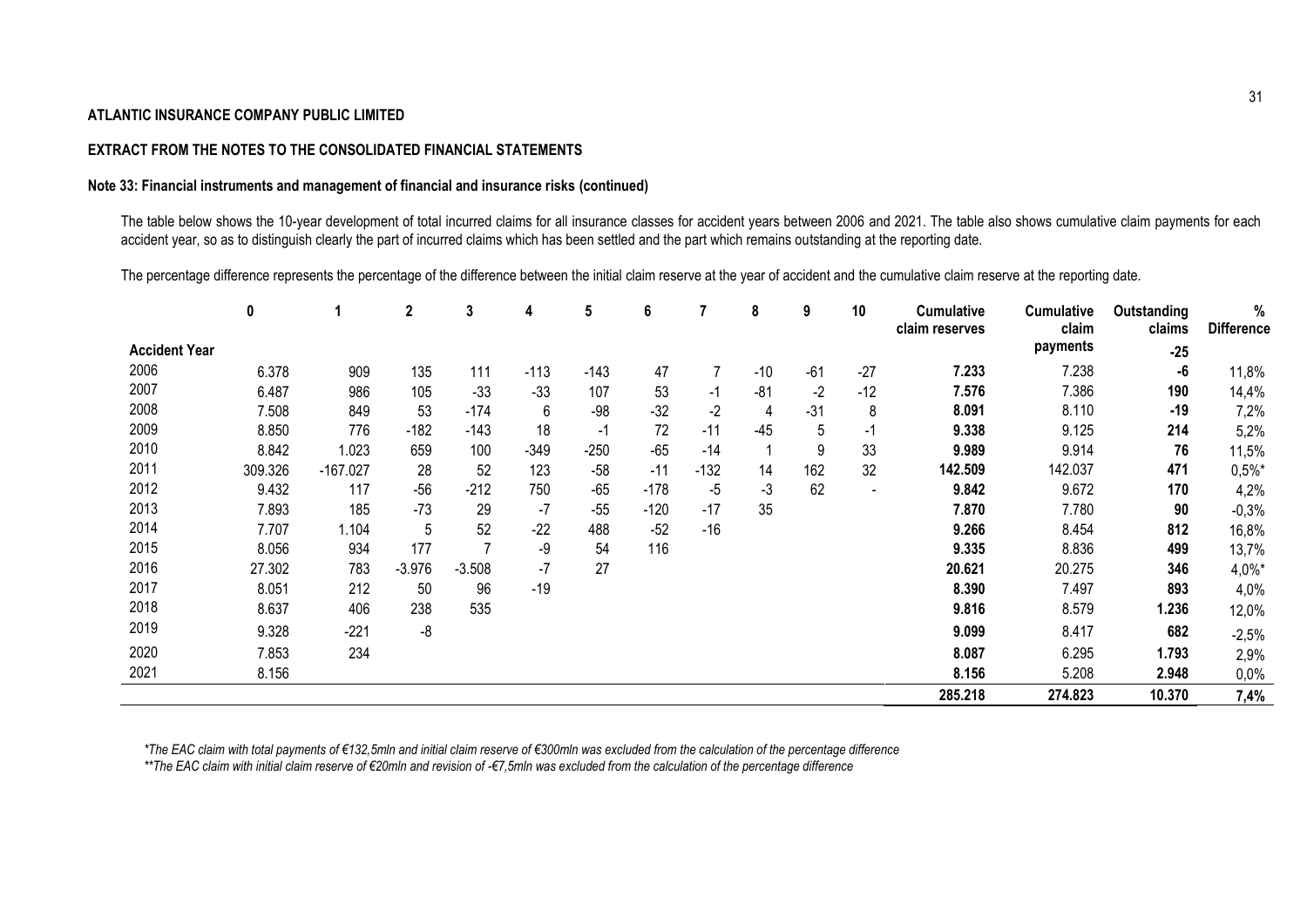## **EXTRACT FROM THE NOTES TO THE CONSOLIDATED FINANCIAL STATEMENTS**

#### **Note 33: Financial instruments and management of financial and insurance risks (continued)**

## **Currency risk**

Currency risk is the risk that the value of financial instruments and financial assets and liabilities will fluctuate as a result of changes in exchange rates. The Group and the Company are subject to foreign exchange risk on bank deposits and financial assets held for trading in foreign currencies.

The Management uses methods of calculation of foreign exchange risk exposures and appropriate limit structures to control and reduce foreign exchange risk and also considers hedging alternatives. In managing foreign exchange risk, the Risk Management Committee has approved maximum acceptable limits for the aggregate open foreign exchange position as well as maximum exposure limits for each currency.

The Company's current exposure to foreign exchange risk against specified tolerance limits is monitored by the Risk Management Function which submits a quarterly monitoring report to the Risk Management Committee of the Board.

The Group's exposure to currency risk at 31 December 2021 is shown below:

|                                   |        | <b>British</b> | US            | <b>Australian</b>            |        |
|-----------------------------------|--------|----------------|---------------|------------------------------|--------|
|                                   | Euro   | Pound          | <b>Dollar</b> | <b>Dollar</b>                | Total  |
|                                   | €'000  | €'000          | €'000         | €'000                        | €'000  |
| <b>Assets</b>                     |        |                |               |                              |        |
| Debtors and other receivables     | 12.216 |                |               |                              | 12.216 |
| Financial assets held for trading | 26.289 | 46             | 6.208         | 965                          | 33,508 |
| Fixed term bank deposits          | 5.222  |                |               |                              | 5.222  |
| Cash and bank balances            | 11.985 |                | 330           | $\qquad \qquad \blacksquare$ | 12.315 |
| Other assets                      | 11.782 |                |               | $\blacksquare$               | 11.782 |
| <b>Total assets</b>               | 67.494 | 46             | 6.538         | 965                          | 75.043 |
| <b>Liabilities</b>                |        |                |               |                              |        |
| Liabilities                       | 26.361 |                |               |                              | 26.361 |
| <b>Net assets</b>                 | 41.133 | 46             | 6.538         | 965                          | 48.682 |
|                                   | 84,5%  | 0,1%           | 13,4%         | 2,0%                         | 100,0% |
| Hedging derivatives               | 3.125  |                | (3.125)       |                              |        |
|                                   | 44.258 | 46             | 3.413         | 965                          | 48.682 |
|                                   | 90,9%  | 0,1%           | 7,0%          | 2,0%                         | 100,0% |

A potential strengthening of the euro by 5% against the other main currencies in which the Group had exposure as at 31 December 2021 would result in a reduction in the fair value of the total assets and the recognition of exchange losses of €0,22mln which amounts to 0,5% of the Group's own funds and 1,9% of the profit attributable to the shareholders. Correspondingly, any weakening of the Euro against the above currencies by 5% would have an equal but opposite effect, provided that all other parameters remain constant.

The table below presents a sensitivity analysis to currency risk arising from the financial instruments held by the group.

|                   | <b>Exchange rate</b><br>movement | Impact in<br>profits after tax |
|-------------------|----------------------------------|--------------------------------|
|                   | %                                | €'000                          |
| USA dollar        | -5%                              | $-171$                         |
| British pound     | $-5%$                            | ٠,                             |
| Australian dollar | $-5%$                            | -48                            |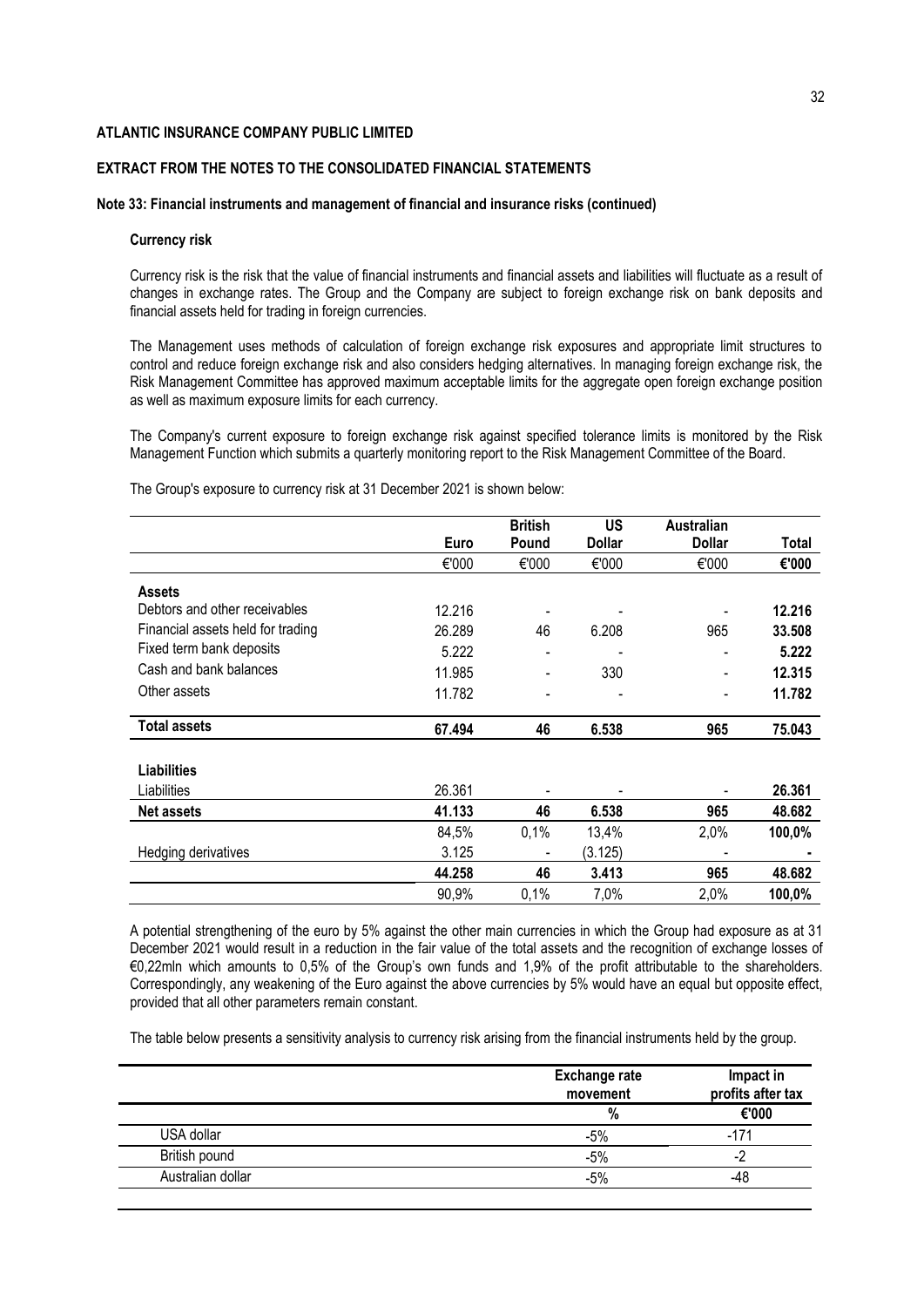# **EXTRACT FROM THE NOTES TO THE CONSOLIDATED FINANCIAL STATEMENTS**

#### **Note 33: Financial instruments and management of financial and insurance risks (continued)**

#### *Credit risk*

Credit risk is the risk arising from the non-fulfilment of the obligations of the respective parties to the transactions and arises mainly from the customer and intermediaries' balances of the Group and the Company.

The Group and the Company adopt appropriate credit control principles and ensure the adherence of the relevant procedures for monitoring and controlling of credit risk exposures. Additionally, the Group and the Company reduce the concentration of credit risk by undertaking their operations with a large number of clients and insurance agents. The Company has set maximum tolerance credit risk limits and quarterly risk monitoring procedures against these limits. The risk monitoring report is prepared by the Risk Management Function and is submitted for approval to the Risk Management Committee of the Board of Directors.

The tables below show the maximum credit risk exposure of various assets according to their long-term credit ratings as determined by Moody's:

| 31 December 2021                        | Aa1-A3   | Baa1-B3 | Cag1-Caa3 | <b>Unrated</b> | Total        |
|-----------------------------------------|----------|---------|-----------|----------------|--------------|
|                                         | €'000    | €'000   | €'000     | €'000          | €'000        |
| Policyholders and intermediaries        |          |         |           | 4.910          | 4.910        |
| Other debtors and prepayments           |          |         |           | 2.931          | 2.931        |
| Loans receivables                       |          |         |           | 28             | 28           |
| Receivables from reinsurers             | 33       |         |           |                | 33           |
| Reinsurers' share of technical reserves | 4.248    |         |           | 66             | 4.314        |
| Fixed term bank deposits                |          | 2.777   | 505       | 1.940          | 5.222        |
| Cash and bank balances                  | 1.314    | 3.955   | 1.826     | 5.220          | 12.315       |
|                                         |          |         |           |                |              |
| Total                                   | 5.595    | 6.732   | 2.331     | 15.095         | 29.753       |
|                                         |          |         |           |                |              |
| 31 December 2020                        | $Aa1-A3$ | Baa1-B3 | Cag1-Caa3 | <b>Unrated</b> | <b>Total</b> |
|                                         | €'000    | €'000   | €'000     | €'000          | €'000        |
| Policyholders and intermediaries        |          |         |           | 4.640          | 4.640        |
| Other debtors and prepayments           |          |         |           | 2.997          | 2.997        |
| Loans receivables                       |          |         |           | 316            | 316          |
| Reinsurers' share of technical reserves | 3.321    |         |           | 39             | 3.360        |
| Fixed term bank deposits                | 1.500    | 2.016   | 505       | 1.244          | 5.265        |
| Cash and bank balances                  | 433      | 2.014   | 4.601     | 4.429          | 11.477       |
|                                         |          |         |           |                |              |
| Total                                   | 5.254    | 4.030   | 5.106     | 13.665         | 28.055       |

The Company carries out transactions with a large number of clients, agents and brokers and hence a satisfactory level of credit risk diversification is achieved. Credit risk is also reduced because debtors are systematically monitored and, where appropriate, provision is made for doubtful debts. During 2021 there was a net provision for doubtful debts of €145 thousand compared to a provision of €1 thousand in 2020.

The Group estimates that the fair value of trade and other receivables does not differ significantly from the carrying amounts in the consolidated financial statements.

## **Interest rate risk**

The interest rate risk arises from the fluctuation in the value of financial instruments and of net financing income of the Group and the Company due to changes in market interest rates. The Group is exposed to interest rate risk with respect to the bonds and capital securities it holds, bank deposits and bank overdrafts and short-term loans. Income and cash flows from operations are affected by changes in market interest rates since the Group has significant interest-bearing assets. The management monitors interest rate fluctuations on a continuous basis and acts accordingly.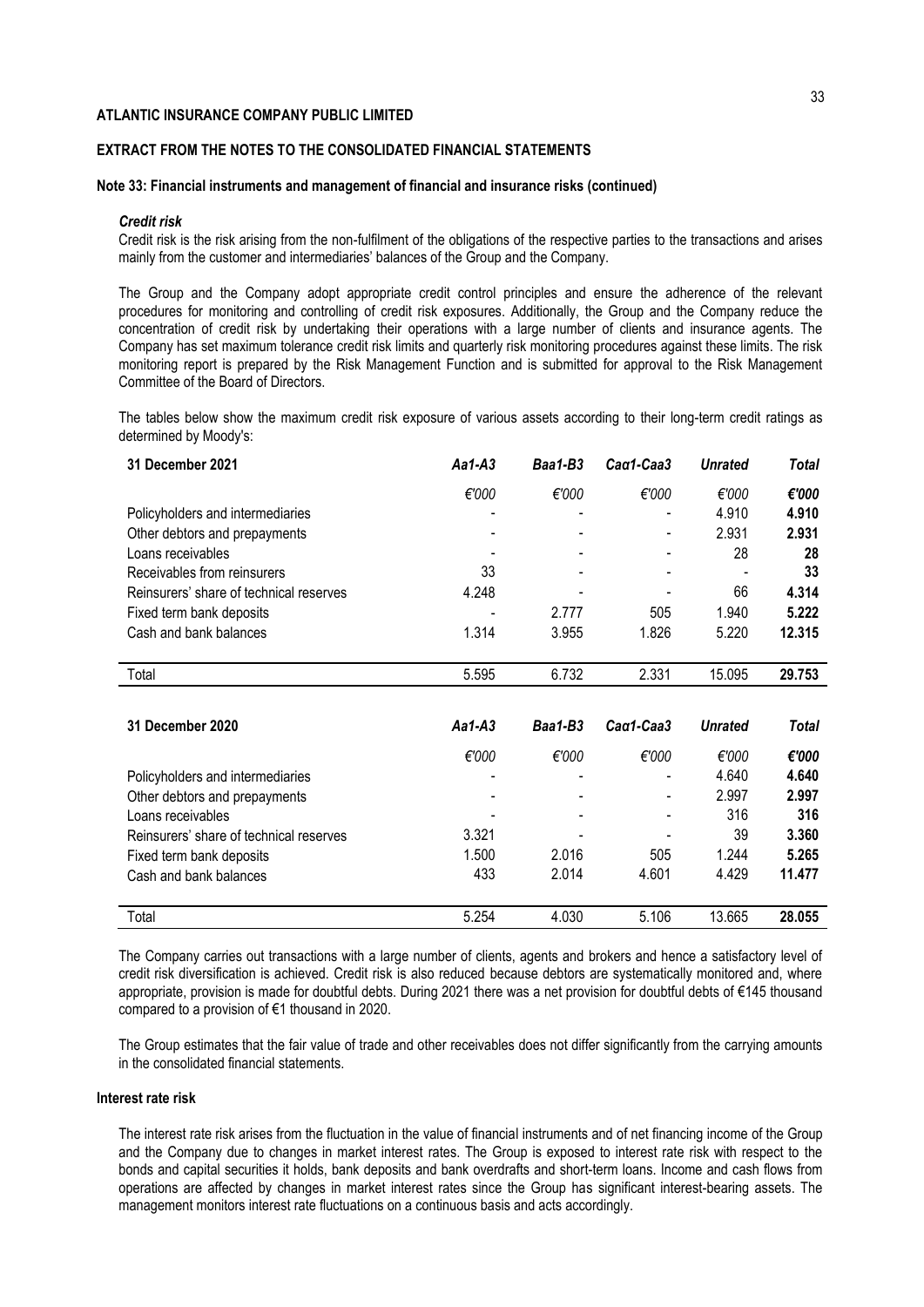## **EXTRACT FROM THE NOTES TO THE CONSOLIDATED FINANCIAL STATEMENTS**

#### **Note 33: Financial instruments and management of financial and insurance risks (continued)**

The financial instruments held by the Group which are closely related to market interest rates are analyzed below:

| 9.316  |
|--------|
| 28     |
| 9.344  |
|        |
|        |
| 7.218  |
| 10.319 |
| 17.537 |
| 26.881 |
|        |

A possible reduction of interest rates by one percentage point (1,0%) compared to the average interest rates of the year would result in a decrease in net finance income of about €36 thousand. For the purposes of this analysis, we assume that all other variables remain constant.

A possible increase in interest rates by the same percentage would have an equal but opposite effect on the profit before tax.

#### **Liquidity risk**

Liquidity risk is the risk of insufficient available cash to meet the Group's liabilities as and when they fall due. Liquidity risk arises when the maturity of assets and liabilities does not coincide. When maturities do not coincide, profitability may increase but at the same time the risk of suffering losses may also increase.

The above risk is monitored and controlled through a well-developed liquidity management structure, consisting of various types of procedures and risk limits to ensure adherence with defined internal tolerance levels as well as with the minimum requirement of the competent supervisory authorities. The Management monitors the rolling cash flow forecasts of the Group (including unutilized cash and cash equivalents bank facilities) on the basis of expected cash flows.

The Risk Management Committee has established a minimum liquidity revel to cover the Company's short-term liquidity needs (up to 90 days) plus a buffer to cover unexpected needs.

The Minimum Liquidity comprises only of the following assets:

- Cash, current and other instant access bank accounts
- Money Market funds
- Fixed term bank deposits that expire within 90 days and provide the right of termination
- Bonds maturing within 90 days

The Risk Management Committee has also set minimum acceptable limits for liquidity ratios. Additionally, the Risk Management Committee has approved a contingency liquidity plan which includes specific funding options to cover emergency liquidity requirements. The contingency plan is triggered if the Company's liquidity levels fall below the specified tolerance limits.

Compliance with the liquidity ratios is monitored on an ongoing basis by the Group's Chief Financial Officer. In addition, the Risk Management Function prepares a quarterly monitoring report of liquidity ratios against the minimum tolerance risk limits which is submitted for approval to the Risk Management Committee of the Board of Directors. Any limit violations are assessed and appropriate measures are taken to reduce current exposures within the approved risk limits.

€'000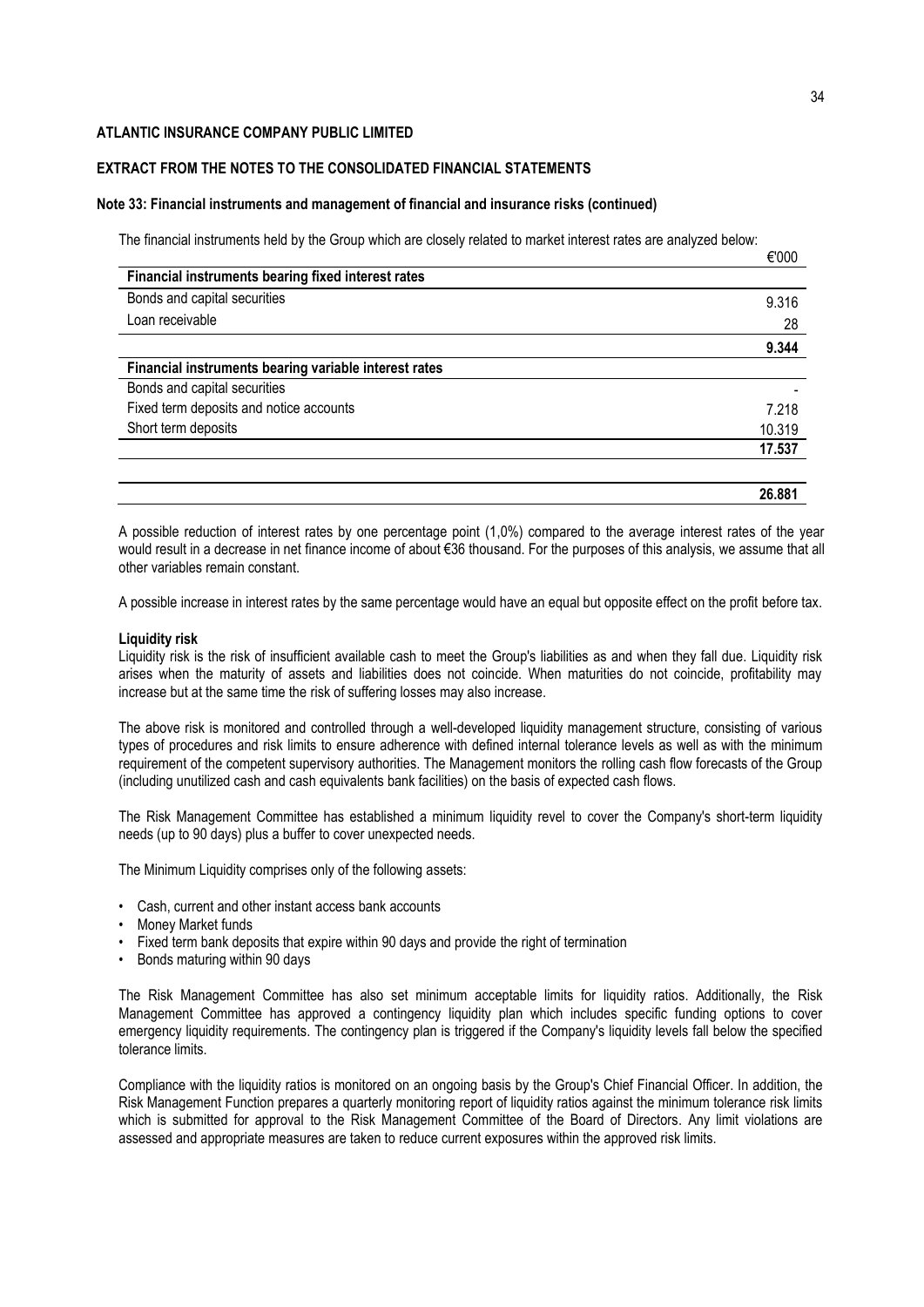# **EXTRACT FROM THE NOTES TO THE CONSOLIDATED FINANCIAL STATEMENTS**

#### **Note 33: Financial instruments and management of financial and insurance risks (continued)**

*Analysis of financial assets and liabilities based on their remaining maturity:*

|                                          |                  | 2021                     |        |                  | 2020                         |              |
|------------------------------------------|------------------|--------------------------|--------|------------------|------------------------------|--------------|
| <b>Financial assets</b>                  | Within<br>1 year | Over 1<br>year           | Total  | Within<br>1 year | Over 1<br>year               | <b>Total</b> |
|                                          | €'000            | €'000                    | €'000  |                  | €'000                        | €'000        |
| Financial assets available for sale      |                  | 473                      | 473    |                  | 414                          | 414          |
| Financial assets held for trading        | 30.216           | 3.292                    | 33.508 | 21.562           | 2.324                        | 23.886       |
| Premium receivables                      | 4.910            | $\overline{\phantom{a}}$ | 4.910  | 4.640            | -                            | 4.640        |
| Reinsurers' share of technical reserves  | 4.314            | $\blacksquare$           | 4.314  | 3.360            | -                            | 3.360        |
| Loan receivable                          | 28               |                          | 28     | 316              |                              | 316          |
| Pool participation assets                | 108              | 518                      | 626    | 80               | 504                          | 584          |
| Other receivables                        | 2.709            | 255                      | 2.964  | 2.706            | 290                          | 2.996        |
| Fixed term deposits                      | 5.222            | $\blacksquare$           | 5.222  | 4.356            | 909                          | 5.265        |
| Cash and bank balances                   | 12.315           | $\overline{\phantom{a}}$ | 12.315 | 11.477           | $\overline{a}$               | 11.477       |
|                                          |                  |                          |        |                  |                              |              |
| <b>Total financial assets</b>            | 59.822           | 4.538                    | 64.360 | 48.497           | 4.441                        | 52.938       |
| <b>Financial liabilities</b>             |                  |                          |        |                  |                              |              |
| Outstanding claims and unearned premiums | 23.266           | -                        | 23.266 | 21.119           | $\qquad \qquad \blacksquare$ | 21.119       |
| <b>Bank overdrafts</b>                   | 14               |                          | 14     | 3                |                              | 3            |
| Reinsurer's balances                     | 926              |                          | 926    | 628              |                              | 628          |
| Taxation                                 | 227              | 34                       | 261    | 105              | 47                           | 152          |
| Other financial liabilities              | 1.895            | $\overline{a}$           | 1.895  | 1.746            | ٠                            | 1.746        |
| <b>Total financial liabilities</b>       | 26.328           | 34                       | 26.362 | 23.601           | 47                           | 23.648       |

#### **Market risk**

The risk arises in relation to the Group's investments in equities, bonds and other investment securities and results from any adverse changes in the market prices of these securities.

This risk is managed by limiting the investment exposure of the Group based on defined limits, the assignment of investment management to professional managers, the wide diversification of the investment portfolio, the proper selection of investments and their timely liquidation whenever deemed necessary. The Executive Management and the Investment Committee set the investment strategy which is reviewed frequently taking into account the economic environment and the macroeconomic conditions as well as the Company's solvency situation and the underlying risks to which the Company is exposed. In addition, they monitor the developments in the financial markets and in co-operation with the professional investment advisors they change accordingly the investment positions of the Company.

The framework for the approval, control, management, monitoring and reporting of investment activities and related risks is set out in the Investment Risk Management Manual. The Board of Directors through the Risk Management Committee has set maximum risk exposure limits for each main class of investments as well as for each subcategory and issuer, ineligible investments, minimum issuer credit ratings for bonds, geographical risk limits and maximum exposure limits in foreign currency. The main objective of the above limits and restrictions is to ensure the wide diversification of the portfolio and to limit investment risk exposures to acceptable levels which are in line with the Company's overall risk appetite as determined by the Board.

The Risk Management Function prepares a quarterly monitoring report of the current investment risk exposures against the maximum risk tolerance limits which is submitted for approval to the Risk Management Committee of the Board of Directors. Any risk limit violations are assessed and appropriate measures are taken to limit the current exposure within the acceptable risk limits.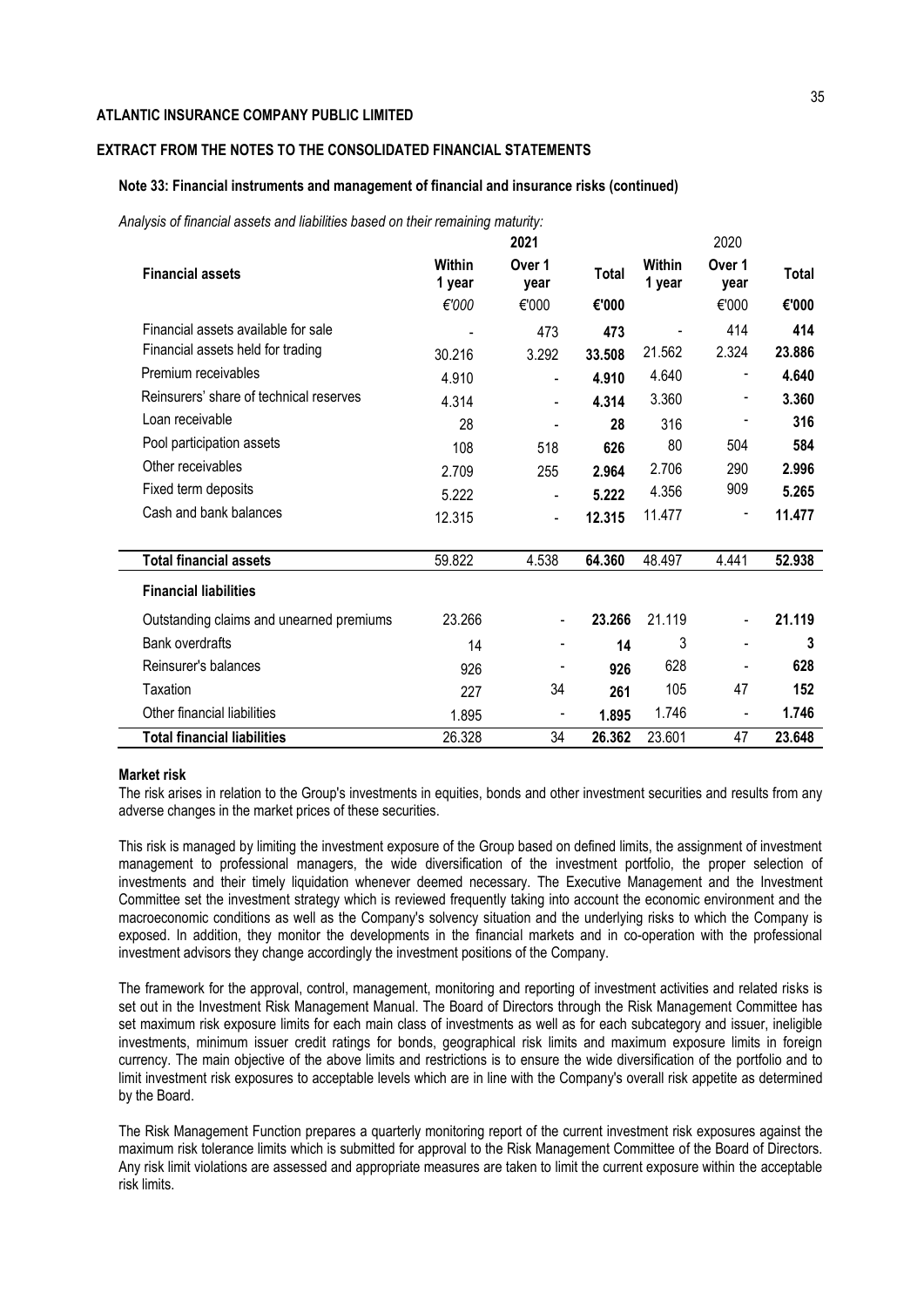## **EXTRACT FROM THE NOTES TO THE CONSOLIDATED FINANCIAL STATEMENTS**

#### **Note 33: Financial instruments and management of financial and insurance risks (continued)**

The table below shows the Group's exposure to market risk as at 31 December 2021 and the impact on the fair value reserve and the profit for the year of a possible reduction in market values by 5% compared to the corresponding values as at 31 December 2021:

| Financial assets available for sale            | Fair value as at<br>31.12.2021 | Impact on fair value<br>reserve   |
|------------------------------------------------|--------------------------------|-----------------------------------|
|                                                | €'000                          | €'000                             |
| Bonds and capital securities                   | 473                            | 24                                |
|                                                | 473                            | 24                                |
| <b>Financial assets held for trading</b>       | Fair value as at<br>31.12.2021 | Impact on profits for<br>the year |
|                                                | €'000                          | €'000                             |
| Equities listed in CSE and ASE                 | 4.537                          | 227                               |
| Foreign equities, equity funds and hedge funds | 15.142                         | 757                               |
| Corporate bonds                                | 8.843                          | 442                               |
| International real estate funds                | 3.398                          | 170                               |
| Investments in gold and commodities            | 1.588                          | 79                                |
|                                                | 33.508                         | 1.675                             |

The below table shows the impact on the profits for the year and on the Group's own funds from changes in the market values of the investments held by the Group as a result of logical negative changes in the relevant stock market indices, bond prices and commodity prices.

|                                    | Index / price<br>change | Impact on profits<br>for the year | Impact on own<br>funds |
|------------------------------------|-------------------------|-----------------------------------|------------------------|
|                                    | %                       | €'000                             | €'000                  |
| Cyprus stock exchange              | 15%                     | 487                               |                        |
| Athens stock exchange              | <b>20%</b>              | 257                               |                        |
| International equity markets       | 10%                     | 1.081                             |                        |
| International real estate funds    | 10%                     | 340                               |                        |
| Alternative investments            | 5%                      | 165                               |                        |
| International private equity funds | 10%                     | 103                               |                        |
| Government bonds                   | 5%                      |                                   |                        |
| Corporate bonds                    | 10%                     | 884                               | 47                     |
| Gold and commodities               | 10%                     | 159                               |                        |
|                                    |                         | 3.476                             | 47                     |

## **2. Fair Values**

Fair value represents the amount at which an asset may be exchanged or an obligation may be repaid in the course of an ordinary business transaction. The Group uses the following hierarchy to determine and disclose fair value:

- Level 1: investments quoted based on stock market prices in active markets.
- Level 2: investments measured using valuation models in which all items that significantly affect fair value are based on observable market data.
- Level 3: Investments measured using valuation models in which items that significantly affect fair value are not based on observable market data.

For assets and liabilities recognized in the Consolidated Financial Statements at fair value, the Group determines whether transfers have been made between the levels in the hierarchy by reassessing the classification at the end of each period. The fair value level hierarchy analysis of financial instruments and of non-financial instruments which are measured on a fair value basis is presented below: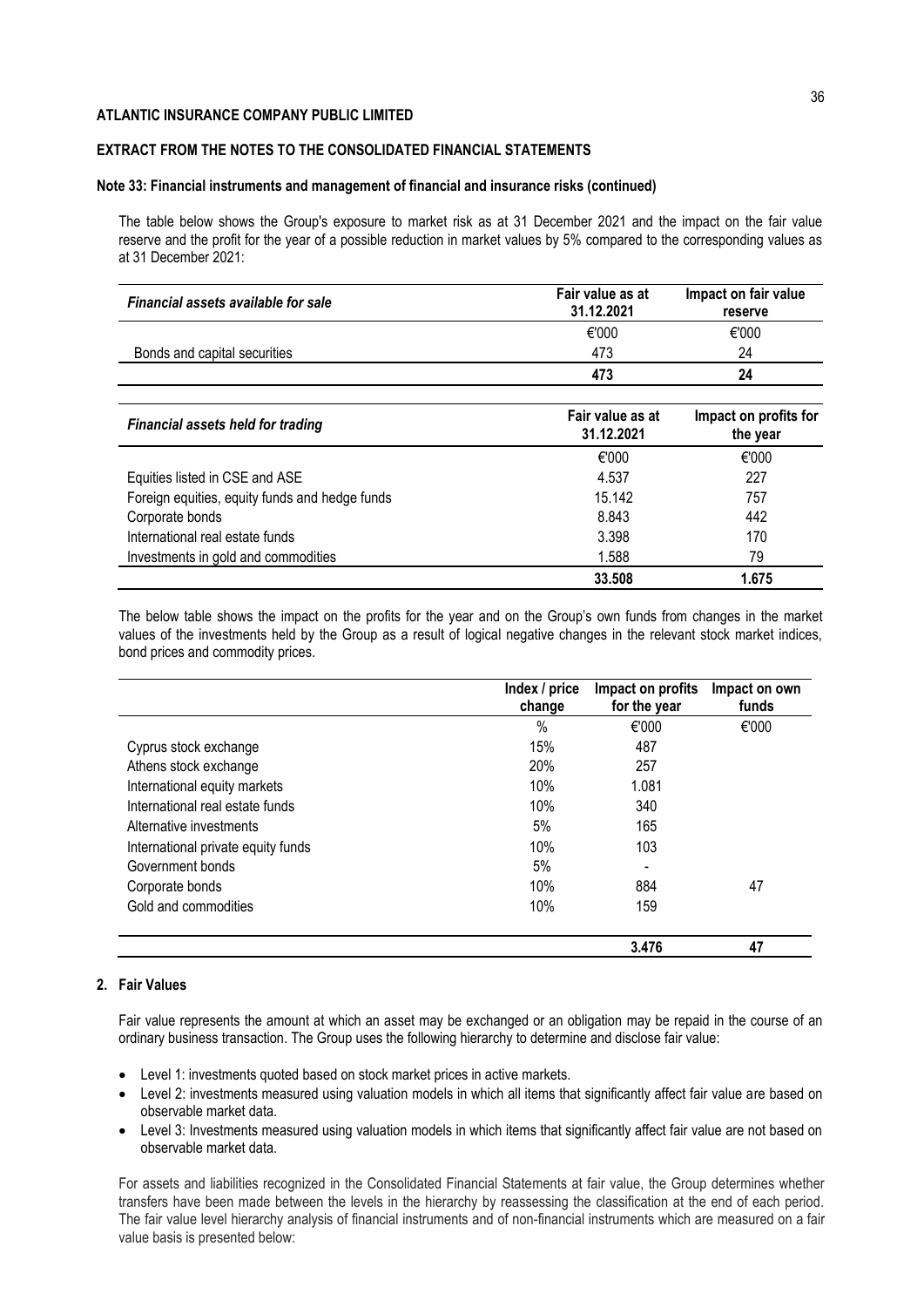# **EXTRACT FROM THE NOTES TO THE CONSOLIDATED FINANCIAL STATEMENTS**

## **Note 33: Financial instruments and management of financial and insurance risks (continued)**

| 2021                                                               | Level 1 | Level <sub>2</sub> | Level 3 | <b>Total</b> |
|--------------------------------------------------------------------|---------|--------------------|---------|--------------|
| <b>Financial instruments</b>                                       | €'000   | €'000              | €'000   | €'000        |
| Financial assets available for sale                                | 473     |                    |         | 473          |
| Financial assets held for trading                                  | 29.657  | 1.348              | 2.503   | 33.508       |
| Derivatives                                                        | (93)    |                    |         | (93)         |
| Fixed term deposits                                                | 5.222   |                    |         | 5.222        |
| Cash and bank balances                                             | 12.315  |                    |         | 12.315       |
| Bank overdrafts and short term loans                               | (14)    |                    |         | (14)         |
|                                                                    | 47.560  | 1.348              | 2.503   | 51.411       |
| Non-financial instruments which are measured on a fair value basis |         |                    |         |              |
| Investment properties                                              |         |                    | 4.314   | 4.314        |
| Immovable property for own use                                     |         |                    | 5.953   | 5.953        |
|                                                                    |         | ä,                 | 10.267  | 10.267       |
| Total                                                              | 47.560  | 1.348              | 12.770  | 61.678       |
| 2020                                                               | Level 1 | Level 2            | Level 3 | Total        |
| <b>Financial instruments</b>                                       | €'000   | €'000              | €'000   | €'000        |
| Financial assets available for sale                                | 414     |                    |         | 414          |
| Financial assets held for trading                                  | 21.633  | 1.000              | 1.253   | 23.886       |
| Derivatives                                                        | 80      |                    |         | 80           |
| Fixed term bank deposits                                           | 5.265   |                    |         | 5.265        |
| Cash and bank balances                                             | 11.477  |                    |         | 11.477       |
| Bank overdrafts and short term loans                               | (3)     |                    |         | (3)          |
|                                                                    | 38.866  | 1.000              | 1.253   | 41.119       |
| Non-financial instruments which are measured on a fair             |         |                    |         |              |
| value basis                                                        |         |                    |         |              |
| Investment properties                                              |         |                    | 4.311   | 4.311        |
| Immovable property for own use                                     |         |                    | 5.913   | 5.913        |
|                                                                    | ٠       | ٠                  | 10.224  | 10.224       |
| <b>Total</b>                                                       | 38.866  | 1.000              | 11.477  | 51.343       |

The movement of the Group's financial instruments which are categorized at Level 3 is presented below:

|                                                 | 2021<br>€'000 | 2020<br>€'000 |
|-------------------------------------------------|---------------|---------------|
| 1 January                                       | 1.253         | 902           |
| Additions                                       | 700           |               |
| Unrealised gains in the profit and loss account | 550           | 350           |
| 31 December                                     | 2.503         | 1.253         |

The movement of non-financial instruments which are measured on a fair value basis is shown on notes 17 and 19.

During the years 2020 and 2021 there were no major transfers between Level 1 and Levels 2 and 3.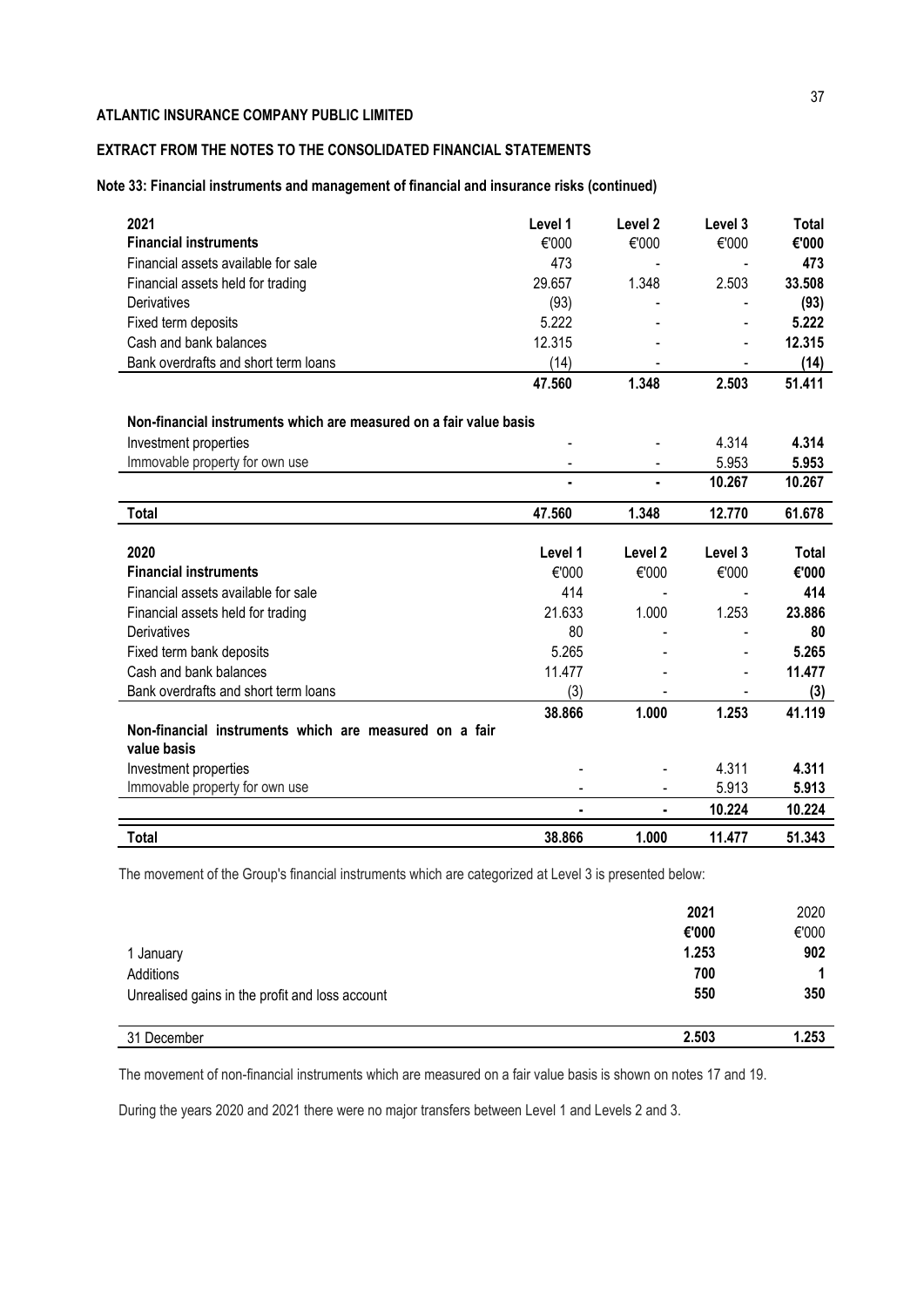## **EXTRACT FROM THE NOTES TO THE CONSOLIDATED FINANCIAL STATEMENTS**

#### **Note 34: Postponement of adoption of IFRS 9 'Financial Instruments'**

The Group and the Company meet the provisions set out in the amendments to IFRS 4 'Insurance Contracts' as regards the adoption of IFRS 9 'Financial Instruments' and decided to postpone the application of IFRS 9 until the date that the Group and the Company will adopt for the first time the IFRS 17 'Insurance Contracts' (the "deferral option"), which is currently expected to be the consolidated financial statements for the year ending 31 December 2024.

The following tables present the fair value as at 31 December 2020 and the changes in fair values for the year ended 31 December 2021 of the financial assets separately for the following categories:

- Financial assets that meet the criteria of the SPPI of IFRS 9, excluding financial assets held for trading or managed and valued at fair value; and
- All other financial assets, including those that do not meet the criteria of the SPPI of IFRS 9 and those that are "held for trading" or which are managed and valued at fair value.

Financial assets that meet the criteria of the SPPI of IFRS 9 are those whose contractual cash flows represent only capital and interest payments (SPPI).

The fair values of financial instruments at 31 December 2021 that were analyzed between those that meet and those that do not meet the SPPI criteria are presented in the table below:

| <b>Financial assets</b>               | <b>Financial assets that meet</b><br><b>SPPI</b> criteria |                         | <b>Other financial assets</b> |                         |  |
|---------------------------------------|-----------------------------------------------------------|-------------------------|-------------------------------|-------------------------|--|
|                                       | Fair value                                                | Change in fair<br>value | Fair value                    | Change in fair<br>value |  |
|                                       | €'000                                                     | €'000                   | €'000                         | €'000                   |  |
| Cash, bank balances and bank deposits | 17.537                                                    |                         |                               |                         |  |
| Premium receivables                   | 4.910                                                     |                         |                               |                         |  |
| Debtors and other receivables         | 7.278                                                     |                         |                               |                         |  |
| Loan receivable                       | 28                                                        |                         |                               |                         |  |
| <b>Bonds</b>                          | 473                                                       | 59                      | 8.843                         | 151                     |  |
| Equities                              |                                                           |                         | 10.455                        | 1.913                   |  |
| International equity funds            |                                                           |                         | 10.913                        | 3.459                   |  |
| Hedge Funds                           |                                                           |                         | 3.298                         | 416                     |  |
|                                       | 30.226                                                    | 59                      | 33.508                        | 5.940                   |  |

The following table provides information about the fair value and the carrying amount in accordance with IAS 39 for the financial assets of SPPI that the Group has determined that they do not have low credit risk. The book value is measured in accordance with IAS 39, although it is presented before any impairment for those that are measured at amortized cost.

| <b>Financial assets</b>               | Fair value                                        | Book value |
|---------------------------------------|---------------------------------------------------|------------|
|                                       | €'000                                             | €'000      |
| Cash, bank balances and bank deposits | 17.537<br>4.910<br>7.278<br>28<br>9.316<br>10.455 | 17.537     |
| Premium receivables                   |                                                   | 4.910      |
| Debtors and other receivables         |                                                   | 7.278      |
| Loan receivable                       |                                                   | 28         |
| <b>Bonds</b>                          |                                                   | 9.316      |
| Equities                              |                                                   | 10.455     |
| International equity funds            | 10.913                                            | 10.913     |
| Hedge Funds                           | 3.298                                             | 3.298      |
|                                       | 63.735                                            | 63.735     |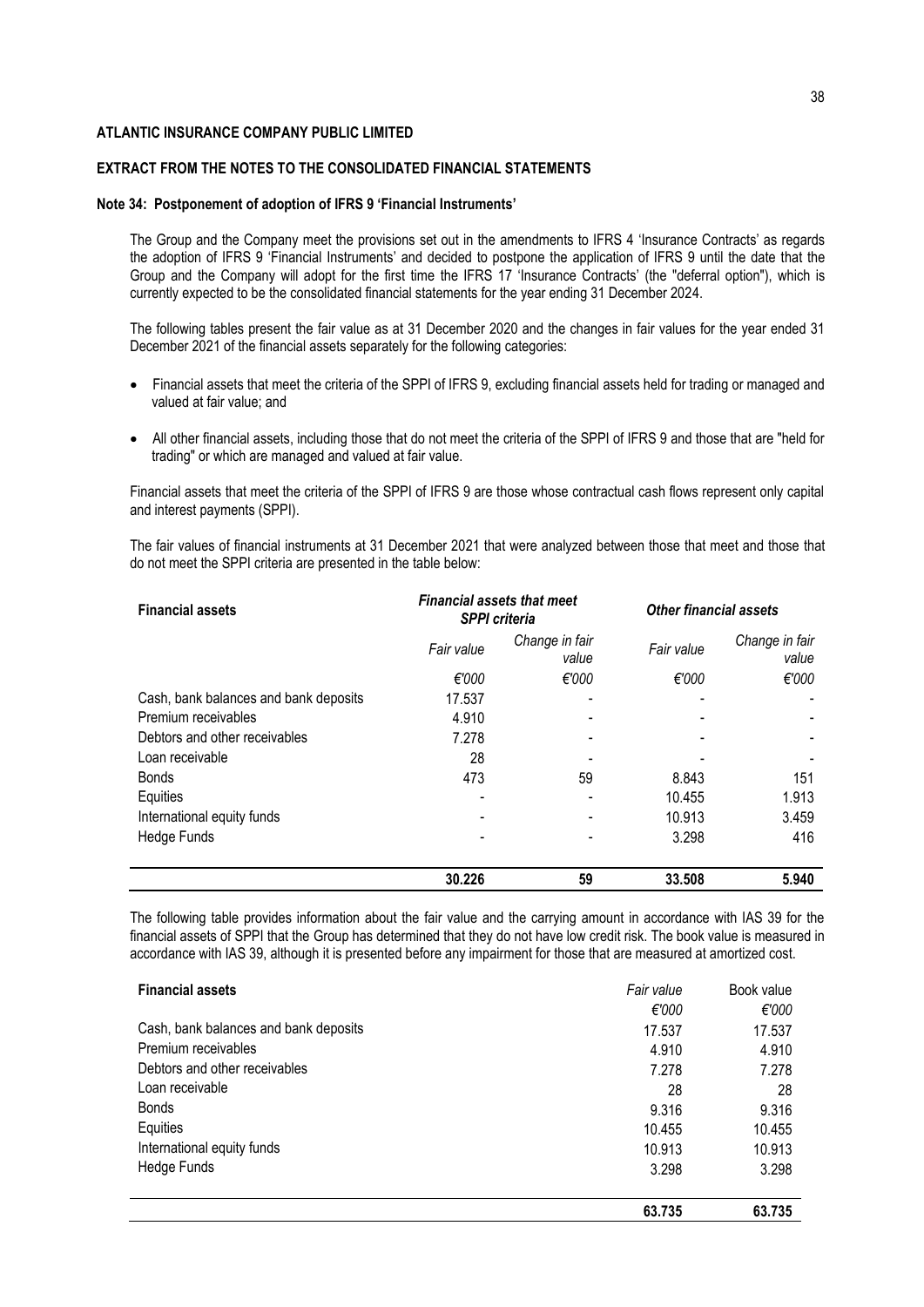## **EXTRACT FROM THE NOTES TO THE CONSOLIDATED FINANCIAL STATEMENTS**

#### **Note 33: Postponement of adoption of IFRS 9 'Financial Instruments' (continued)**

For financial assets that meet the SPPI criteria, the current accounting values measured in accordance with IAS 39 are analyzed in the following table by their credit rating:

|                                       |        |        | <b>Credit rating</b> |                          |         |
|---------------------------------------|--------|--------|----------------------|--------------------------|---------|
| <b>Financial assets</b>               | Total  | Aa1-A3 | Baa1-B3              | Caa1-Caa3                | Unrated |
|                                       | €'000  | €'000  | €'000                | €'000                    | €'000   |
| Cash, bank balances and bank deposits | 17.537 | 1.314  | 6.732                | 2.331                    | 7.160   |
| Premium receivables                   | 4.910  |        | -                    |                          | 4.910   |
| Debtors and other receivables         | 7.278  | 4.281  |                      |                          | 2.997   |
| Loan receivable                       | 28     |        |                      | $\blacksquare$           | 28      |
| <b>Bonds</b>                          | 9.316  | 1.401  | 5.777                | 1.307                    | 831     |
| Equities                              | 10.455 | 1.277  | 2.478                | 65                       | 6.634   |
| International equity funds            | 10.913 | 4.036  | ٠                    | $\overline{\phantom{0}}$ | 6.877   |
| Hedge Funds                           | 3.298  | 1.043  |                      |                          | 2.255   |
|                                       | 63.735 | 13.352 | 14.987               | 3.703                    | 31.692  |

## **Note 35: Future capital commitments**

On 31 December 2021 the Company had the following future capital commitments in respect of foreign investments:

|                                                            | €'000 |
|------------------------------------------------------------|-------|
| North Haven Real Estate Fund VII Offshore Investors Global | 140   |
| North Haven Private Equity Asia III                        | 52    |
|                                                            |       |
|                                                            | 192   |

#### **Note 36: Events after the reporting date**

On 24 February 2022, Russia launched a military intervention in Ukraine which continues to this day. In response to the war in Ukraine, the Council of the European Union imposed severe restrictive measures and sanctions against the Russian Federation.

The management of the Company believes that in light of the developments to date in relation to the war in Ukraine, the restrictive measures of the Council of the European Union and other sanctions imposed against the Russian Federation, at this stage the Company's insurance operations have not been affected.

In terms of investments and asset positions, the Company's exposure to Russia and Belarus is limited to bonds of a managed investment portfolio representing less than 0.7% of the Company's total assets. Despite the significant losses in the value of these bonds and notwithstanding the general decline in international markets, the Company's investment portfolio as a whole remains profitable in the current financial year as a result of the broad diversification of the portfolio and its increased exposure to the energy, commodities and raw materials sectors.

Any indirect impact will depend on the duration and intensity of the crisis and its overall effect on the Cyprus economy, which currently remains uncertain. It is therefore difficult at this stage to determine with reasonable accuracy the potential indirect economic impact on the Company's operating activities.